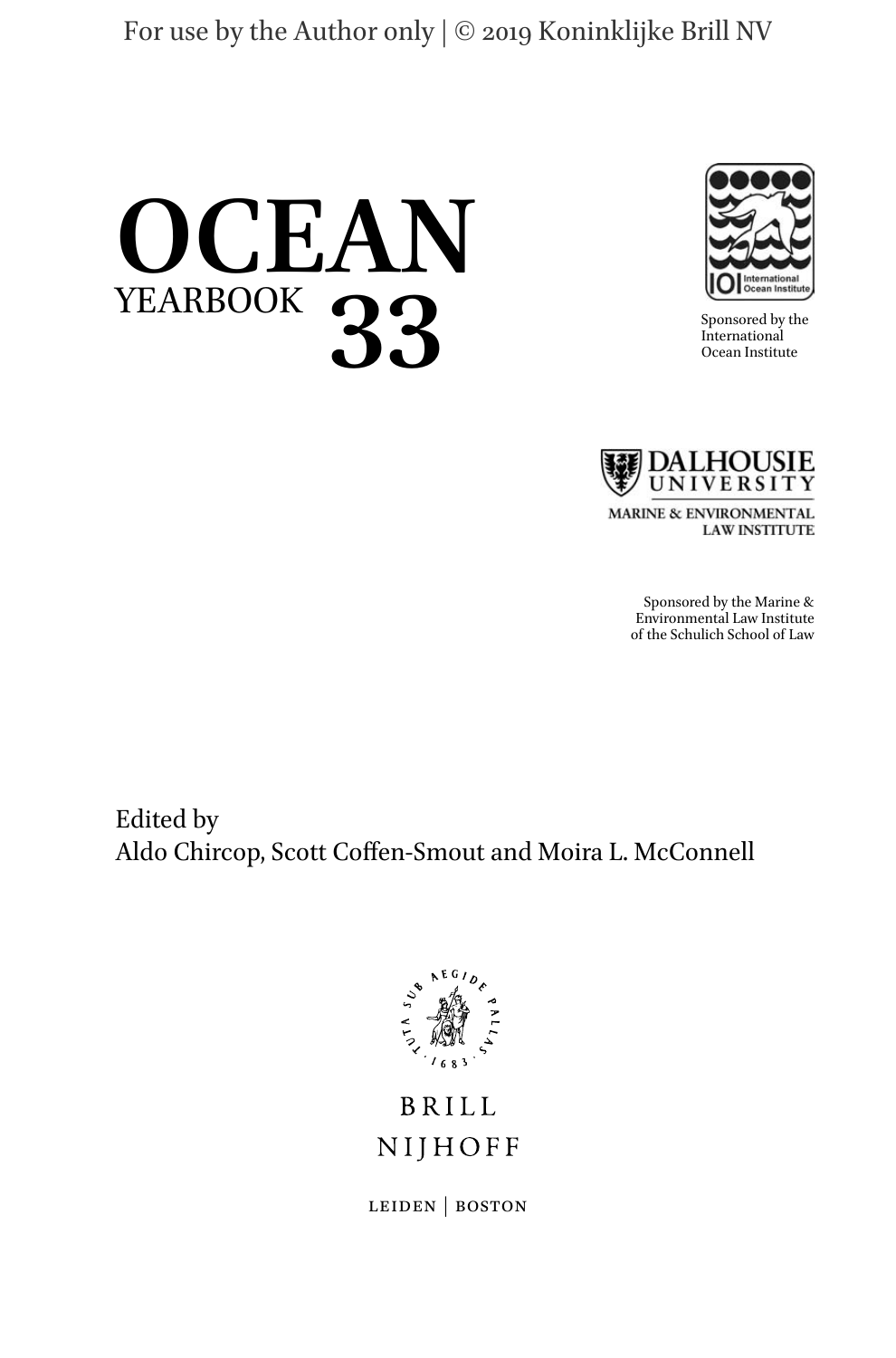# **Contents**

Alastair Dougal Couper (1931–2018): In Memoriam xi The International Ocean Institute Marine & Environmental Law Institute, Schulich School of Law XXII Acknowledgements xxiv Contributors xxv

# PART<sub>1</sub> *The Law of the Sea and Ocean Governance*

Building a Platform for the Future: the Relationship of the Expected New Agreement for Marine Biodiversity in Areas beyond National Jurisdiction and the UN Convention on the Law of the Sea 3 *Kristina M. Gjerde, Nichola A. Clark and Harriet R. Harden-Davies*

U.S. Ocean Priorities Shift with a New Administration 45 *John A. Duff*

Securing Ocean Spaces for the Future? The Initiative of the Pacific SIDS to Develop Regional Practice Concerning Baselines and Maritime Zone Limits 58

*David Freestone and Clive Schofield*

Is There a Relationship between UNDRIP and UNCLOS? 90 *Aldo Chircop, Timo Koivurova and Krittika Singh*

From the First Claims to the Exclusive Economic Zone: Reviewing Latin America's 200-Nautical Mile Sea Seventy Years On 131 *Alexandre Pereira da Silva*

# PART<sub>2</sub> *Coastal and Ocean Management*

Designation of the Tubbataha Reef Natural Park as a Particularly Sensitive Sea Area: the Philippine Experience 163 *Jay L. Batongbacal*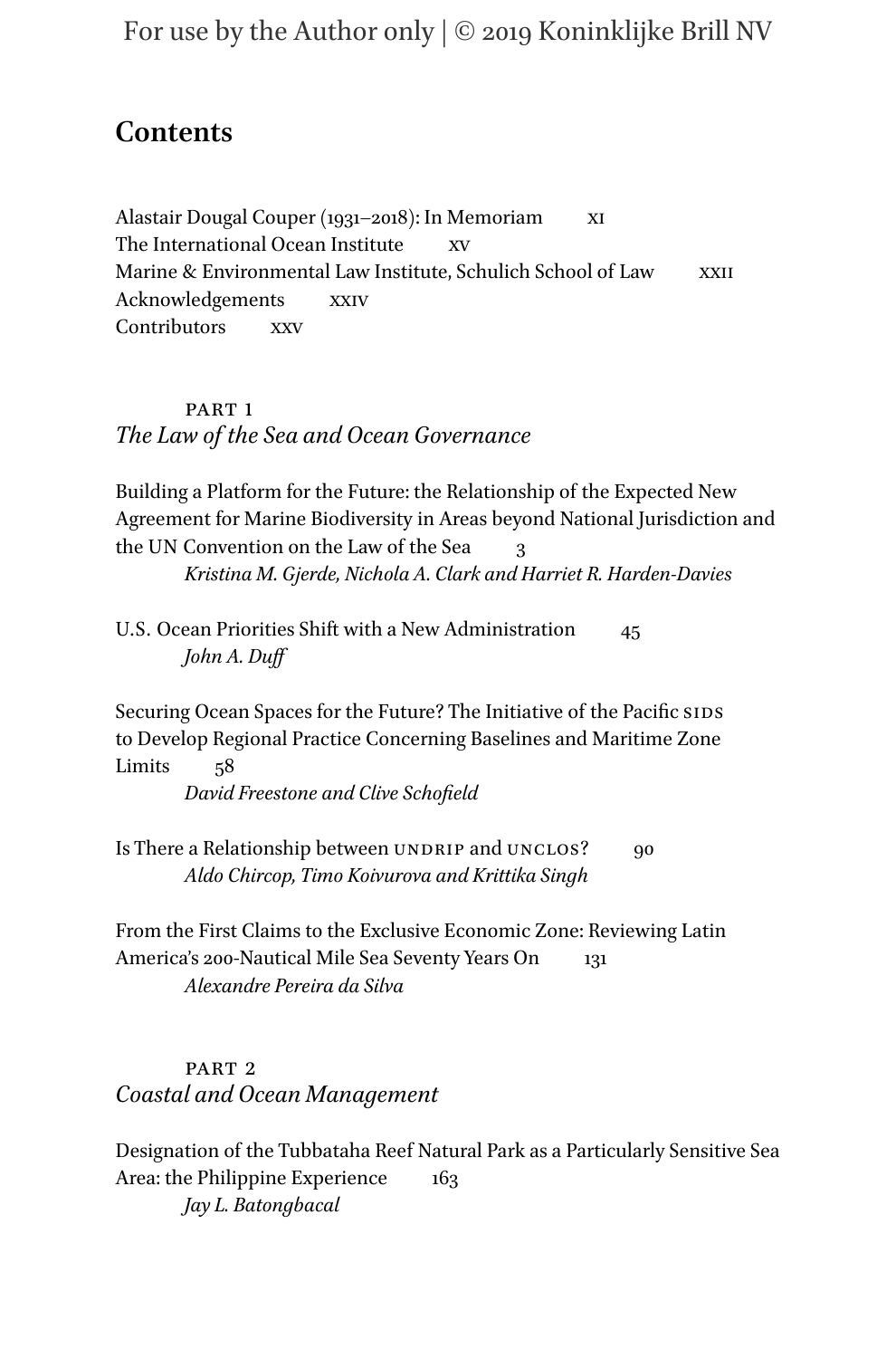| VI | CONTENTS |
|----|----------|
|    |          |

The Ecosystem Approach as a Frame for SDG 14 Implementation 187 *Daniela Diz*

Ocean Acidification Post-Paris: Gauging Law and Policy Responses in Light of Evolving Scientific Knowledge 207 *Cecilia Engler, David L. VanderZwaag and Katja Fennel*

The Role and Relevance of Nationally Determined Contributions under the Paris Agreement to Ocean and Coastal Management in the Anthropocene 250 *Tim Stephens*

Human Capacity-building and Public Education Aligned with Global Perspectives for Adaptation in Coastal and Ocean Management: the Role of the Borneo Marine Research Institute 268

> *Saleem Mustafa, Rossita Shapawi, Sitti Raehanah M. Shaleh, Abentin Estim, Rafidah Othman, Zarinah Waheed, Ejria Saleh, B. Mabel Manjaji-Matsumoto and Najamuddin Abdul Basri*

Science, Community, and Decision-makers: Can We Break the Vicious Circle? 287

> *Oxana Sytnik, Dominique Peña Clinaz, Luana Sena Ferreira, Marina Reback Garcia, Bruno Meirelles de Oliveira and Raquel Hadrich Silva*

# PART<sub>3</sub> *Marine Environmental and Living Resources Management*

Liability for Environmental Harm from Deep Seabed Mining: towards a Hybrid Approach 315 *Neil Craik*

Environmental Liability for Deep Seabed Mining in the Area: an Urgent Case for a Robust Strict Liability Regime 339 *Keith MacMaster*

Building Scientific and Technological Capacity: a Role for Benefit-sharing in the Conservation and Sustainable Use of Marine Biodiversity beyond National Jurisdiction 377 *Harriet R. Harden-Davies and Kristina M. Gjerde*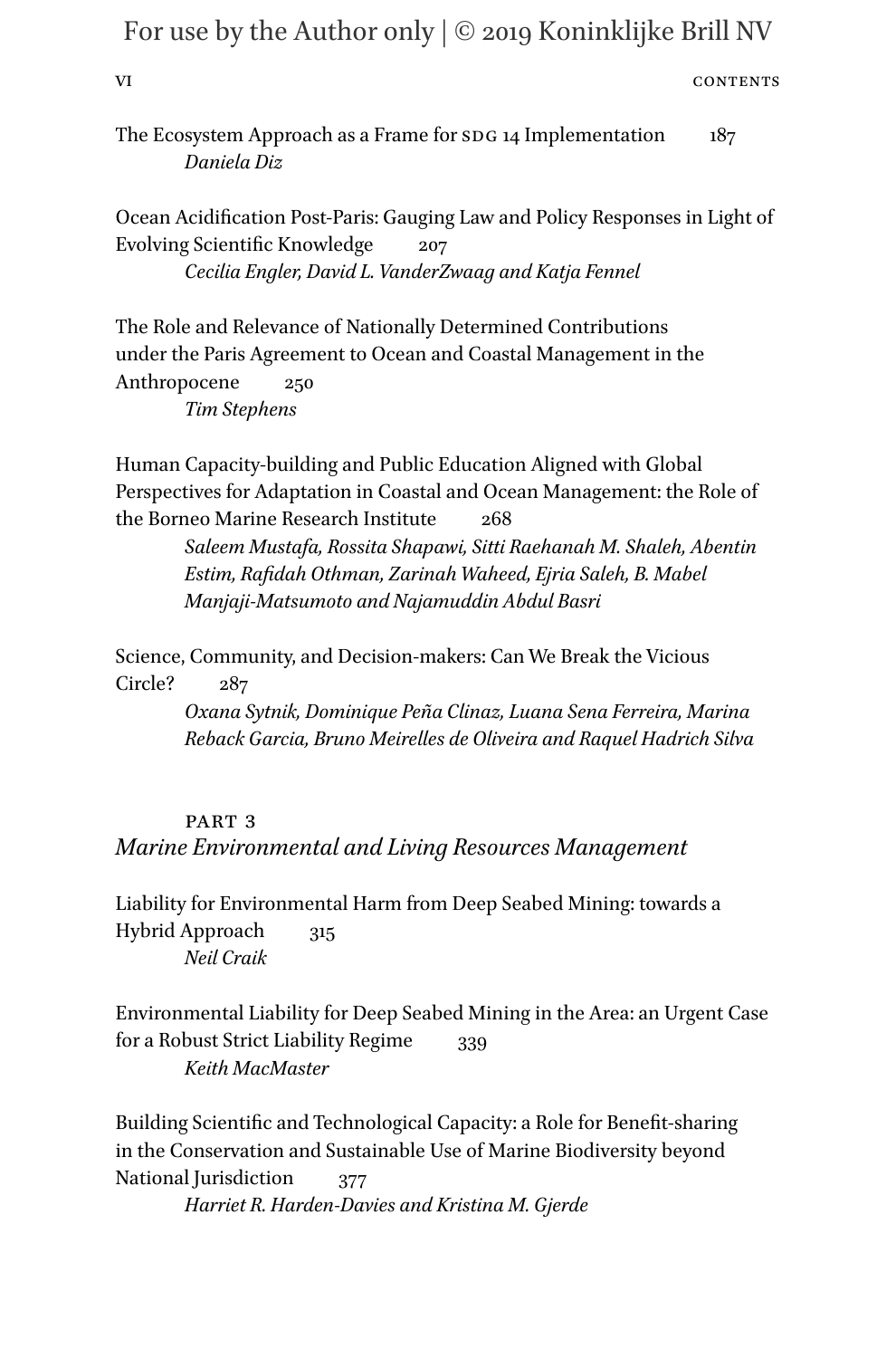### CONTENTS VII

The Agreement to Prevent Unregulated High Seas Fisheries in the Central Arctic Ocean: An Overview 401 *Andrew Serdy*

# PART<sub>4</sub> *Maritime Safety and Security*

Piracy and Armed Robbery against Ships: Revisiting International Law Definitions and Requirements in the Context of the Gulf of Guinea 421 *Osatohanmwen Anastasia Eruaga and Maximo Q. Mejia Jr.*

Protection of Submarine Cables against Acts of Terrorism 456 *Xuexia Liao*

Regulating Ship-generated Noise as a New Form of Vessel-source Pollution 487 *Till Markus and Pedro Pablo Silva Sánchez*

Using Acoustic Footprints as a Tool to Facilitate Noise Reduction from Shipping 513 *Kendra A. Moore and Kayla M. Glynn*

A Tale of Two Industries: Seafarer Perceptions of Navigational Safety Risks Near Offshore Wind Farms 543 *Raza Ali Mehdi, Jens-Uwe Schröder-Hinrichs and Michael Baldauf*

PART<sub>5</sub> *Book Reviews*

Robert C. Beckman, Tore Henriksen, Kristine Dalaker Kraabel, Erik J. Molenaar and J. Ashley Roach, eds., *Governance of Arctic Shipping: Balancing Rights and Interests of Arctic States and User States* 585 *Gen Goto*

Vu Hai Dang, *Marine Protected Areas Network in the South China Sea: Charting a Course for Future Cooperation* 589 *Tabitha Grace Mallory*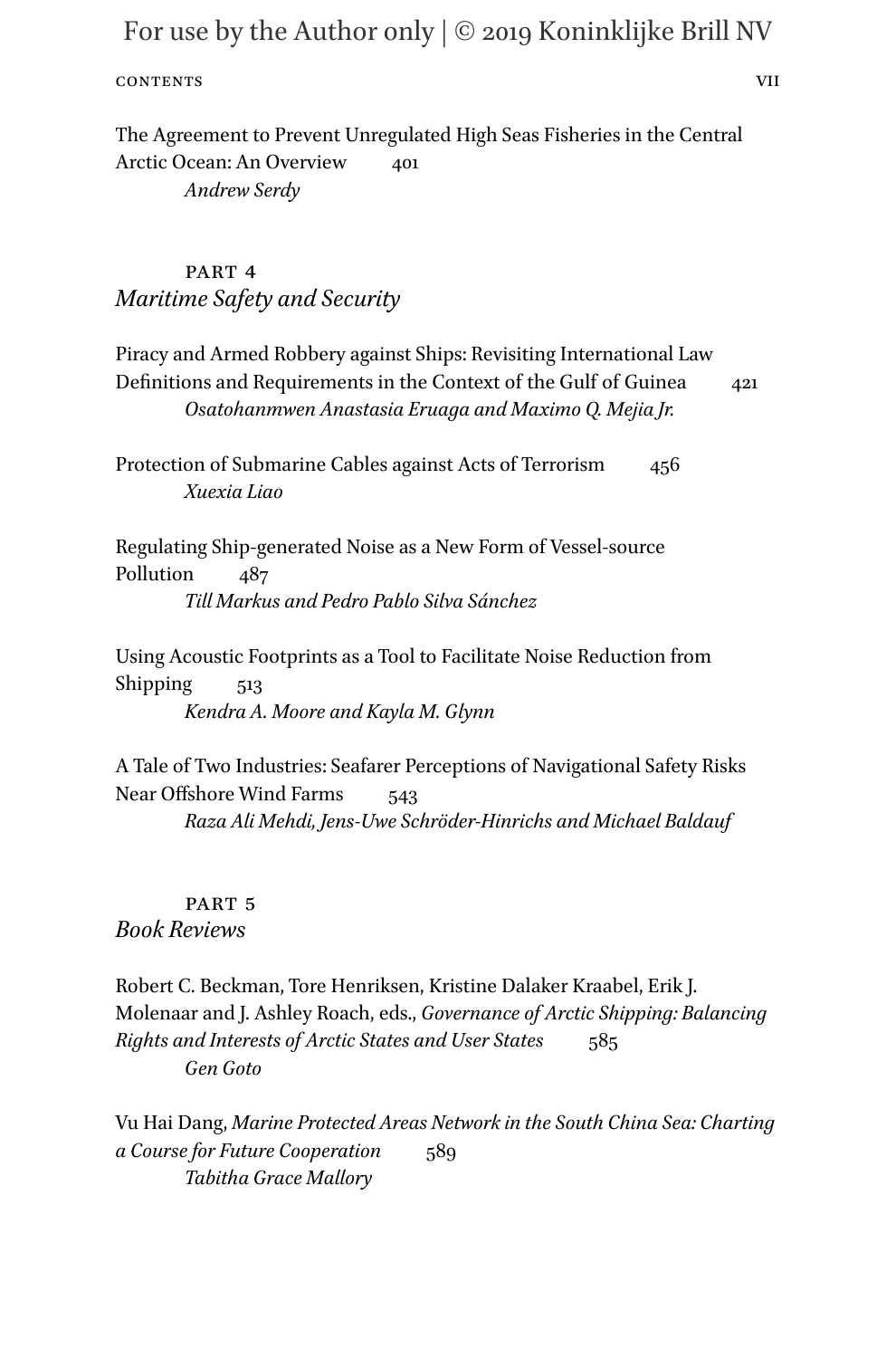### viii CONTENTS

Patrice Guillotreau, Alida Bundy and R. Ian Perry, eds., *Global Change in Marine Systems: Integrating Natural, Social, and Governing Responses* 592 *Ana Carolina Esteves Dias and Evan Jeremy Andrews*

Nengye Liu, Elizabeth A. Kirk and Tore Henriksen, eds., *The European Union and the Arctic* 595 *Annie Cudennec*

Myron H. Nordquist, John Norton Moore and Ronán Long, eds., *Legal Order in the World's Oceans: UN Convention on the Law of the Sea* 598 *Edwin E. Egede*

Myron H. Nordquist, John Norton Moore and Ronán Long, eds., *International Marine Economy: Law and Policy* 602 *Sarah Louise Lothian*

Myron H. Nordquist, John Norton Moore and Ronán Long, eds., *Challenges of the Changing Arctic: Continental Shelf, Navigation, and Fisheries* 606 *David L. VanderZwaag*

Bimal N. Patel, *The State Practice of India and the Development of International*  Law: Dynamic Interplay between Foreign Policy and Jurisprudence 610 *Sumedh Shastri*

Jenny Grote Stoutenburg, *Disappearing Island States in International Law* 613 *Tony George Puthucherril*

Erika J. Techera and Natalie Klein, *International Law of Sharks: Obstacles, Options and Opportunities* 620 *Cameron S.G. Jefferies*

Alejandra Torres Camprubí, *Statehood under Water. Challenges of Sea-Level Rise to the Continuity of Pacific Island States* 624 *Karen N. Scott*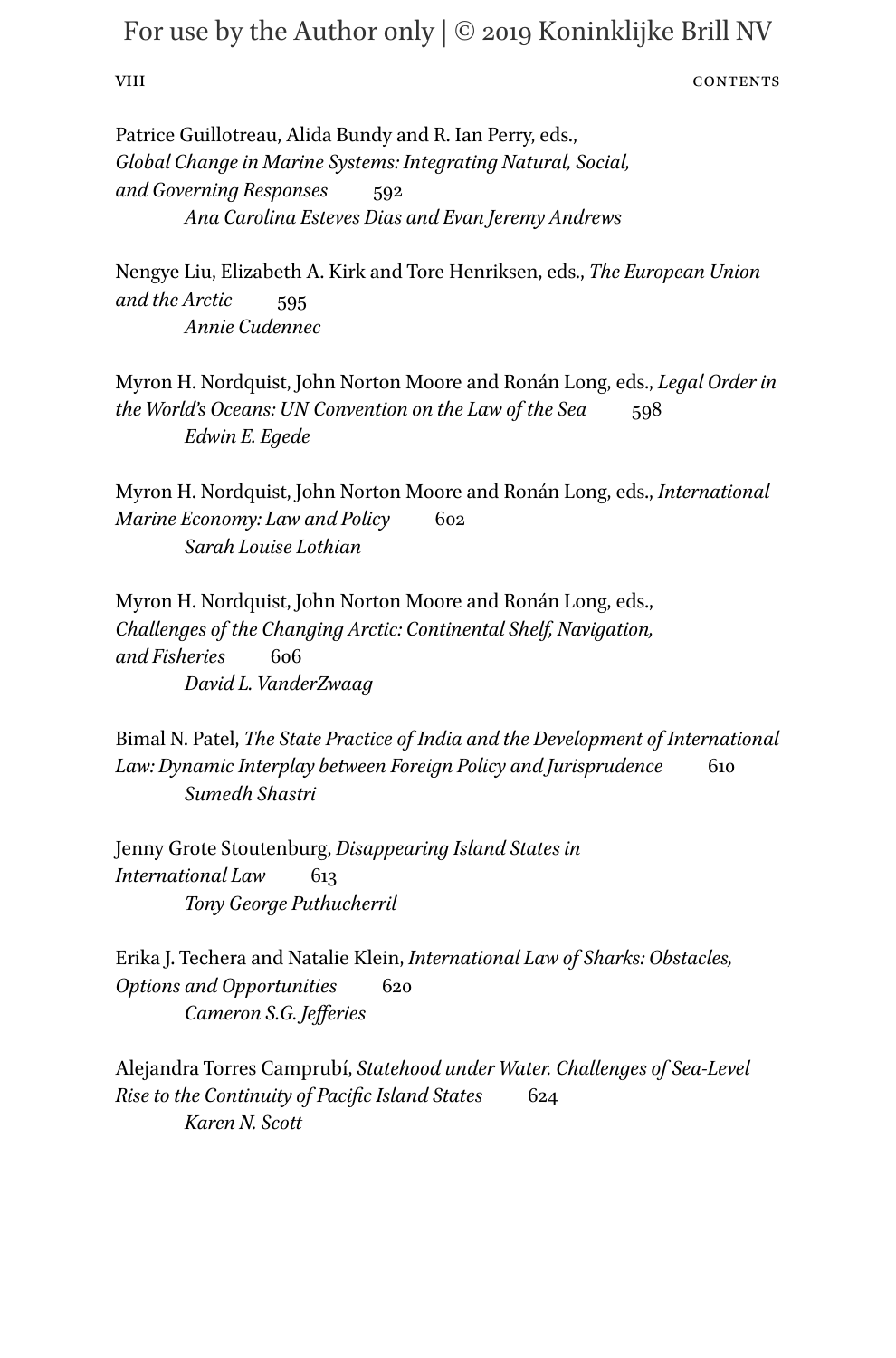CONTENTS IX

Glen Wright, Sandy Kerr and Kate Johnson, eds., *Ocean Energy: Governance Challenges for Wave and Tidal Stream Technologies* 629 *Daniel Watt*

Valérie Wyssbrod, *L'exploitation des ressources génétiques marines hors juridiction nationale* 633 *Suzanne Lalonde*

Katherine L. Yates and Corey J.A. Bradshaw, eds., *Offshore Energy and Marine Spatial Planning* 636 *Van Penick*

Liang Zhao and Lianjun Li, *Maritime Law and Practice in China* 640 *Johanna Hjalmarsson*

# PART<sub>6</sub>

# *Appendices*

A. Annual Report of the International Ocean Institute 647 Report of the International Ocean Institute, 2017 647

B. Selected Documents and Proceedings 674

Oceans and the Law of the Sea Report of the Secretary-General, 2018 674 United Nations Convention on the Law of the Sea Report of the Twenty-Eighth Meeting of States Parties, 11-14 June 2018 697 Report on the Work of the United Nations Open-ended Informal Consultative Process on Oceans and the Law of the Sea at Its Nineteenth Meeting, 18–22 June 2018 722 Agreement to Prevent Unregulated High Seas Fisheries in the Central Arctic Ocean 748

Index 758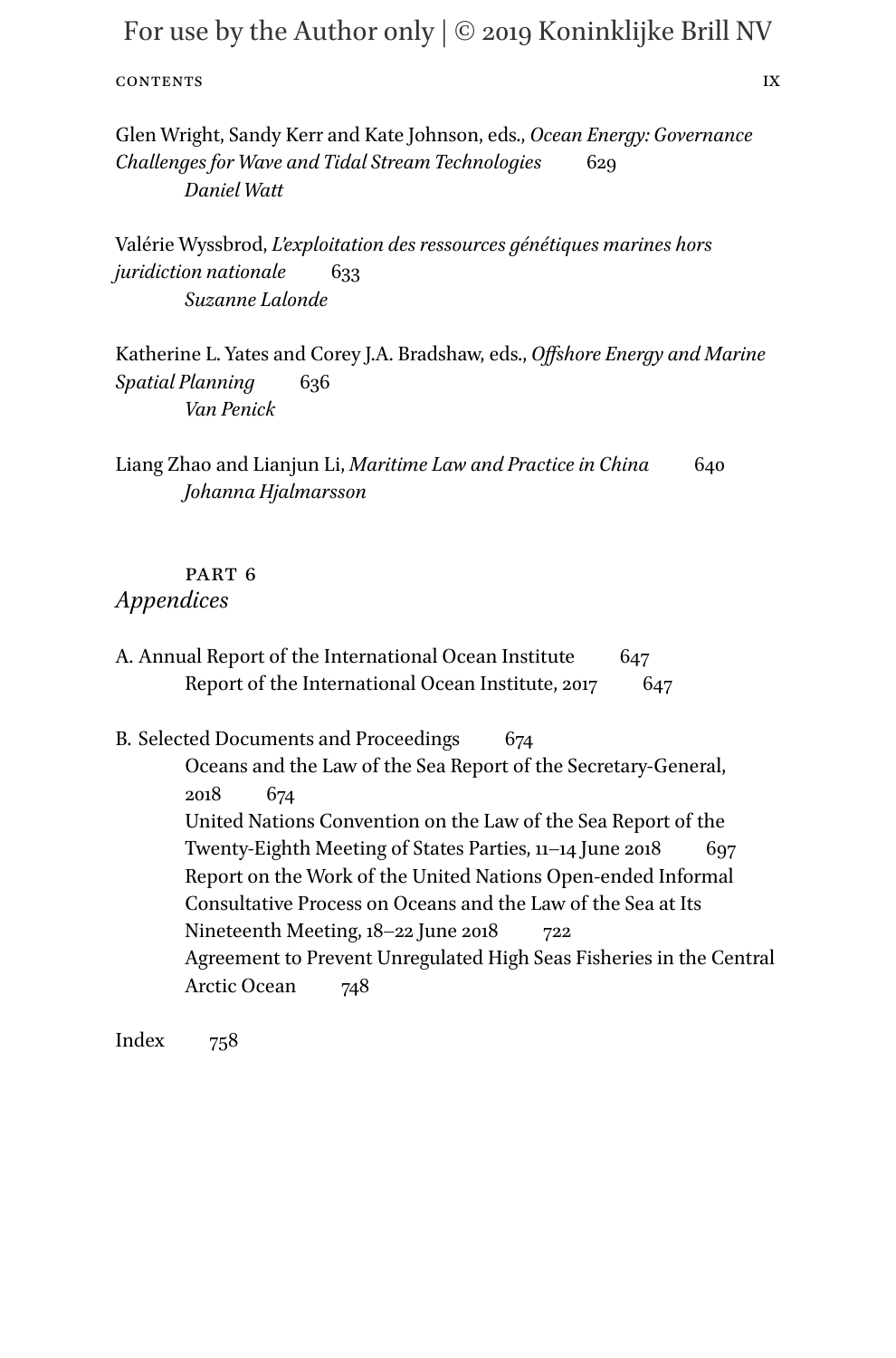# **Ocean Acidification Post-Paris: Gauging Law and Policy Responses in Light of Evolving Scientific Knowledge**

*Cecilia Engler and David L. VanderZwaag[\\*](#page-6-0)* Marine & Environmental Law Institute, Schulich School of Law, Dalhousie University, Halifax*,* Canada

*Katja Fennel* Department of Oceanography, Dalhousie University, Halifax*,* Canada

# **Introduction**

On [1](#page-6-1)2 December 2015, 195 States agreed on the text of the Paris Agreement,<sup>1</sup> opening a new phase in the global response to the threat of climate change. The Agreement has been lauded as an "historic breakthrough in that it seems to have broken a decade long impasse["2](#page-6-2) in climate change negotiations. The impressive number of ratifications to date and its quick entry into force are indicators of this diplomatic success[.3](#page-6-3)

The Agreement achieved this remarkable feat by fundamentally changing the approach to climate change cooperation. The Kyoto Protocol,<sup>4</sup> generally

<span id="page-6-0"></span>The authors acknowledge the research support of the Marine Environmental Observation Prediction and Response (meopar) Network, based at Dalhousie University and funded by the Government of Canada's Networks of Centres of Excellence Program. The first two authors also wish to acknowledge the support of the Social Sciences and Humanities Research Council of Canada (sshrc). The research assistance of Olga Koubrak, Ph.D. Candidate, Schulich School of Law, is also recognized. The authors are grateful for the insightful comments of three anonymous reviewers. This article attempts to be accurate as of 1 September 2018.

<span id="page-6-1"></span><sup>1</sup> Paris Agreement, UN Doc. fccc/CP/2015/10/Add.1 (29 January 2016), 55 *International Legal Materials* 743 (entered into force 4 November 2016) [the Agreement].

<span id="page-6-2"></span><sup>2</sup> M. Doelle, "Historic breakthrough or high stakes experiment?," *Climate Law* 6, no. 1–2 (2016): 1–20, p. 20.

<span id="page-6-3"></span><sup>3</sup> As of 17 July 2018, 179 parties had ratified the Paris Agreement. It entered into force on 4 November 2016, just 11 months after signature. See online: <[https://unfccc.int/process/](https://unfccc.int/process/the-paris-agreement/status-of-ratification) [the-paris-agreement/status-of-ratification>](https://unfccc.int/process/the-paris-agreement/status-of-ratification).

<span id="page-6-4"></span><sup>4</sup> Kyoto Protocol to the United Nations Framework Convention on Climate Change, UN Doc. fccc/CP/1997/7/Add.1 (10 December 1997); 37 *International Legal Materials* 22 (1998) (entered into force February 16, 2005).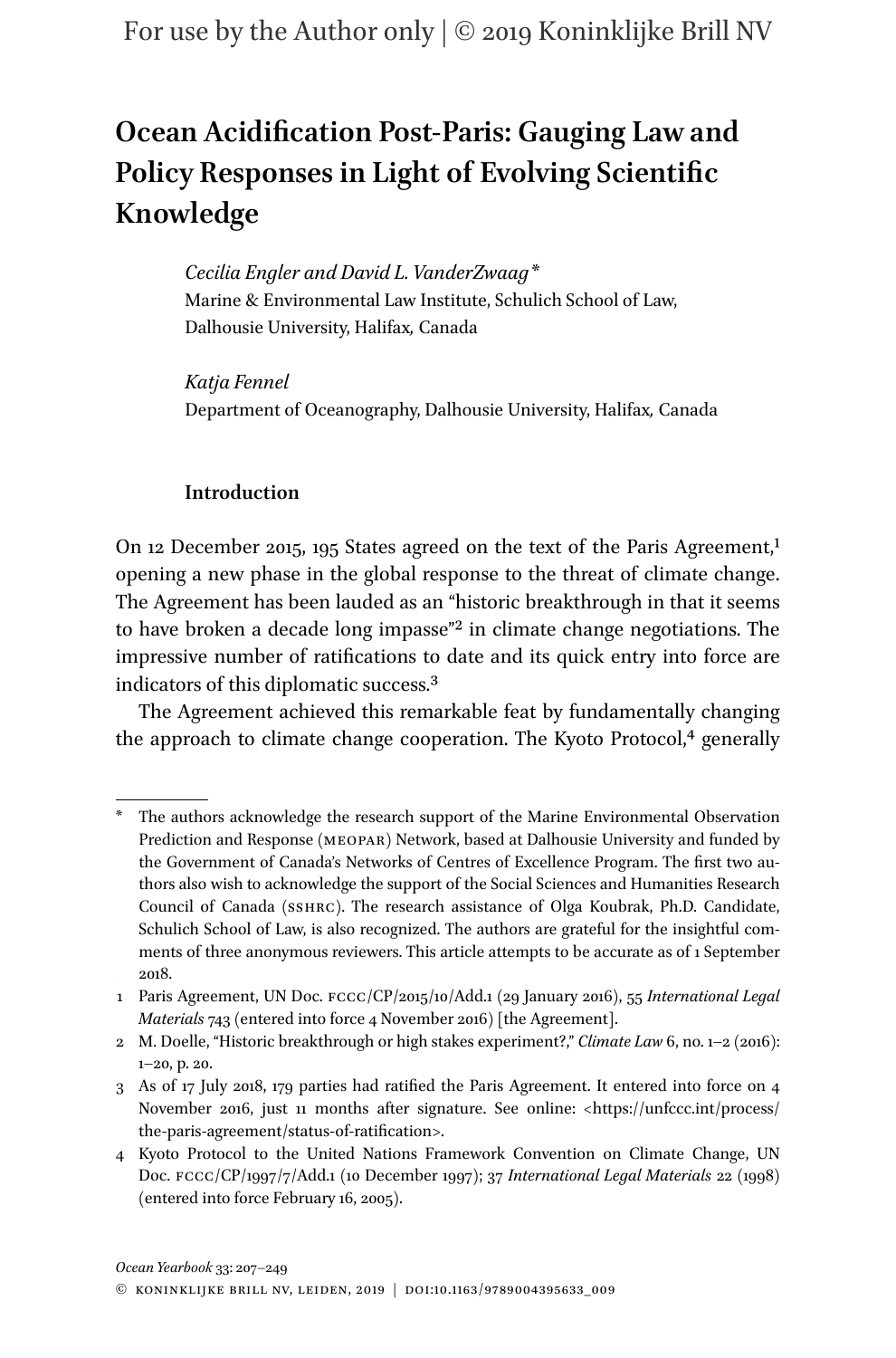### 208 COASTAL AND OCEAN MANAGEMENT

considered unsuccessful to influence States' action,<sup>5</sup> was drafted on the premise of jointly negotiated (i.e., top-down) and binding emission targets with strong consequences in case of non-compliance and rigid differentiation between developed and developing countries[.6](#page-7-1) The Paris Agreement, in contrast, is a universal agreement that adopts a managerial approach to climate change cooperation under the premise that "self imposed, voluntary commitments [nationally determined contributions or NDCs] are more likely to be met than those imposed by the global community."[7](#page-7-2)

The achievement has not been without its skeptics. Key reasons for concern are the absence of binding obligations to reduce greenhouse gases (ghgs) and the inadequacy of current pledges to limit global warming.[8](#page-7-3) Political instability was also introduced by the decision of the United States of America's President on 1 June 2017 to withdraw from the Agreement.<sup>9</sup> This decision has (so far) not affected the level of participation in the Agreement but may temper other countries' long-term efforts to reduce ghgs emissions as well as the overall prospects of limiting the impacts of climate change.

A further uncertainty is whether the Paris Agreement is an adequate response to "the other  $CO<sub>2</sub>$  problem"<sup>10</sup> – ocean acidification (OA). The oceans have played an important role in mitigating atmospheric warming by absorbing a significant amount of anthropogenic carbon dioxide  $(CO<sub>2</sub>)$ . An estimated 48 percent of the total CO<sub>2</sub> emitted by human activities between 1800 and 1994 has been absorbed by the ocean.<sup>11</sup> This service comes at a cost. The addition

<span id="page-7-0"></span><sup>5</sup> See Doelle, n. 2 above.

<span id="page-7-1"></span><sup>6</sup> Id.

<span id="page-7-2"></span><sup>7</sup> Id., p. 3.

<span id="page-7-3"></span><sup>8</sup> J.E. Viñuales et al., "Climate policy after the Paris 2015 climate conference," *Climate Policy* 7 (2017): 1–8; O.R. Young, "The Paris Agreement: Destined to succeed or doomed to fail?," *Politics and Governance* 4 (2016): 124–132; L. Rajamani, "The 2015 Paris Agreement: Interplay between hard, soft and non-obligations," *Journal of Environmental Law* 28 (2016): 337–358.

<span id="page-7-4"></span><sup>9</sup> White House, "President Trump Announces U.S. Withdrawal from the Paris Climate Accord," (1 June 2017), online: <[https://www.whitehouse.gov/articles/president-trump](https://www.whitehouse.gov/articles/president-trump-announces-u-s-withdrawal-paris-climate-accord/)[announces-u-s-withdrawal-paris-climate-accord/>](https://www.whitehouse.gov/articles/president-trump-announces-u-s-withdrawal-paris-climate-accord/).

<span id="page-7-5"></span><sup>10</sup> See, for example, C. Turley, "The other CO<sub>2</sub> problem" openDemocracy (5 May 2005), avail-able online: [<https://www.opendemocracy.net/globalization-climate\\_change\\_debate/](https://www.opendemocracy.net/globalization-climate_change_debate/article_2480.jsp) [article\\_2480.jsp>](https://www.opendemocracy.net/globalization-climate_change_debate/article_2480.jsp); C. Henderson, "Ocean acidification: The other CO<sub>2</sub> problem," *NewSci*entist (2 August 2006), available online: <[http://environment.newscientist.com/article/](http://environment.newscientist.com/article/mg19125631.200) [mg19125631.200>](http://environment.newscientist.com/article/mg19125631.200); S.C. Doney et al., "Ocean acidification: The other CO<sub>2</sub> problem," *Annual Review of Marine Science* 1 (2009): 169–192.

<span id="page-7-6"></span><sup>11</sup> The Royal Society, *Ocean Acidification Due to Increasing Atmospheric Carbon Dioxide* (London: The Royal Society, 2005), p. 9, available online: <[https://royalsociety.org/](https://royalsociety.org/topics-policy/publications/2005/ocean-acidification/) [topics-policy/publications/2005/ocean-acidification/>](https://royalsociety.org/topics-policy/publications/2005/ocean-acidification/).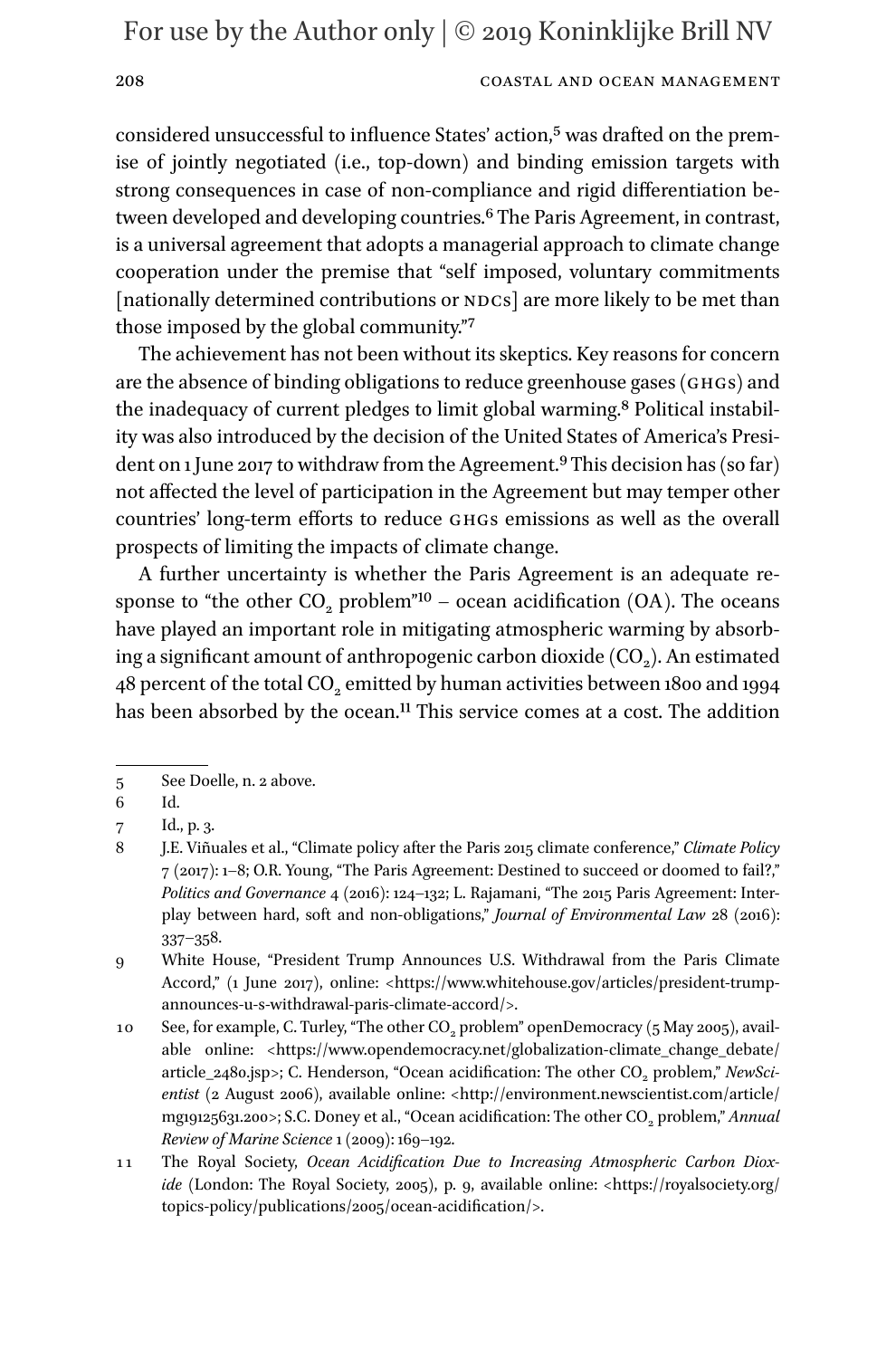of anthropogenic CO<sub>2</sub> to the oceans changes its chemistry, increasing the concentrations of CO<sub>2</sub>, bicarbonate ions, and hydrogen ions, thus moving oceans toward more acidic conditions. On average, the ocean pH has fallen by 0.1 pH units since preindustrial times, which represents a 30 percent increase in the concentration of hydrogen ions[.12](#page-8-0) In turn, the concentration of carbonate ions has decreased, making waters more corrosive to calcium carbonate minerals (aragonite and calcite) by lowering its saturation state  $(\Omega)$  and shoaling the saturation horizon.<sup>[13](#page-8-1)</sup> By 2007, solubility of calcium carbonate had already increased by 20 percent.[14](#page-8-2) Although the extent of the impact of these changes to marine life is still not well understood, evidence shows that they may be significant<sup>[15](#page-8-3)</sup> and irreversible at time scales relevant for society.

This article analyzes to what extent, and with which limitations, the international climate regime, and particularly the newly adopted Paris Agreement, addresses or can address OA. It does so in a six-part format. The first part sets the stage for the analysis by summarizing the scientific understandings of OA and its impacts. The second part maps the pre-Paris policy and legal framework to address OA, highlighting the central role of the United Nations Framework Convention on Climate Change (UNFCCC),<sup>16</sup> and briefly discussing the history of OA in the climate change negotiations up to the Paris Agreement. The third part addresses the promises of the Paris Agreement for dealing with OA, while the fourth part reviews its challenges and shortcomings. Part five discusses other international initiatives relevant to OA, including United Nations General Assembly resolutions and climate change responses under multilateral environmental agreements (meas). Part six concludes with an overall assessment of international law and policy responses to date and suggests possible further actions under and outside the climate change regime.

<span id="page-8-0"></span><sup>12</sup> J.C. Orr et al., "Anthropogenic ocean acidification over the twenty-first century and its impact on calcifying organisms," *Nature* 427, no. 7059 (2005): 681–686.

<span id="page-8-1"></span><sup>13</sup> K. Fennel and D.L. VanderZwaag, "Ocean acidification: Scientific surges, lagging law and policy responses," in *Routledge Handbook of Maritime Regulation and Enforcement*, eds. R. Warner and S. Kaye (Abingdon: Routledge, 2015), chap. 20; E.L. Howes et al., "An updated synthesis of the observed and projected impacts of climate change on the chemical, physical and biological processes in the oceans," *Frontiers in Marine Science* 2 (2015): doi: 10.3389/fmars.2015.00036.

<span id="page-8-2"></span><sup>14</sup> Fennel and VanderZwaag, id.

<span id="page-8-3"></span><sup>15</sup> For meta-analysis, see A.C. Wittmann and H.-O. Pörtner, "Sensitivities of extant animal taxa to ocean acidification," *Nature Climate Change* 3 (2013): 995–1001; K.J. Kroeker et al., "Impacts of ocean acidification on marine organisms: quantifying sensitivities and interaction with warming," *Global Change Biology* 19 (2013): 1884–1896.

<span id="page-8-4"></span><sup>16</sup> United Nations Framework Convention on Climate Change, 9 May 1992, 1771 *United Nations Treaty Series* 107 (entered into force 21 March 1994) [unfccc].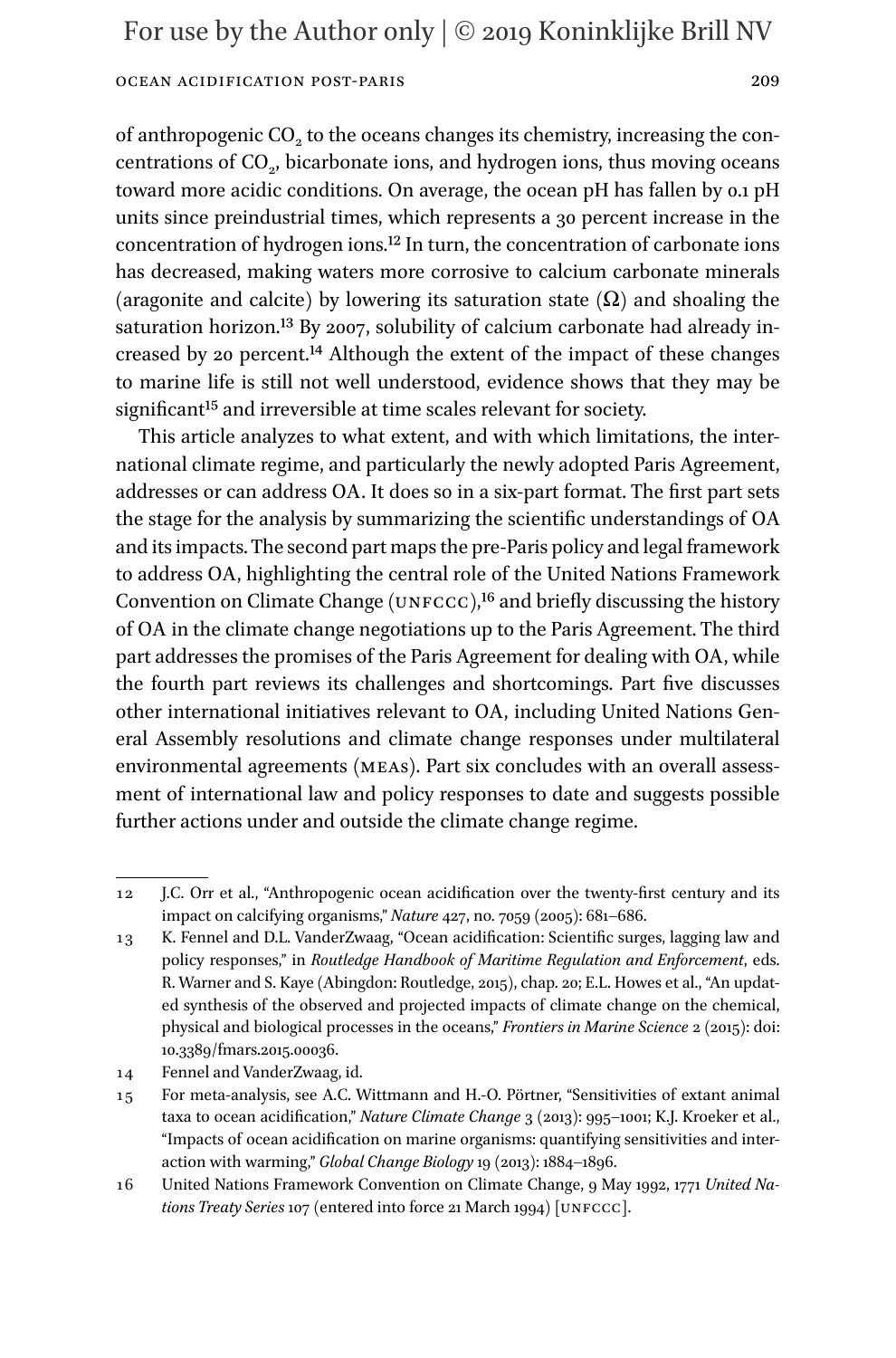### **Ocean Acidification and Evolving Scientific Knowledge**

When  $CO<sub>2</sub>$  is taken up by the ocean it does not merely dissolve but reacts with seawater to form carbonic acid, which then dissociates to bicarbonate, carbonate, and hydrogen ions.<sup>17</sup> The addition of anthropogenic  $CO<sub>2</sub>$  to the ocean shifts the equilibrium between aqueous  $CO<sub>2</sub>$ , carbonate, and bicarbonate such that the concentrations of CO<sub>2</sub> and hydrogen and bicarbonate ions increase and the concentration of carbonate ions decreases. The decrease in carbonate ions makes it more difficult for organisms to precipitate calcium carbonate. The increase in hydrogen ions is synonymous with increasing acidity.

Ocean acidification most commonly refers to the long-term increase in ocean acidity caused by the ocean's uptake of anthropogenic  $CO<sub>2</sub>$ , but acidity can increase due to other processes as well, e.g., acid rain and decomposition of organic material[.18](#page-9-1) OA can significantly affect growth, metabolism, and life cycles of marine organisms;<sup>[19](#page-9-2)</sup> it most directly affects marine calcifiers, i.e., organisms that precipitate calcium carbonate to form internal or external body structures. When the carbonate saturation state decreases below the equilibrium point for carbonate precipitation or dissolution, conditions are said to be corrosive, or damaging, to marine calcifiers. Corrosive conditions make it more difficult for these organisms to form shells or skeletons, perform metabolic functions, and survive.

Ocean uptake of CO<sub>2</sub> occurs on a range of time scales. The concentration of CO<sub>2</sub> in the surface of the open ocean generally increases in lockstep with that in the atmosphere, but it changes at different rates in the intermediate and deep ocean and in coastal waters. Air-sea gas exchange of CO<sub>2</sub> and subsequent vertical mixing in the upper ocean occurs on relatively short time scales of

<span id="page-9-0"></span><sup>17</sup> R.E. Zeebe and D. Wolf-Gladrow, *CO<sub>2</sub> in Seawater: Equilibrium, Kinetics, Isotopes* (Amsterdam: Elsevier Oceanography Series, Vol. 65, 2001), p. 346.

<span id="page-9-1"></span><sup>18</sup> Ocean acidification is defined more precisely as "any reduction in the pH of the ocean over an extended period, typically decades or longer, that is caused primarily by uptake of  $CO<sub>2</sub>$  from the atmosphere but also can be caused by other chemical additions or subtractions from the ocean." (C.B. Field et al., eds., *Workshop Report of the Intergovernmental Panel on Climate Change Workshop on Impacts of Ocean Acidification On Marine Biology and Ecosystems*, ipcc Working Group ii Technical Support Unit (Stanford, ca: Carnegie Institution, 2011), p. 37).

<span id="page-9-2"></span><sup>19</sup> V.J. Fabry et al., "Impacts of ocean acidification on marine fauna and ecosystem processes," *ices Journal of Marine Science* 65, no. 3 (2008): 414–432, doi: 10.1093/icesjms/fsn048; J.-P. Gattuso and L. Hansson, eds., *Ocean Acidificatio*n (Oxford: Oxford University Press, 2011); G.N. Somero et al., "What changes in the carbonate system, oxygen, and temperature portend for the Northeastern Pacific Ocean: A physiological perspective," *BioScience* 66, no. 1 (2016): 14–26, doi: 10.1093/biosci/biv162.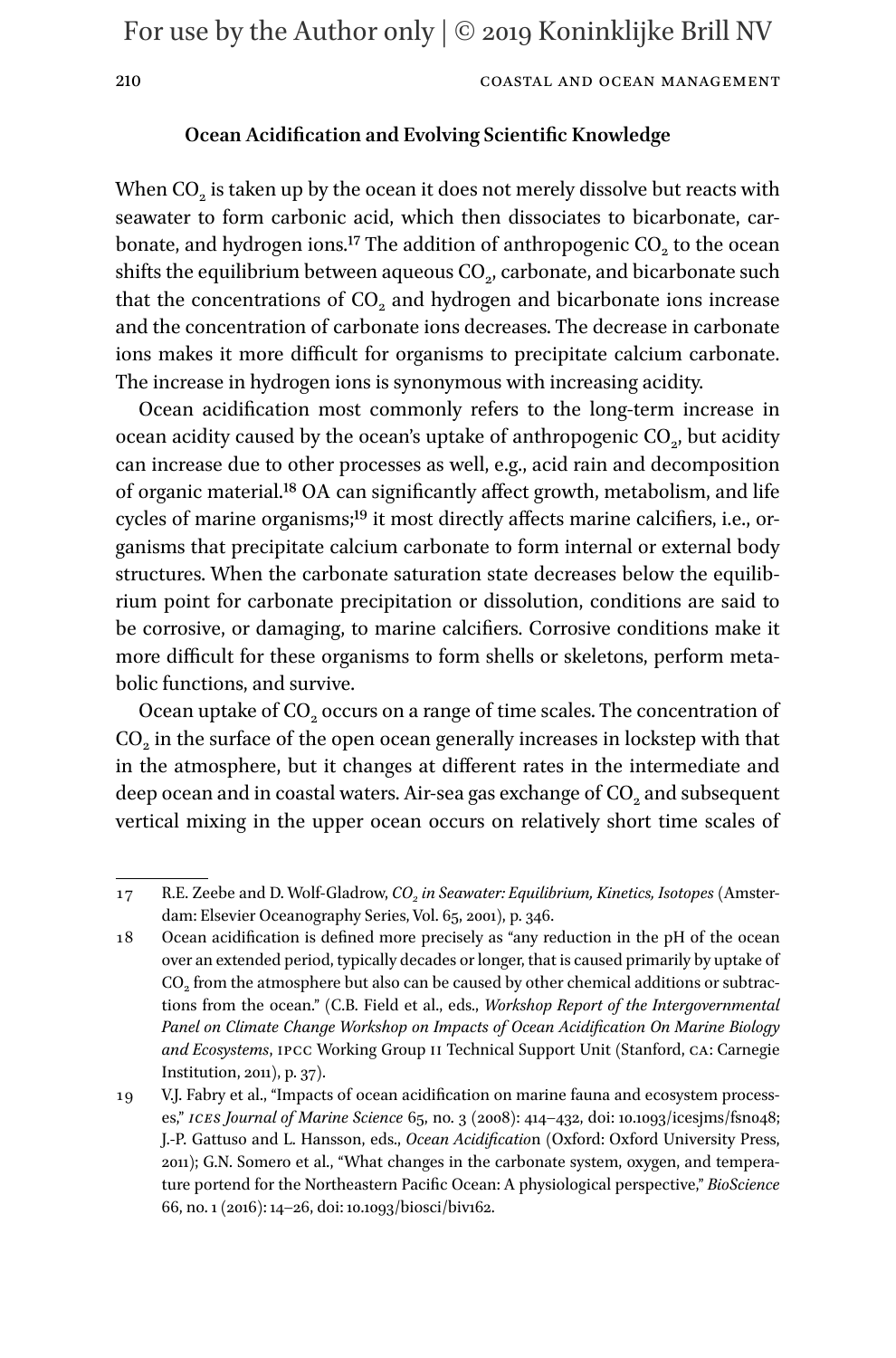years to decades, while concentration changes at intermediate depths and in the deep ocean occur on time scales of centuries to millennia.[20](#page-10-0)

Multiple decades of observations of atmospheric CO<sub>2</sub> from Hawaii<sup>[21](#page-10-1)</sup> and of  $CO<sub>2</sub>$  dissolved in seawater from the nearby surface ocean<sup>[22](#page-10-2)</sup> show that both have risen by about 1.9 ppm per year since 1990. Simultaneously, pH has decreased by 0.002 units per year since 1990. This consistency in inorganic carbon trends between the atmosphere and surface ocean in the subtropical North Pacific Ocean is characteristic of the open ocean globally. In contrast, coastal regions exhibit larger spatial and temporal variability, more extreme excursions, and a diversity of long-term trends in dissolved  $CO<sub>2</sub>$  and pH that often deviate from the atmospheric CO<sub>2</sub> trend.

Variations of pH in coastal systems are due to processes other than the uptake of anthropogenic  $CO<sub>2</sub>$  from the atmosphere. They include relatively large diurnal cycles of photosynthetic production and subsequent respiration by organisms,<sup>23</sup> intense upwelling of carbon-rich waters from the deep ocean (e.g., along the Pacific margin of North America),  $24$  and inputs of inorganic and organic carbon and nutrients from rivers.<sup>25</sup> Ranges of pH from 6 to 9 have been documented in estuaries<sup>26</sup> and short-term variations of up to  $0.5$  pH units have been observed in coastal systems on time scales of hours to weeks.<sup>27</sup> These

<span id="page-10-0"></span><sup>20</sup> E. Maier-Reimer and K. Hasselmann, "Transport and storage of  $CO<sub>2</sub>$  in the ocean – an inorganic ocean-circulation carbon cycle model," *Climate Dynamics* 2 (1987): 63–90.

<span id="page-10-1"></span><sup>21</sup> U.S. Department of Commerce, National Oceanic and Atmospheric Administration (noaa), "Trends in Atmospheric Carbon Dioxide," Global Greenhouse Gas Reference Network, available online: <<https://www.esrl.noaa.gov/gmd/ccgg/trends/data.html>>.

<span id="page-10-2"></span><sup>22</sup> University of Hawai'i, School of Ocean and Earth Science and Technology, "Hawaii Ocean Time-series Data Organization & Graphical System (HOT-DOGS)," available online: <[http://hahana.soest.hawaii.edu/hot/hot-dogs/interface.html>](http://hahana.soest.hawaii.edu/hot/hot-dogs/interface.html).

<span id="page-10-3"></span><sup>23</sup> S.R. Pacella et al., "Seagrass habitat metabolism increases short-term extremes and longterm offset of CO<sub>2</sub> under future ocean acidification," *PNAS* 115 (2018): 3870-3875.

<span id="page-10-4"></span><sup>24</sup> R.A. Feely et al., "Evidence for upwelling of corrosive 'acidified' water onto the continental shelf," *Science* 320, no. 5882 (2008): 1490–1492, doi: 10.1126/science.1155676.

<span id="page-10-5"></span><sup>25</sup> W.-J. Cai et al., "Acidification of subsurface coastal waters enhanced by eutrophication," *Nature Geoscience* 4, no. 11 (2011): 766–770, doi: 10.1038/ngeo1297; A. Laurent et al., "Eutrophication-induced acidification of coastal waters in the northern Gulf of Mexico: Insights into origin and processes from a coupled physical-biogeochemical model," *Geophysical Research Letters* 44, no. 2 (2017): 946–956, doi: 10.1002/2016gl071881.

<span id="page-10-6"></span><sup>26</sup> A.V. Borges and G. Abril, "Carbon dioxide and methane dynamics in estuaries," in *Treatise on Estuarine and Coastal Science*: *Vol. 5: Biogeochemistry*, eds. E. Wolanski and D. McLusky (Waltham, ma: Academic Press, 2011), pp. 119–161.

<span id="page-10-7"></span><sup>27</sup> G.E. Hofmann et al., "High-frequency dynamics of ocean pH: A multi-ecosystem comparison," *PLoS ONE* 6, no. 12 (2011), e28983, doi:10.1371/journal.pone.0028983.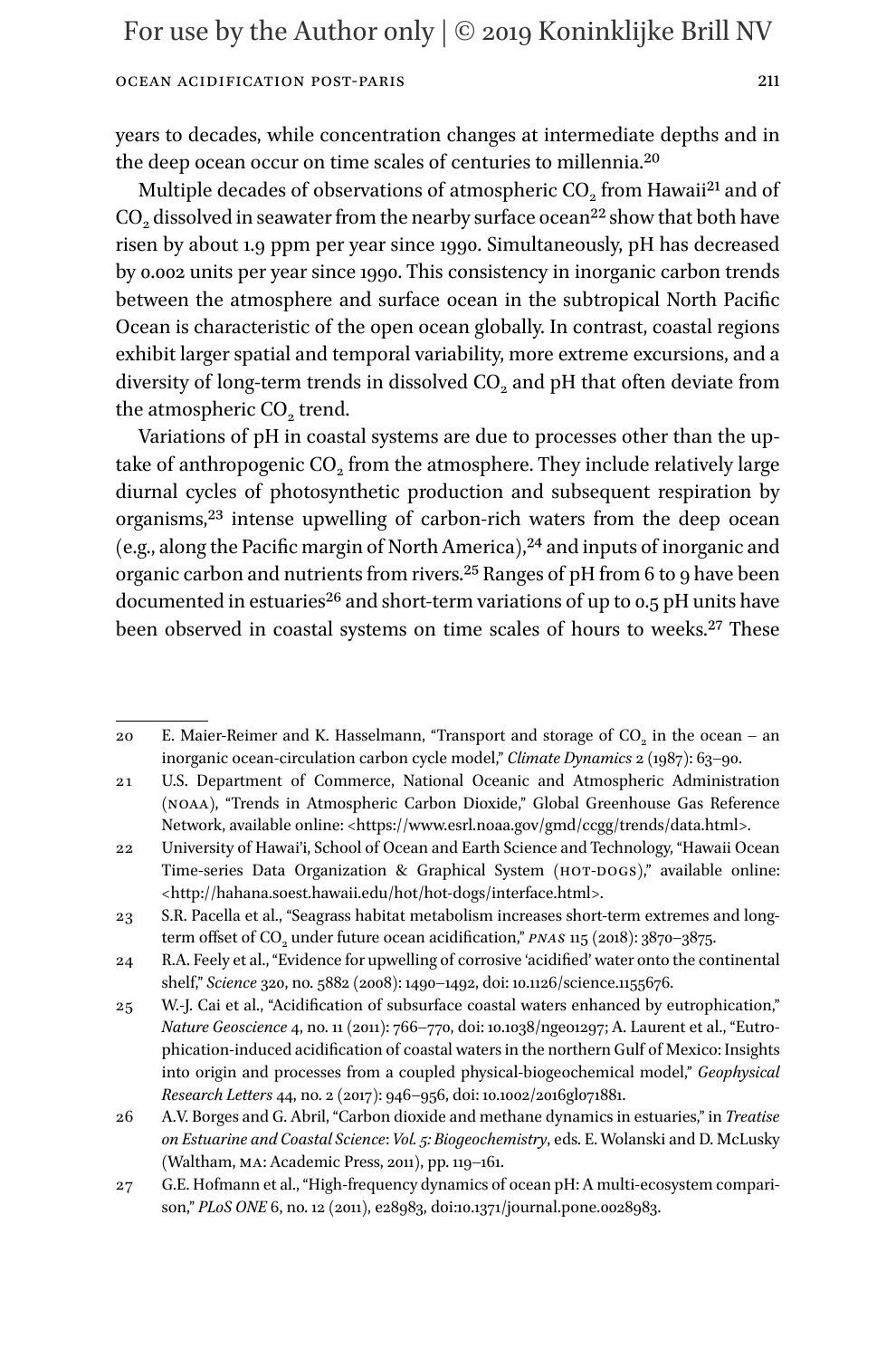#### 212 COASTAL AND OCEAN MANAGEMENT

variations are on the same order of magnitude as the drop in mean openocean pH of 0.1 pH units since the Industrial Revolution.

Polar regions are especially prone to acidification. Because of their low temperatures, pH and the carbonate saturation state are naturally low in many polar waters compared to lower latitude coastal settings.[28](#page-11-0) Furthermore, retreating sea ice, which adds meltwater from multi-year ice and enhances ocean uptake of atmospheric CO<sub>2</sub> by increasing the surface area of open water, contributes to relatively high rates of acidification in these waters.[29](#page-11-1) This combination of factors has set a faster pace of ocean acidification along the Arctic coasts than observed in other coastal regions.[30](#page-11-2)

Coastal upwelling regions, where wind-driven circulation supplies carbonrich water from the deep ocean to the surface, are also increasingly exposed to low pH. The Pacific margin of North America, where an intensification of upwelling circulation thought to be driven by climate change occurs,<sup>[31](#page-11-3)</sup> increasingly experiences coastal acidification events.[32](#page-11-4) Along the Oregon coast, this process results in pH and aragonite saturation levels that are known to be harmful to several ecologically and economically important species.<sup>[33](#page-11-5)</sup>

Another aspect of anthropogenic acidification is related to excessive inputs of industrially produced fertilizers to coastal waters[.34](#page-11-6) In the northern Gulf of

<span id="page-11-0"></span><sup>28</sup> Orr et al., n. 12 above; M. Steinacher et al., "Imminent ocean acidification in the Arctic projected with the ncar global coupled carbon cycle-climate model," *Biogeosciences* 6, no. 4 (2009): 515–533, doi: 10.5194/bg-6-515-2009.

<span id="page-11-1"></span><sup>29</sup> N.S. Steiner, W.G. Lee and J.R. Christian, "Enhanced gas fluxes in small sea ice leads and cracks: Effects on CO<sub>2</sub> exchange and ocean acidification," *Journal of Geophysical Research: Oceans* 118, no. 3 (2013): 1195–1205, doi: 10.1002/jgrc.20100; W.-J. Cai et al., "Carbon fluxes across boundaries in the Pacific Arctic region in a changing environment," in *The Pacific Arctic Region: Ecosystem Status and Trends in a Rapidly Changing Environment*, eds. J.M. Grebmeier and W. Maslowski (Dordrecht: Springer, 2014), chap. 8.

<span id="page-11-2"></span><sup>30</sup> J. Mathis et al., "Ocean acidification in the surface waters of the Pacific-Arctic boundary regions," *Oceanography* 25, no. 2 (2015): 122–135, doi: 10.5670/oceanog.2015.36.

<span id="page-11-3"></span><sup>31</sup> M. García-Reyes et al., "Under pressure: Climate change, upwelling, and eastern boundary upwelling ecosystems," *Frontiers in Marine Science* 2 (2015), doi: 10.3389/fmars.2015.00109.

<span id="page-11-4"></span><sup>32</sup> Feely et al., n. 24 above.

<span id="page-11-5"></span><sup>33</sup> A. Barton et al., "Impacts of coastal acidification on the Pacific northwest shellfish industry and adaptation strategies implemented in response," *Oceanography* 25, no. 2 (2015): 146–159, doi: 10.5670/oceanog.2015.38; N. Bednaršek et al., "Pteropods on the edge: Cumulative effects of ocean acidification, warming, and deoxygenation," *Progress in Oceanography* 145 (2016): 1–24, doi: 10.1016/j.pocean.2016.04.002; N. Bednaršek et al., "Limacina helicina shell dissolution as an indicator of declining habitat suitability owing to ocean acidification in the California current ecosystem," *Proceedings of the Royal Society B: Biological Sciences* 281, no. 1785 (2014): 20140123, doi: 10.1098/rspb.2014.0123.

<span id="page-11-6"></span><sup>34</sup> K. Fennel and J.M. Testa, "Biogeochemical controls on coastal hypoxia," *Annual Review of Marine Science* (2019), doi: 10.1146/annurev-marine-010318-095138.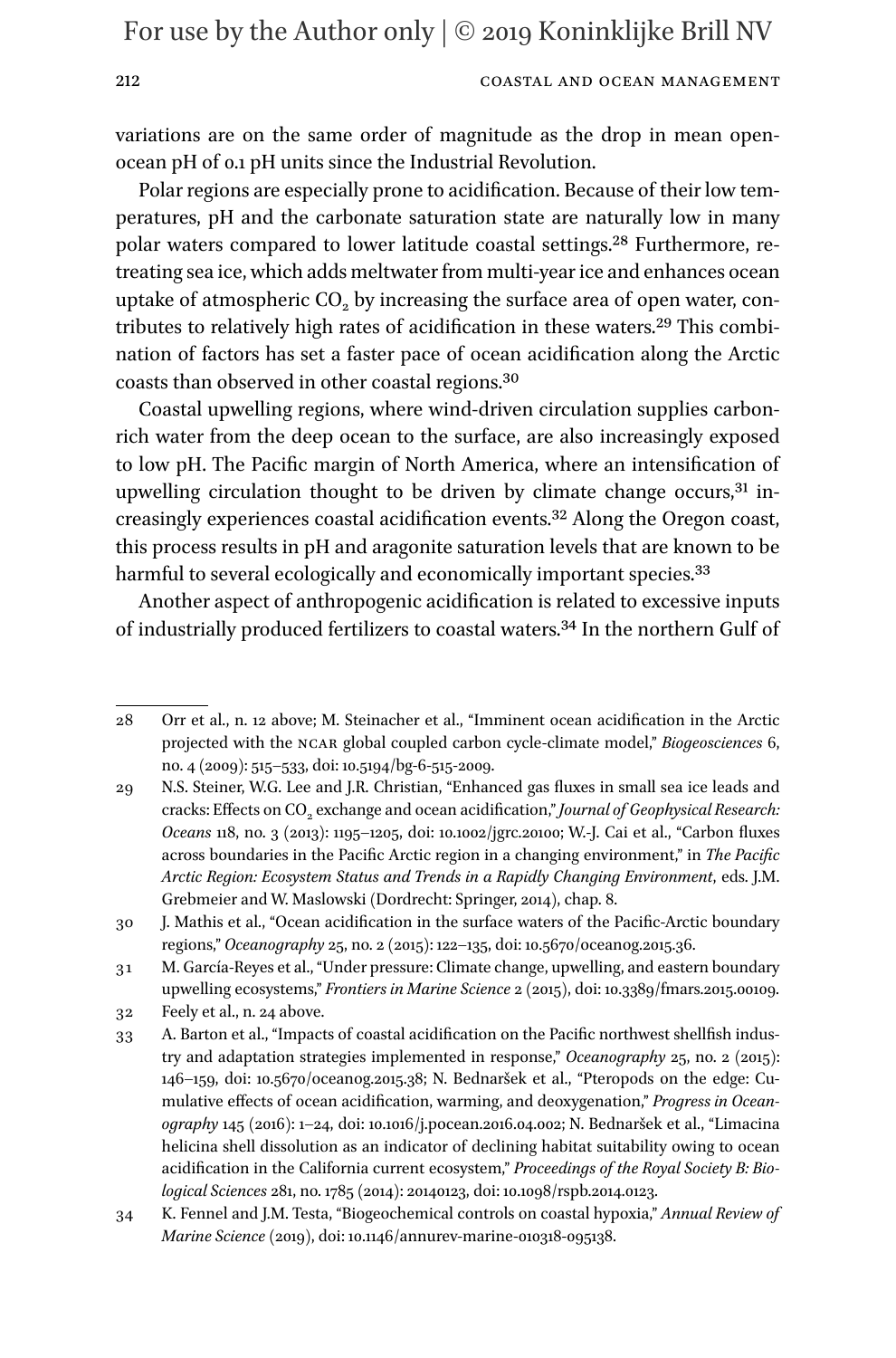Mexico, where large inputs of nutrients and freshwater from the Mississippi River cause large-scale low-oxygen conditions every summer, the excessive riverine nutrient inputs result in eutrophication-induced acidification of nearbottom waters, although the aragonite saturation state currently is still above the saturation threshold[.35](#page-12-0)

Coral reefs ecosystems are especially prone to the combined effects of warming and OA. Reefs are found in different environments from sunlit tropical waters down to deep, dark, and cold waters to depths of 2,000 meters and more and provide important ecological functions and human services, including food, income, and coastal protection.[36](#page-12-1) Corals are long-lived and produce calcium carbonate skeletons that create complex reef structures over time. The reefs provide important habitat for other species and create barrier reefs and islands that serve a critical role in the protection of tropical coasts. Coral reef ecosystems are under serious threat from anthropogenic warming, OA, nutrient pollution, and physical destruction, which act in combination and are already drastically decreasing the abundance of reef ecosystems around the world[.37](#page-12-2) Even under conservative, low-emission Intergovernmental Panel on Climate Change (ipcc) scenarios, most warm-water coral reefs will likely be eliminated by  $2040-2050^{38}$  and cold-water corals by  $2100.^{39}$  $2100.^{39}$  $2100.^{39}$ 

Models predict also that the annual average aragonite level in the Arctic Ocean will be below the saturation level (favoring dissolution) by 2025, 2030, and 2070 in the Beaufort Sea, the Chukchi Sea, and the Bering Sea, respectively[.40](#page-12-5) Along the Pacific Coast, half of the shelf waters are projected to experience year-long under-saturation by 2050,<sup>[41](#page-12-6)</sup> and projections for the coastal northern Gulf of Mexico suggest that aragonite will drop below the saturation level in

<span id="page-12-0"></span><sup>35</sup> W.-J. Cai et al., n. 25 above; Laurent et al., n. 25 above.

<span id="page-12-1"></span><sup>36</sup> O. Hoegh-Guldberg et al., "Coral reef ecosystems under climate change and ocean acidification," *Frontiers in Marine Science* 4 (2017): 158, doi: 10.3389/fmars.2017.00158.

<span id="page-12-2"></span><sup>37</sup> O. Hoegh-Guldberg, "Coral reefs in the Anthropocene: Persistence or the end of the line?," *Geological Society, London, Special Publications* 395 (2014): 167–183, doi: 10.1144/SP395.17.

<span id="page-12-3"></span><sup>38</sup> O. Hoegh-Guldberg, "Coral bleaching, climate change and the future of the world's coral reefs," *Marine and Freshwater Research* 50 (1999): 839–866. doi: 10.1071/MF99078.

<span id="page-12-4"></span><sup>39</sup> J.M. Guinotte et al., "Will human induced changes in seawater chemistry alter the distribution of deep-sea scleractinian corals?," *Frontiers in Ecology and the Environment* 4 (2006): 141–146.

<span id="page-12-5"></span><sup>40</sup> Steinacher et al., n. 28 above; N.S. Steiner et al., "Future ocean acidification in the Canada basin and surrounding Arctic ocean from cmip5 Earth system models," *Journal of Geophysical Research: Oceans* 119, no. 1 (2014): 332–347, doi: 10.1002/2013jc009069; Mathis et al., n. 30 above.

<span id="page-12-6"></span><sup>41</sup> N. Gruber et al., "Rapid progression of ocean acidification in the California current system," *Science* 337, no. 6091 (2012): 220–223, doi: 10.1126/science.1216773; G. Turi et al., "Climatic modulation of recent trends in ocean acidification in the California current system," *Environmental Research Letters* 11, no. 1 (2016): 014007, doi: 10.1088/1748-9326/11/1/014007.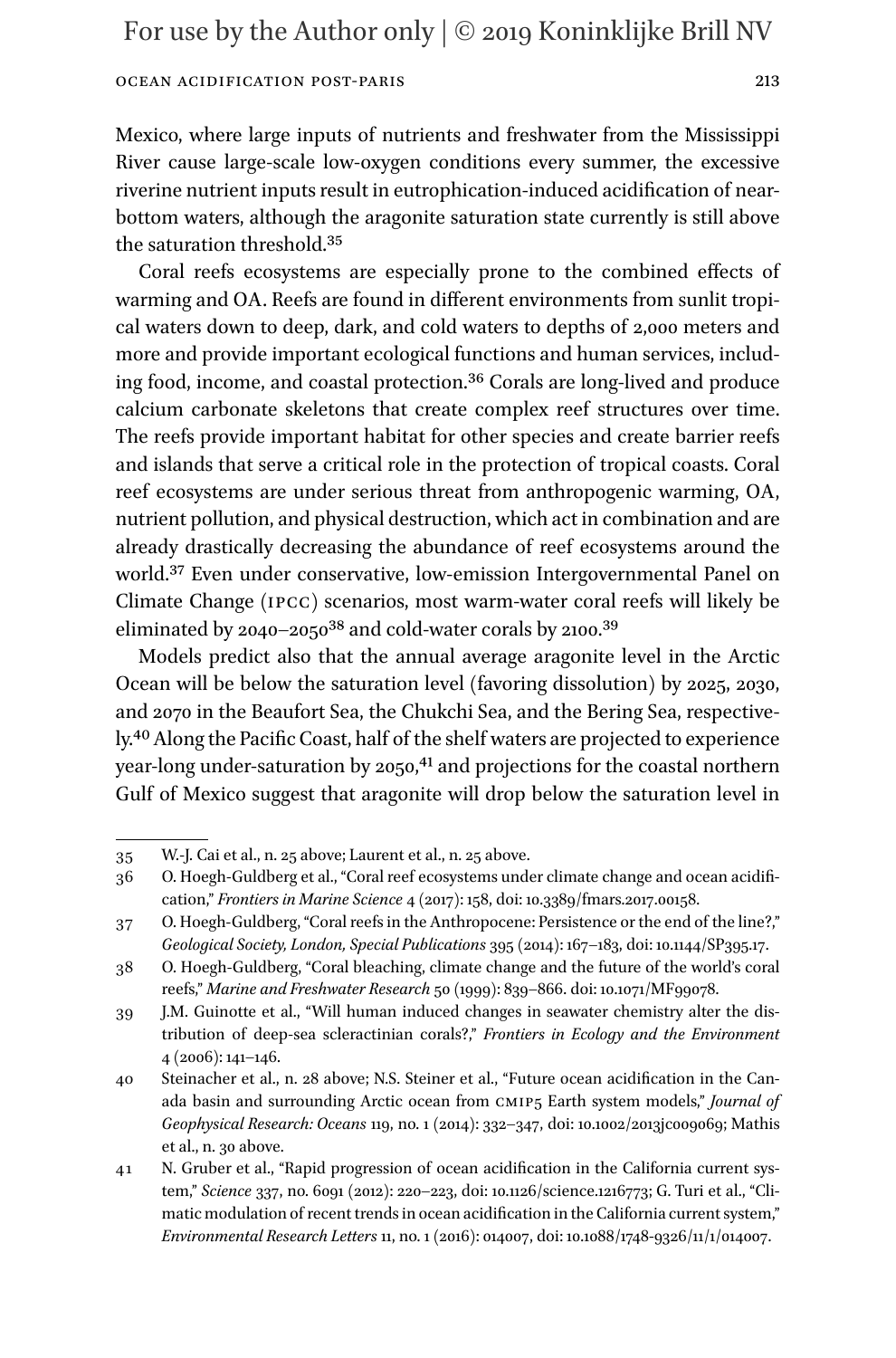214 COASTAL AND OCEAN MANAGEMENT

near-bottom waters by the end of this century.[42](#page-13-0) The negative impacts of these OA projections on calcifying marine organisms are expected to become a critical issue, reshaping ecosystems and fisheries[.43](#page-13-1)

### **International Responses to OA: Pre-Paris Legal Backwaters**

While OA has been the subject of scientific inquiry for several decades, it has only recently been recognized as an environmental problem deserving of policy and legal attention. The first Oceans in a High CO<sub>2</sub> World Conference, held in 2004, and the reports of the Royal Society<sup>44</sup> and the German Advisory Council on Global Change[,45](#page-13-3) released in 2005 and 2006, respectively, were instrumental in raising this global policy concern. Since then, OA has been increasingly the focus of global and regional reports, declarations, conferences, and international and regional arrangements for scientific and policy cooperation[.46](#page-13-4)

Despite the multiple calls for action to mitigate OA and its impacts, addressing OA represents a significant policy and legal challenge[.47](#page-13-5) The multiple local and global drivers of OA do call for a multi-level and holistic approach to the problem,<sup>48</sup> including local, national, and international action.<sup>49</sup> Nevertheless,

<span id="page-13-0"></span><sup>42</sup> A. Laurent et al., "Climate change projected to exacerbate impacts of coastal eutrophication in the northern Gulf of Mexico," *Journal of Geophysical Research-Oceans* 123 (2018): 3408–3426.

<span id="page-13-1"></span><sup>43</sup> See, for example: J.T. Mathis et al., "Ocean acidification risk assessment for Alaska's fishery sector," *Progress in Oceanography* 136 (2015): 71–91, doi: 10.1016/j.pocean.2014.07.001.

<span id="page-13-2"></span><sup>44</sup> The Royal Society, n. 11 above.

<span id="page-13-3"></span><sup>45</sup> R. Schubert et al., *The Future Oceans: Warming Up, Rising High, Turning Sour*. Special Report (Berlin: German Advisory Council on Global Change, 2006).

<span id="page-13-4"></span><sup>46</sup> For policy developments until 2011, see J.P. Gattuso and L. Hansson, "Ocean acidification: Background and history," in Gattuso and Hansson, n. 19 above, Chap. 1. See also "Other International Responses" part in this article.

<span id="page-13-5"></span><sup>47</sup> For example, R. Kim, "Is a new multilateral environmental agreement on ocean acidification necessary?," *Review of European Comparative & International Environmental Law* 21 (2012): 243–258; R. Baird, M. Simons and T. Stephens, "Ocean acidification: A litmus test for international law," *Carbon & Climate Law Review* 4 (2009): 459–471; R. Rayfuse, "Climate change, marine biodiversity and international law," in *Research Handbook on Biodiversity and Law*, eds. M. Bowman, P. Davies and E. Goodwin (Cheltenham, UK: Edward Elgar, 2016), chap. 5.

<span id="page-13-6"></span><sup>48</sup> E.R. Harrould-Kolieb, "Ocean acidification and the unfccc: Finding legal clarity in the twilight zone," *Washington Journal of Environmental Law and Policy* 6 (2016): 613–633, note 2; R. Billé et al., "Taking action against ocean acidification: A review of management and policy options," *Environmental Management* 52 (2013): 761–779.

<span id="page-13-7"></span><sup>49</sup> For national measures see, e.g., R.P. Kelly and M.R Caldwell, "Ten ways states can combat ocean acidification (and why they should)," *Harvard Environmental Law Review* 37 (2013):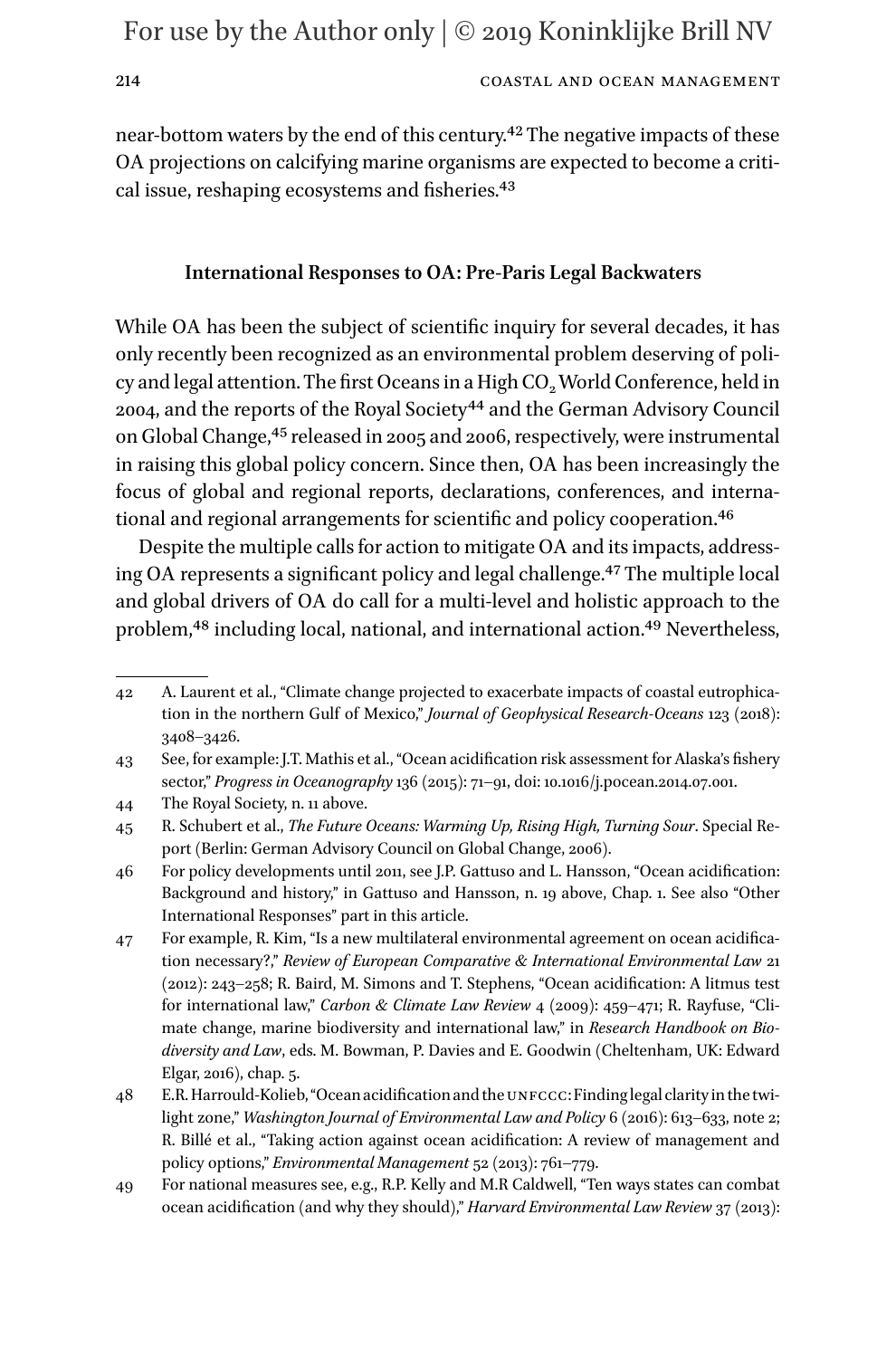there is also ample consensus that local and national measures to address OA and its impacts "merely [buy] time"<sup>50</sup> to address a problem that is mainly international in cause and effect.<sup>51</sup> The international response, however, has been tepid. There is no international legal instrument that defines, refers to, or specifically addresses OA. Rather, there is an array of international instruments and regimes that can, within their mandates, address the global or local drivers of OA, its impacts, or both.[52](#page-14-2) Some have started to do so[,53](#page-14-3) contributing to a fragmented response.

With the main driver of OA being the ocean's uptake of anthropogenic  $CO<sub>2</sub>$ , a key legal instrument is the UNFCCC, which is the primary international response to mitigating the adverse impacts of ghg emissions into the atmosphere[.54](#page-14-4) The objective of the Convention and any related legal instruments adopted under the climate regime is to "achieve, in accordance with the relevant provisions of the Convention, stabilization of greenhouse gas concentrations in the atmosphere at a level that would prevent dangerous anthropogenic interference with the climate system.["55](#page-14-5) Climate system, in turn, is

<sup>57–103;</sup> Washington State Blue Ribbon Panel on Ocean Acidification, *Ocean Acidification: From Knowledge to Action, Washington State's Strategic Response*, eds. H. Adelsman and L. Whitely Binder (Olympia, WA: Washington Department of Ecology, 2012), available online: [<https://fortress.wa.gov/ecy/publications/documents/1201015.pdf](https://fortress.wa.gov/ecy/publications/documents/1201015.pdf)>.

<span id="page-14-0"></span><sup>50</sup> Billé et al., n. 48 above, p. 771; see also Kelly and Caldwell, n. 49 above, p. 61.

<span id="page-14-1"></span><sup>51</sup> E.J. Goodwin, *International Environmental Law and the Conservation of Coral Reefs* (London: Routledge, 2011), p. 256.

<span id="page-14-2"></span><sup>52</sup> See, e.g., Fennel and VanderZwaag, n. 13 above; T. Stephens, "Ocean Acidification," in *Research Handbook on International Marine Environmental Law*, ed. R. Rayfuse (Cheltenham, UK: Edward Elgar, 2015), pp. 431–450; D. Herr, K. Isensee and C. Turley, "Ocean acidification: Overview of the international policy landscape and activities on ocean acidification," (White Paper, 2013); Kim, n. 47 above.

<span id="page-14-3"></span><sup>53</sup> Fennel and VanderZwaag, n. 13 above. For recent developments, see "Other International Responses" below.

<span id="page-14-4"></span><sup>54</sup> D.E.J. Currie and K. Wowk, "Climate change and  $CO<sub>2</sub>$  in the oceans and global oceans governance: Improving governance of the world's oceans," *Carbon and Climate Law Review* 4 (2009): 387–404; E.R. Harrould-Kolieb and D. Herr, "Ocean acidification and climate change: Synergies and challenges of addressing both under the unfccc," *Climate Policy* 2 (2012): 378–389; Billé et al., n. 48 above; Y. Downing, "Ocean acidification and protection under international law from negative effects: A burning issue amongst a sea of regimes?," *Cambridge Journal of International and Comparative Law* 2 (2013): 242–273; Stephens, n. 52 above; Fennel and VanderZwaag, n. 13 above; Harrould-Kolieb, n. 48 above. The Montreal Protocol on Substances that Deplete the Ozone Layer, 1522 *United Nations Treaty Series* 3; 26 *International Legal Materials* 1550 (1987) (entered into force 1 January 1989) is also critical to international efforts to address climate change, since the ozone-depleting substances and many of their substitutes covered by the protocol (including hydrofluorocarbons, since 2016) are also potent ghgs.

<span id="page-14-5"></span><sup>55</sup> unfccc, n. 16 above, art. 2.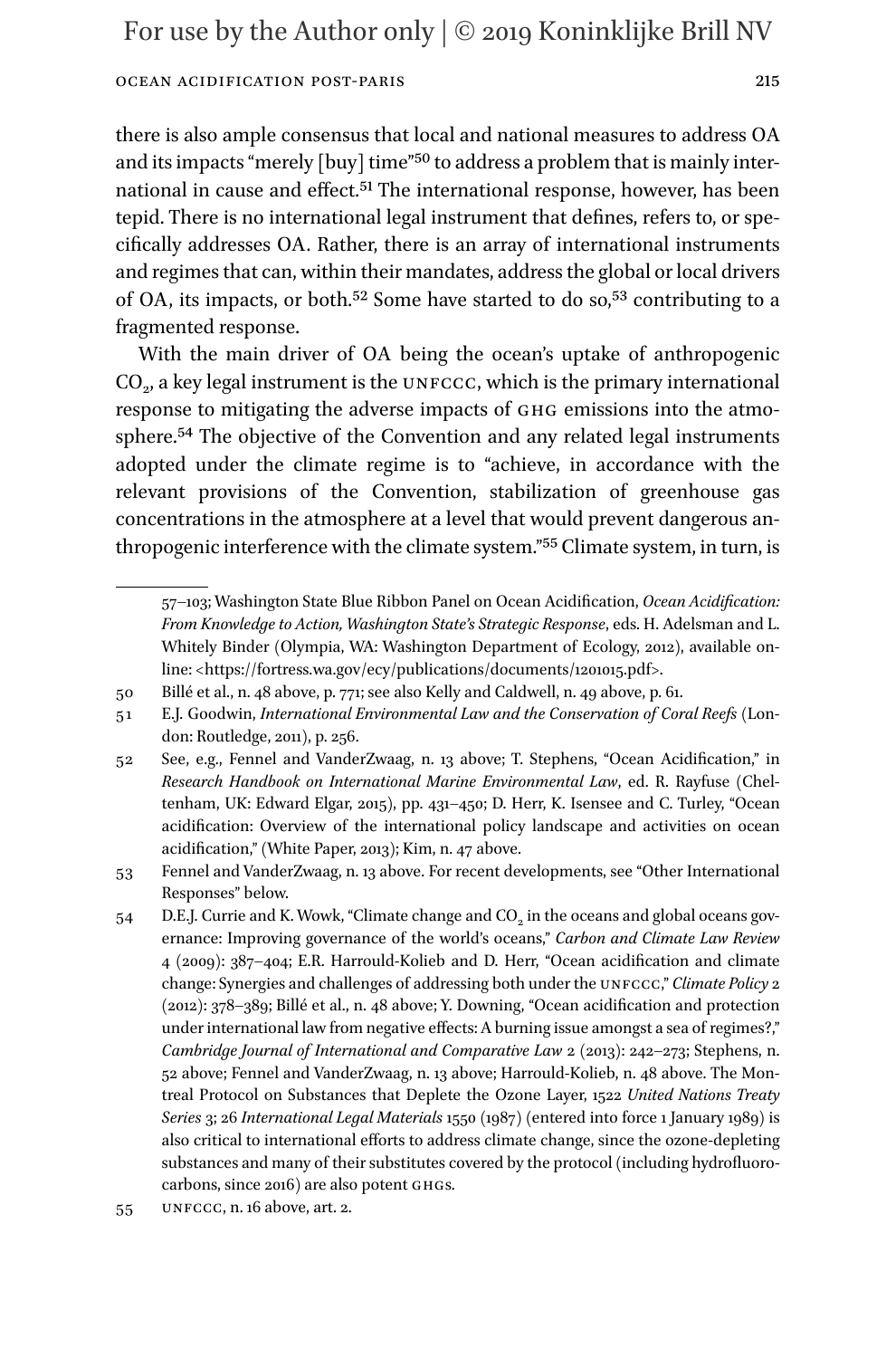### 216 COASTAL AND OCEAN MANAGEMENT

defined broadly as the "totality of the atmosphere, hydrosphere, biosphere and geosphere and their interactions."[56](#page-15-0) Oceans are an integral part of the global climate system (hydrosphere). Increased CO<sub>2</sub> emissions affect the ocean itself (including its future capacity to absorb  $CO<sub>2</sub>$ ) as well as the marine life (biosphere). These changes, in turn, affect the biogeochemical processes that can alter the make-up of the atmosphere. Therefore, preventing dangerous anthropogenic interference with the oceans' biogeochemistry resulting from ghgs emissions falls within the broad objective of the UNFCCC.<sup>57</sup>

Nevertheless, the UNFCCC was drafted, and it has been implemented, with another concern in mind: global warming[.58](#page-15-2) OA has the same root cause as global warming: anthropogenic emissions of  $CO<sub>2</sub>$ , a major GHG. But the processes are different, although concurrent and related: global warming is a physical response to atmospheric concentrations of GHGs; OA is a chemical process caused by the ocean's uptake of atmospheric  $CO<sub>2</sub>$ . Thus, although the textual interpretation of Article 2 allows to "read a new problem in an old document,"<sup>59</sup> the UNFCCC "promotes a response calibrated to an entirely different problem."[60](#page-15-4)

The global warming focus of the UNFCCC has been evident in the little sub-stantive recognition that OA has received within the climate change regime.<sup>[61](#page-15-5)</sup> OA was included in the ipcc Fourth Assessment Report, released in 2007, and subsequently, with much greater focus, in the ipcc Fifth Assessment Report, released in 2013.<sup>62</sup> While the Subsidiary Body for Science and Technological Advice (SBSTA) recognized OA as an emerging issue relevant to the UNFCCC and a research priority,<sup>63</sup> other bodies of the Convention have not substantively

<span id="page-15-0"></span> $56$  Id., art.  $1(3)$ .

<span id="page-15-1"></span><sup>57</sup> Schubert et al., n. 45 above; Baird et al., n. 47 above; Harrould-Kolieb, n. 48 above; Kim, n. 47 above.

<span id="page-15-2"></span><sup>58</sup> See, e.g., unfccc, n. 16 above, preamble, para. 2; the definitions of "climate change" and "greenhouse gas" in Articles  $1(2)$  and  $1(5)$ , respectively, and the reference to "atmospheric greenhouse gas concentration" in Article 2. See also Goodwin, n. 51 above.

<span id="page-15-3"></span><sup>59</sup> Harrould-Kolieb, n. 48 above, p. 622.

<span id="page-15-4"></span><sup>60</sup> Goodwin, n. 51 above, p. 256.

<span id="page-15-5"></span><sup>61</sup> For an overview of OA within the climate regime until 2015, see Harrould-Kolieb, n. 48 above.

<span id="page-15-6"></span><sup>62</sup> ipcc Assessment reports are available online: ipcc [<http://www.ipcc.ch/publications\\_](http://www.ipcc.ch/publications_and_data/publications_and_data_reports.shtml) [and\\_data/publications\\_and\\_data\\_reports.shtml](http://www.ipcc.ch/publications_and_data/publications_and_data_reports.shtml)>.

<span id="page-15-7"></span><sup>63</sup> unfccc, "Report on the Workshop on Technical and Scientific Aspects of Ecosystems with High-carbon Reservoirs Not Covered by Other Agenda Items under the Convention," UN Doc.  $\text{FCCC}/\text{SBSTA}/\text{2014}/\text{INF.1}$  (1 April 2014), annex 1; Harrould-Kolieb, n. 48 above, p. 617. OA has also been a recurrent theme in the Research Dialogue established by the CoP in 2005 as an open and non-binding exchange of views, information, and ideas in support of enhanced implementation of the Convention.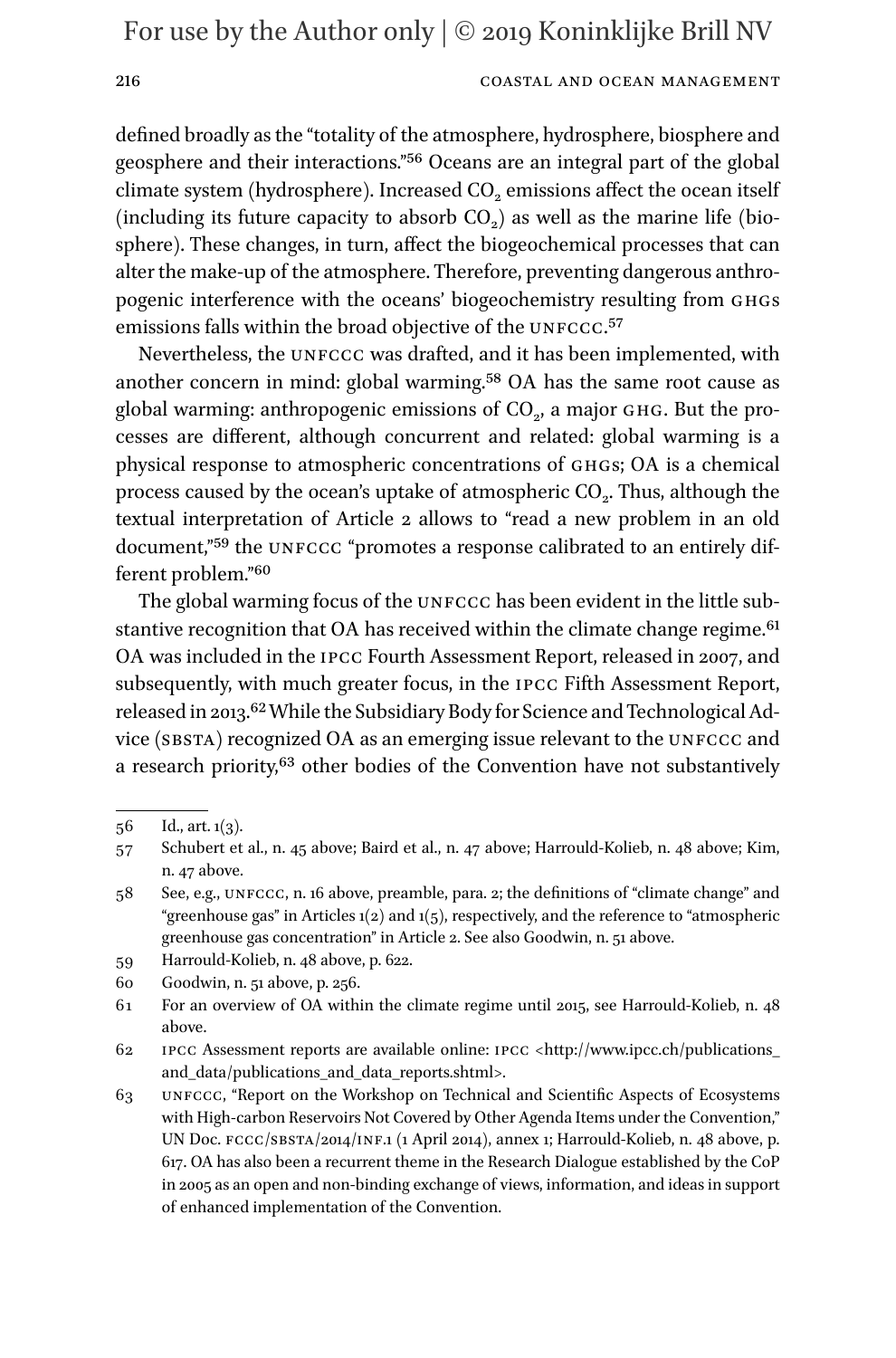addressed OA.<sup>64</sup> The Conference of the Parties (CoP) to the UNFCCC, in turn, has only referred to OA in one decision: Decision 1/CP.16 of 2010 adopting the Cancun Agreements. In this decision, the parties recognize the need to strengthen international cooperation and expertise in order to understand and reduce loss and damage associated with the adverse effects of climate change, including impacts related to extreme weather events and slow onset events. The relevant paragraph contains a footnote providing examples of slow onset events, which includes, among others, OA together with temperature rise, glacial retreat, and sea level rise.<sup>[65](#page-16-1)</sup> This is, to this day, the most direct political statement of the UNFCCC including OA among its issues of concern. Noteworthy, the statement regards OA as an effect of climate change, rather than a concurrent problem of increased atmospheric CO<sub>2</sub> concentrations.

The shortcomings of the climate regime to bring OA within its regulatory focus led some authors to explore other international instruments (in particular the United Nations Convention on the Law of the Sea)<sup>66</sup> or to call for a new international agreement to address the issue.<sup>67</sup> The majority, however, considers the negotiation of a separate agreement to reduce  $CO<sub>2</sub>$  emissions to mitigate OA politically unrealistic.<sup>68</sup> Furthermore, the deep and complex connections between changes in ocean ecosystems resulting from climate change (i.e., global warming) and acidification warrants that both threats are addressed within the same regime. Indeed, not only do they share the root cause, but the processes themselves and their impacts on ocean ecosystems are inextricably linked[.69](#page-16-5) Addressing global warming and OA through different agreements might lead to unwanted redundancies and potential inconsistencies.

<span id="page-16-0"></span><sup>64</sup> Harrould-Kolieb, n. 48 above.

<span id="page-16-1"></span><sup>65</sup> unfcc, "The Cancun Agreements, Decision 1/CP.16," UN Doc. fccc/CP/2010/7/Add.1 (15 March 2011), para. 25 and note 3.

<span id="page-16-2"></span><sup>66</sup> See, e.g., A. Boyle, "Law of the sea perspectives on climate change," *International Journal of Marine and Coastal Law* 27 (2012): 831–838; D. Bialek and J. Ariel, "Ocean acidification: International legal avenues under the UN Convention on the Law of the Sea," in *Threatened Island Nations: Legal Implications of Rising Seas and a Changing Climate*, eds. M.B. Gerrard and G.E. Wannier (New York: Cambridge University Press, 2013), chap. 15; Baird et al., n. 47 above.

<span id="page-16-3"></span><sup>67</sup> See, e.g., V. González, "An alternative approach for addressing  $CO<sub>2</sub>$ -driven ocean acidification," *Sustainable Development Law & Policy* 12 (2012): 45, 69; Kim, n. 47 above.

<span id="page-16-4"></span><sup>68</sup> Harrould-Kolieb and Herr, n. 54 above, note that "[s]etting up a second international mechanism to deal solely with CO<sub>2</sub> reductions would be superfluous, confusing and unrealistic."

<span id="page-16-5"></span><sup>69</sup> For example, warmer oceanic waters absorb less  $CO<sub>2</sub>$ , affecting the natural sink capacity of oceans. Coral reefs are impacted synergistically by ocean warming and acidification, which together deteriorate the balance between reef construction and erosion. Geoengineering solutions that aim to address global warming may exacerbate the problem of OA.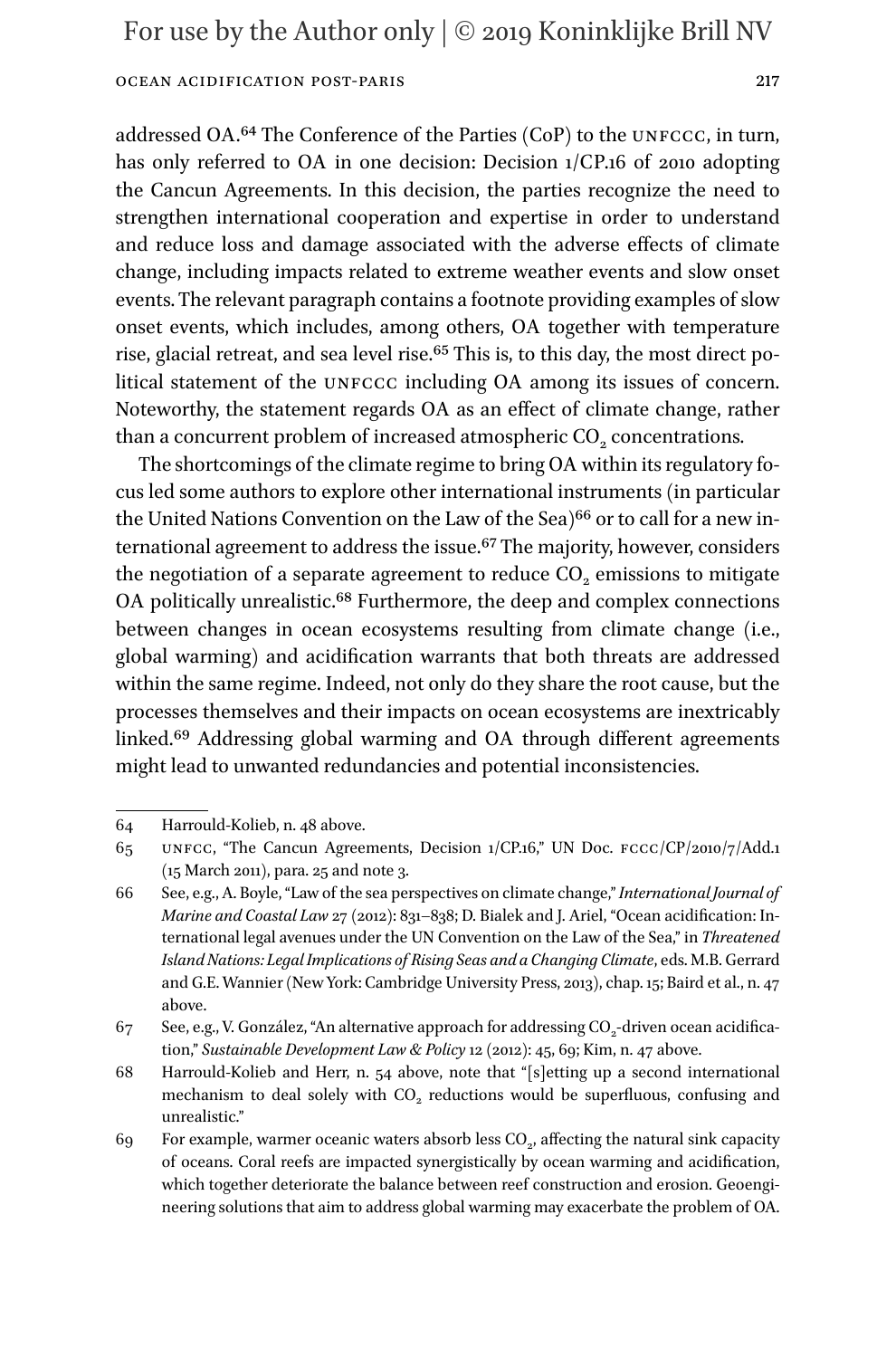### 218 COASTAL AND OCEAN MANAGEMENT

Scholars and governmental and non-governmental organizations have made strong calls to include the role of oceans, and OA, in the climate regime.[70](#page-17-0) The negotiations of a new legally binding instrument – the Paris Agreement – provided a valuable opportunity to that end. The extent to which those efforts were successful is addressed in the next part.

### **Paris Agreement and OA: the Promises**

On 12 December 2015, the CoP to the unfccc adopted, by consensus, a new agreement to increase efforts to combat climate change and adapt to its effects. In so doing, they have charted a "new beginning"[71](#page-17-1) for climate change, and one that some see as a high stakes experiment.<sup>[72](#page-17-2)</sup> Key elements of the new framework includ[e73](#page-17-3)

- the explicit inclusion of a global and ambitious long-term mitigation goal: holding the increase in the global average temperature to well below 2°C above pre-industrial levels and pursuing efforts to limit the temperature increase to 1.5°C above pre-industrial levels;[74](#page-17-4)
- a clarification of the implications of the temperature limit for reducing global GHG emissions: aim to reach global peaking of GHG emissions as soon as possible; achieve a balance between anthropogenic emissions by sources and removals by sinks of GHGs in the second half of this century;<sup>[75](#page-17-5)</sup>

See, e.g., P.P. Wong et al., "Coastal systems and low-lying areas," in *Climate Change 2014: Impacts, Adaptation, and Vulnerability. Part A: Global and Sectoral Aspects. Contribution of Working Group ii to the Fifth Assessment Report of the Intergovernmental Panel on Climate Change*, eds. C.B. Field et al., (Cambridge: Cambridge University Press, 2014), chap. 5, p. 379; P. Williamson and C. Turley, "Ocean acidification in a geoengineering context," *Philosophical Transactions of the Royal Society A: Mathematical, Physical and Engineering Sciences* 370 (2012): 4317–4342.

<span id="page-17-0"></span><sup>70</sup> For example, "Because the Ocean Declaration" (29 November 2015), online: [<https://](https://oceans.taraexpeditions.org/wp-content/uploads/2015/12/Because-the-Ocean-double-sided.pdf) [oceans.taraexpeditions.org/wp-content/uploads/2015/12/Because-the-Ocean-double](https://oceans.taraexpeditions.org/wp-content/uploads/2015/12/Because-the-Ocean-double-sided.pdf) [-sided.pdf>](https://oceans.taraexpeditions.org/wp-content/uploads/2015/12/Because-the-Ocean-double-sided.pdf); Downing, n. 54 above.

<span id="page-17-1"></span><sup>71</sup> C. Strek, P. Keenlyside and M. von Unger, "Paris Agreement: A new beginning," *Journal for European Environmental & Planning Law* 13 (2016): 3–29.

<span id="page-17-2"></span><sup>72</sup> Doelle, n. 2 above.

<span id="page-17-3"></span><sup>73</sup> The Paris Agreement addresses other important subject matters, including finance, technology, capacity-building, education, and institutional arrangements. It also innovates by including references to several cross-cutting issues, such as human rights, albeit only in the preamble (see Id.).

<span id="page-17-4"></span><sup>74</sup> Paris Agreement, n. 1 above, art.  $2(1)(a)$ .

<span id="page-17-5"></span><sup>75</sup> Id., art.  $4(1)$ .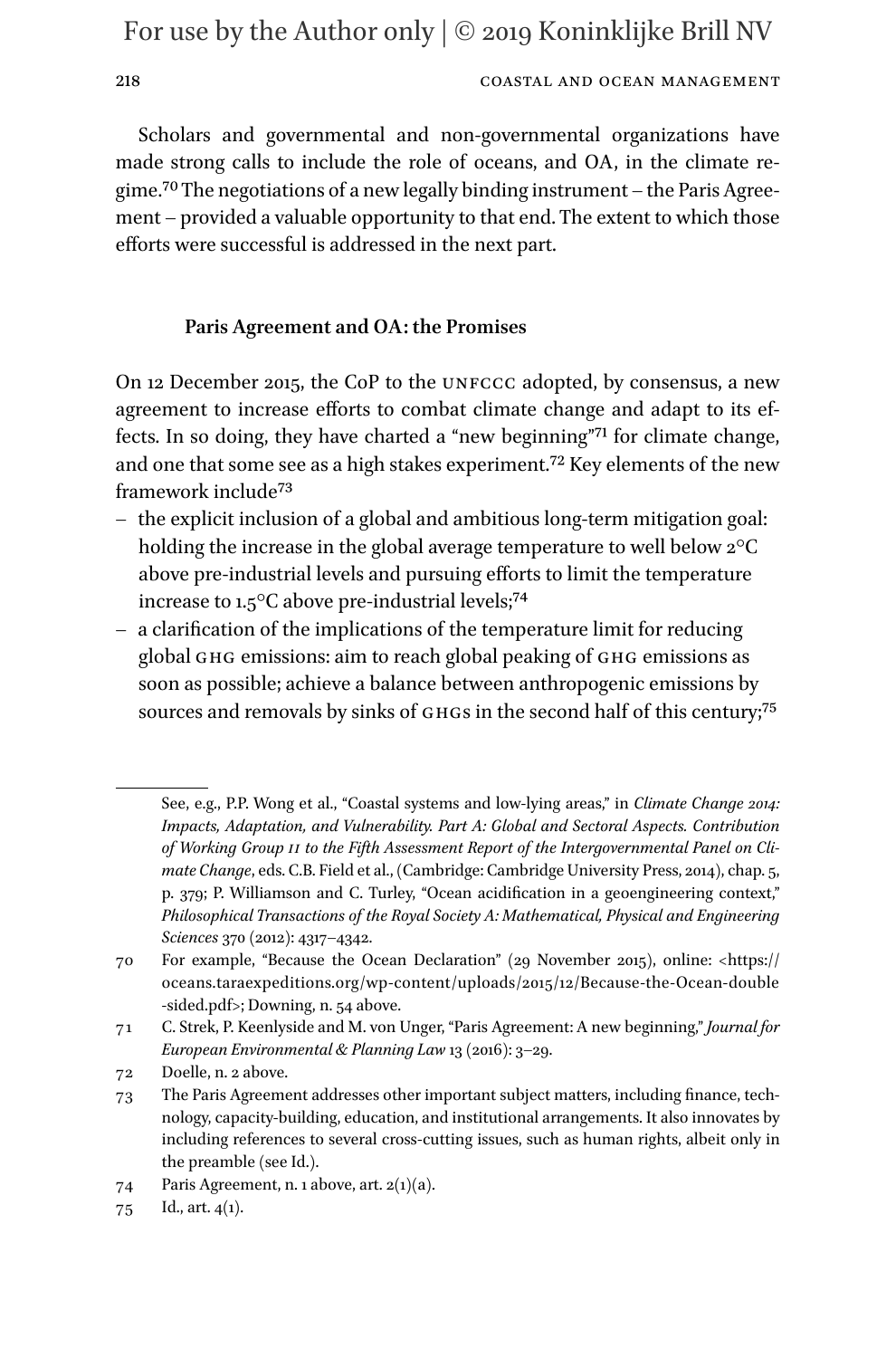### Ocean Acidification Post-Paris 219

- qualitative objectives for adaptation and resilience to climate impacts[;76](#page-18-0)
- a stand-alone article on loss and damage[;77](#page-18-1)
- its universal applicability to all State parties (thus breaking the "firewall" between developed and developing countries enshrined in the Kyoto Protocol);<sup>78</sup>
- a mechanism of self-imposed contributions to the global long-term goal the nationally determined contributions  $(NDCs)$ ;<sup>79</sup>
- an "increased ambition" clause: each party's successive NDCs will represent a progression beyond the party's then current nationally determined contribution and reflect its highest possible ambition;<sup>[80](#page-18-4)</sup>
- a cyclic review process the "global stocktake" to assess the collective progress towards achieving the purpose of this Agreement and its long-term goals;<sup>[81](#page-18-5)</sup>
- an enhanced transparency framework for action and support;<sup>82</sup>
- financial flows consistent with the mitigation and adaptation goals; $83$  and
- a facilitative, transparent, non-adversarial, and non-punitive compliance mechanism[.84](#page-18-8)

The "Paris Outcome" also includes CoP Decision  $1/CP.21$ <sup>85</sup> which was fundamental in enabling a compromise text that all parties accepted. The CoP Decision specifies some aspects of the Agreement, includes a work program with mandates for elaborating modalities, procedures, and guidelines for its implementation, and creates subsidiary bodies to carry out the tasks that would enable the successful entry into force of the Agreement.<sup>[86](#page-18-10)</sup>

Neither the Paris Agreement nor CoP Decision 1/CP.21 mentions OA. Nevertheless, OA was in the background of some of its provisions, such as the preamble and the long-term mitigation target. Other provisions have the potential

<span id="page-18-0"></span><sup>76</sup> Id., art.  $2(1)(b)-(c)$ .

<span id="page-18-1"></span><sup>77</sup> Id., art. 8.

<span id="page-18-2"></span><sup>78</sup> Id., art. 3.

<span id="page-18-3"></span><sup>79</sup> Id., art. 4(2).

<span id="page-18-4"></span><sup>80</sup> Id., art. 4(3).

<span id="page-18-5"></span><sup>81</sup> Id., art. 14.

<span id="page-18-6"></span><sup>82</sup> Id., art. 13; see also art. 4, paras. 8, 12 and 13.

<span id="page-18-7"></span><sup>83</sup> Id., art. 2(1)(c).

<span id="page-18-8"></span><sup>84</sup> Id., art. 15.

<span id="page-18-9"></span><sup>85</sup> UNFCCC, "Decision 1/CP.21, Adoption of the Paris Agreement," UN Doc. FCCC/CP/2015/10/ Add.1 (29 January 2016).

<span id="page-18-10"></span><sup>86</sup> R. Bodle and S. Oberthür, "Legal form of the Paris Agreement and nature of its obligations," in *The Paris Agreement on Climate Change: Analysis and Commentary*, eds. D. Klein et al., (Oxford: Oxford University Press, 2017), chap. 5.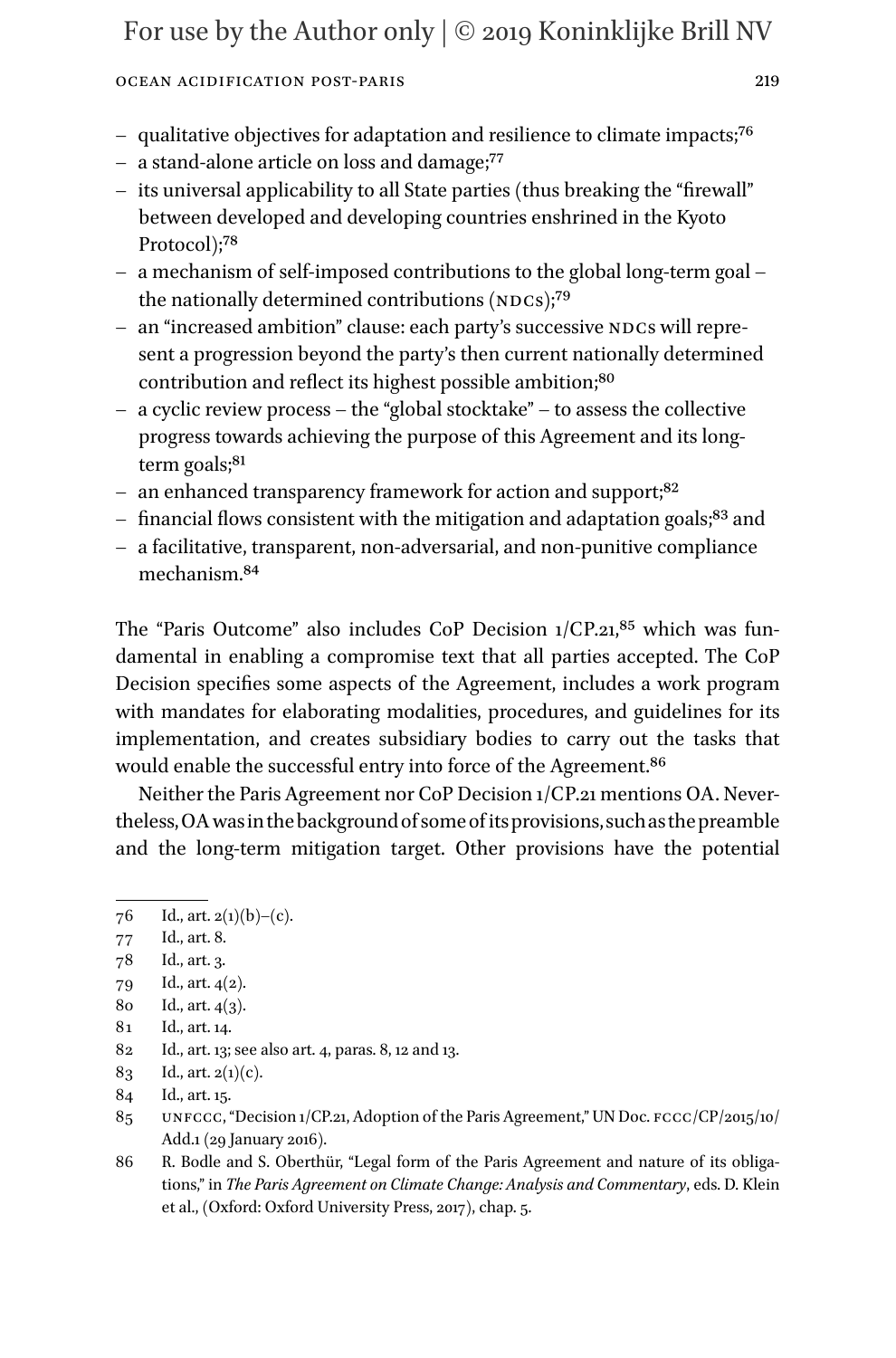220 COASTAL AND OCEAN MANAGEMENT

to enable an effective response to OA within the climate regime. Particularly relevant in this respect are the Paris mechanism of increased ambition or "ratchet mechanism," the strengthened framework for adaptation, and the stand-alone provision on loss and damage.

### *The Agreement's Preamble*

The Paris Agreement was welcomed by the ocean community as a milestone in highlighting the links between oceans and climate[.87](#page-19-0) Indeed, the Agreement explicitly mentions oceans in its preamble, noting "the importance of ensuring the integrity of all ecosystems, including oceans, and the protection of biodiversity, recognized by some cultures as Mother Earth … when taking action to address climate change."[88](#page-19-1) This statement stands in stark contrast to the unfccc, which only mentions oceans in the provision calling for sustainable management of all sinks of GHGs.<sup>89</sup> The latter provision has been interpreted as encouraging active sequestration of  $CO<sub>2</sub>$  in the oceans as a solution to global warming, thus recognizing only one end of the climate-ocean linkages.<sup>[90](#page-19-3)</sup> The Paris Agreement, on the contrary, explicitly recognizes that the oceans are impacted by climate change and, directly or indirectly, by the mitigation and adaptation actions taken in response to it.

The mention of oceans is included in a preambular paragraph of the Agreement, which although generally non-binding is nevertheless relevant in the interpretation and implementation of a treaty.[91](#page-19-4) It should also be noted that the need to ensure the integrity of ocean and terrestrial ecosystems is an evolving responsibility under international law[,92](#page-19-5) and that environmental integrity is specifically mentioned as a guiding principle in a few specific provisions of the Agreement.<sup>93</sup> In acknowledging this responsibility, the preamble effectively

<span id="page-19-0"></span><sup>87</sup> For example, Ocean & Climate Platform, available online: [<https://ocean-climate.](https://ocean-climate.org/?p=3248&lang=en) [org/?p=3248&lang=en>](https://ocean-climate.org/?p=3248&lang=en) (but note that it is announced as a "symbolic" victory); Because the Ocean Declaration, n. 70 above; B. Cicin-Sain, et al., *Toward a Strategic Action Roadmap on Oceans and Climate: 2016 to 2021* (Washington, DC: Global Ocean Forum, 2016).

<span id="page-19-1"></span><sup>88</sup> Paris Agreement, n. 1 above, preamble, para. 13.

<span id="page-19-2"></span><sup>89</sup> unfccc, n. 16 above, art. 4(1)(d); see also Paris Agreement, id., preamble, para. 12 and art.  $5(1)$ .

<span id="page-19-3"></span><sup>90</sup> Kim, n. 47 above, p. 246.

<span id="page-19-4"></span><sup>91</sup> Vienna Convention on the Law of Treaties, 22 May 1969, 1155 *United Nations Treaty Series* 331 (entered into force 27 January 1980).

<span id="page-19-5"></span><sup>92</sup> K. Bosselmann, "The ever-increasing importance of ecological integrity in international and national law," in *Ecological Integrity, Law and Governance*, eds. L. Westra et al., (Abingdon: Routledge, 2018), chap. 22. See also: M.P. Carazo, "Contextual Provisions (Preamble and Article 1)," in Klein et al., n. 86 above, chap. 6.

<span id="page-19-6"></span><sup>93</sup> Paris Agreement, n. 1 above, arts. 4(13), 6(1), 6(2).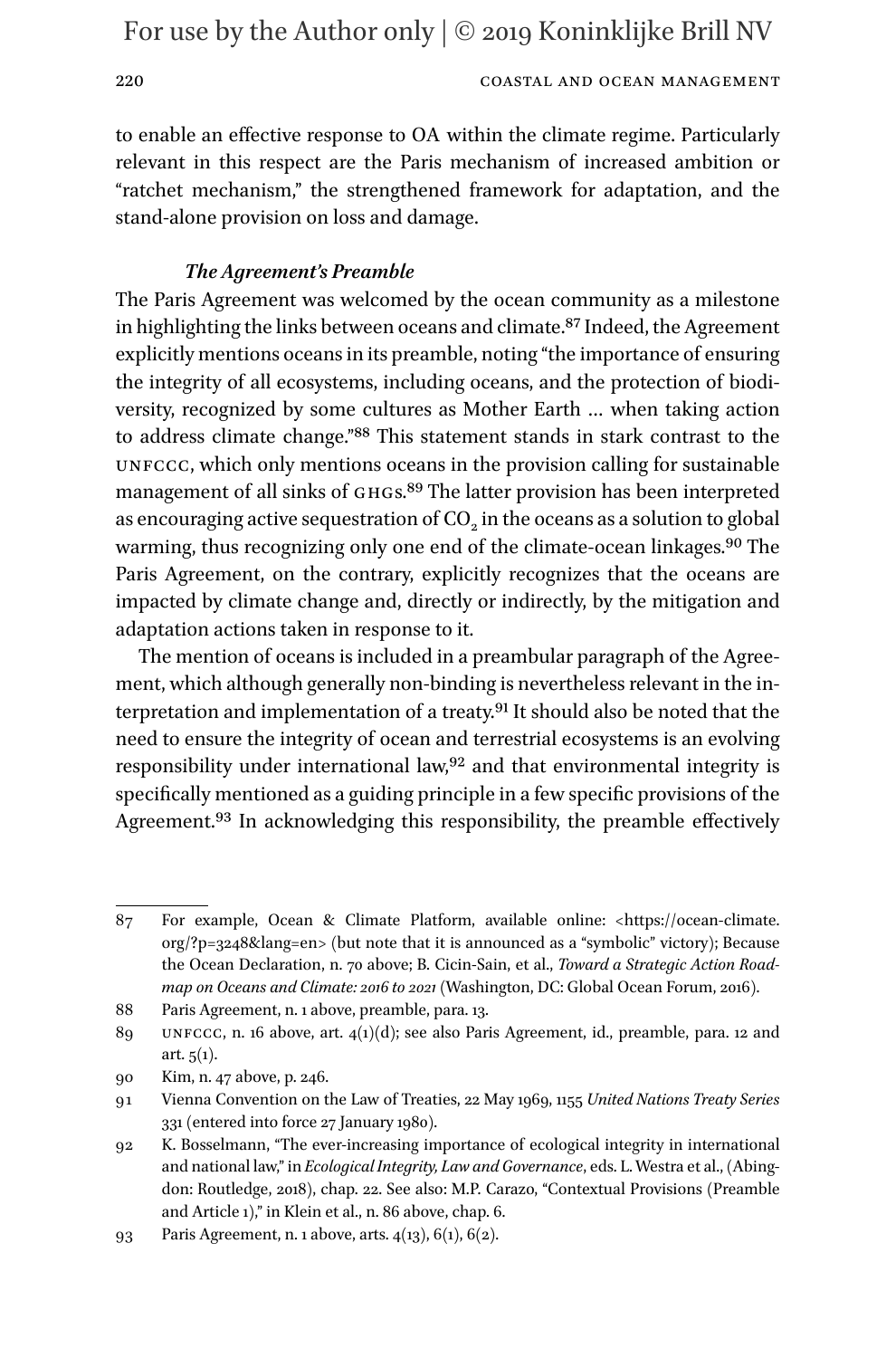links the international legal regimes on oceans and climate that thus far had been kept mostly compartmentalized[.94](#page-20-0)

The Paris Agreement has been followed by several initiatives that reinforce the importance of the linkages between oceans and climate highlighted in the preamble. For example, the pivotal role of oceans in climate change regulation has been further acknowledged by the ipcc 2016 decision to prepare a Special Report on Climate Change and the Oceans and Cryosphere, to be released in 2019.[95](#page-20-1) It has also been acknowledged by the Ocean Pathway initiative launched by the presidency to the 23rd CoP to call attention to the critical links between the ocean and climate change. The Pathway consists of a two-track strategy for 2020 that aims at a) increasing the role of the ocean considerations in the UNFCCC process, including through an agenda item and a work program for the ocean within the UNFCCC process, and b) significantly increasing action in priority areas impacting or impacted by ocean and climate change.<sup>96</sup> In particular, this second track considers working with the Ocean Acidification Alliance on a high-level event at the Global Climate Action Summit<sup>[97](#page-20-3)</sup> and CoP 2[498](#page-20-4) to agree on a process for ambitious 2020 and 2030 action plans and targets that can be applied in countries and regions and link to global outcomes.<sup>[99](#page-20-5)</sup>

# *The Paris Target and OA*

One of the diplomatic achievements of the Paris Agreement was the inclusion of a specific target that provides substantive meaning to the UNFCCC's goal of stabilizing ghg concentrations in the atmosphere at a level that would prevent *dangerous* anthropogenic interference with the climate system. Article 2(1)(a) of the Paris Agreement reads:

This Agreement, in enhancing the implementation of the Convention, including its objective, aims to strengthen the global response to the threat of climate change, in the context of sustainable development and efforts to eradicate poverty, including by:

<span id="page-20-0"></span><sup>94</sup> On the Paris Agreement and integration clauses to reduce potential conflict of international legal regimes, see M.P. Carazo and D. Klein, "Implications for public international law: Initial considerations," in Klein et al., n. 86 above, chap. 23.

<span id="page-20-1"></span><sup>95</sup> Decision adopted during the 43rd Session of the ipcc held in Nairobi, Kenya, 11–13 April 2016. See ipcc, "The Ocean and Cryosphere in a Changing Climate Report," available online: [<https://www.ipcc.ch/report/srocc/](https://www.ipcc.ch/report/srocc/)>.

<span id="page-20-2"></span><sup>96</sup> UN Climate Change Conference, "The Ocean Pathway," cop23 Fiji, available online: <<https://cop23.com.fj/the-ocean-pathway/>>.

<span id="page-20-3"></span><sup>97</sup> To be held in San Francisco, California, 12–14 September 2018.

<span id="page-20-4"></span><sup>98</sup> To be held in Katowice, Poland, 3–14 December 2018.

<span id="page-20-5"></span><sup>99</sup> See "The Ocean Pathway," n. 96 above.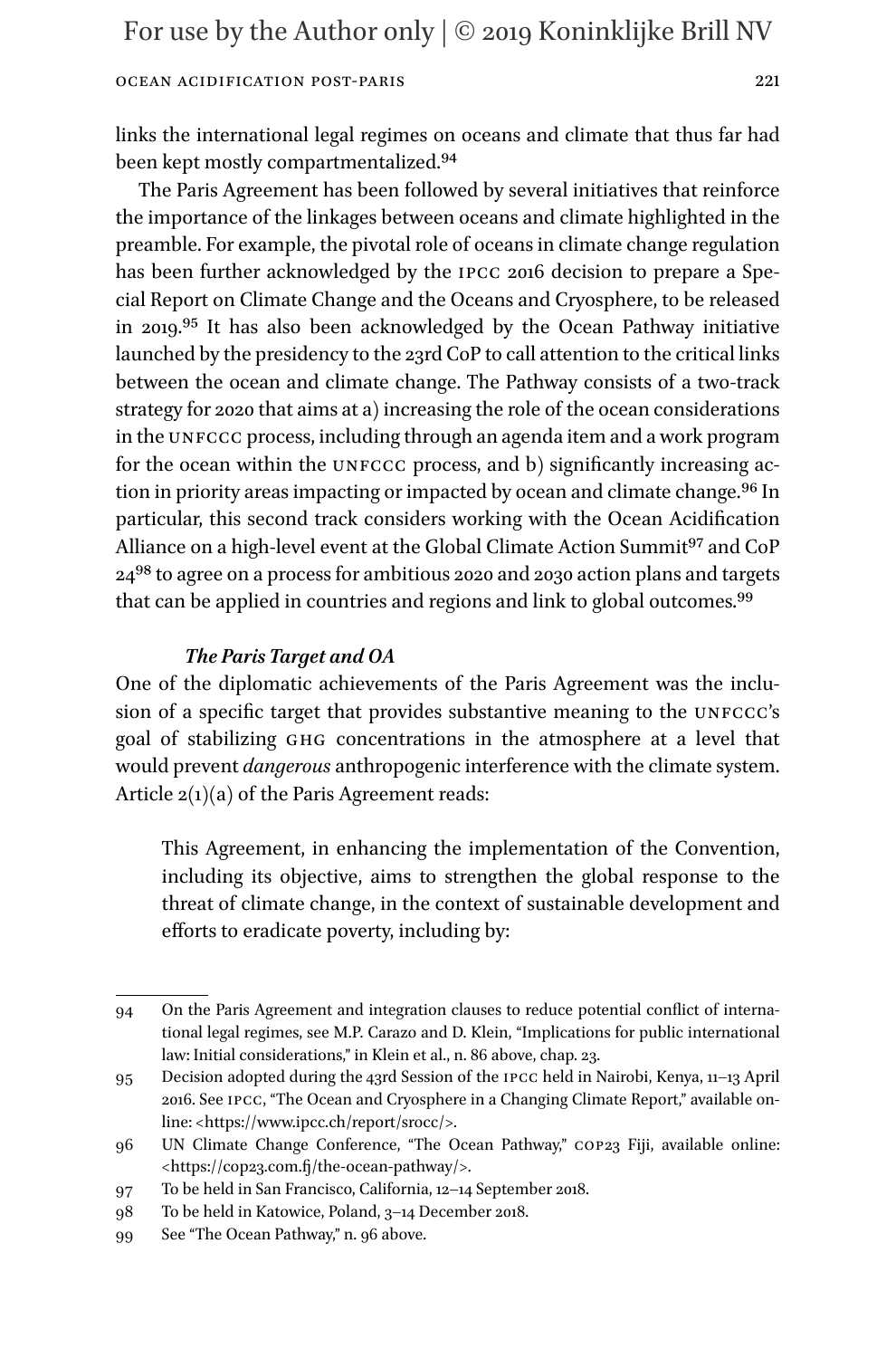222 COASTAL AND OCEAN MANAGEMENT

(a) Holding the increase in the global average temperature to well below  $2^{\circ}C$ above pre-industrial levels and pursuing efforts to limit the temperature increase to 1.5 °C above pre-industrial levels, recognizing that this would significantly reduce the risks and impacts of climate change.

This target is complemented by Article  $4(1)$ , which "clarifies the implications of this temperature limit for reducing global GHG emissions":<sup>100</sup>

In order to achieve the long-term temperature goal set out in Article 2, Parties aim to reach global peaking of greenhouse gas emissions as soon as possible, recognizing that peaking will take longer for developing country Parties, and to undertake rapid reductions thereafter in accordance with best available science, so as to achieve a balance between anthropogenic emissions by sources and removals by sinks of greenhouse gases in the second half of this century, on the basis of equity, and in the context of sustainable development and efforts to eradicate poverty.

The long-term target has had a long history in the climate regime[.101](#page-21-1) It is not surprising, then, that the global long-term goal is expressed as a temperature target, confirming the UNFCCC preoccupation with global warming. This single-focus target does not recognize that climate change is a complex problem with multiple and interlinked phenomena,<sup>102</sup> and that  $CO<sub>2</sub>$  emissions have a different, albeit related, impact on the ocean.

A more detailed analysis of the history of the target, however, tells a more nuanced story. The German Advisory Council on Global Change proposal to limit atmospheric temperature rise to 2°C[103](#page-21-3) gained support in policy circles and became the dominant perspective in climate negotiations. However, a group of countries (particularly the Alliance of Small Island Developing States (AOSIS) and the Least Developed Countries (LEDS)) advocated for a more

<span id="page-21-0"></span><sup>100</sup> L. Rajamani and E. Guérin, "Central concepts in the Paris Agreement and how they evolved," in Klein et al., n. 86 above, chap. 4.

<span id="page-21-1"></span><sup>101</sup> S. Randalls, "History of the 2 °C climate target," *wires Climate Change* 1 (2010): 598–605. See also H. Thorgeirsson, "Objective (Article 2.1)," in Klein et al., n. 86 above, chap. 7.

<span id="page-21-2"></span><sup>102</sup> B.C. O'Neill et al., "ipcc reasons for concern regarding climate change risks," *Nature Climate Change* 7 (2017): 28–37, p. 33.

<span id="page-21-3"></span><sup>103</sup> German Advisory Council on Global Change, "Scenario for the derivation of global CO<sub>2</sub> reduction targets and implementation strategies. Statement on the occasion of the First Conference of the Parties to the Framework Convention on Climate Change in Berlin," adopted at the 26th Session of the Council, Dortmund, 17 February 1995, available online: <<http://www.wbgu.de/en/special-reports/sr-1995-co2-reduction/>>.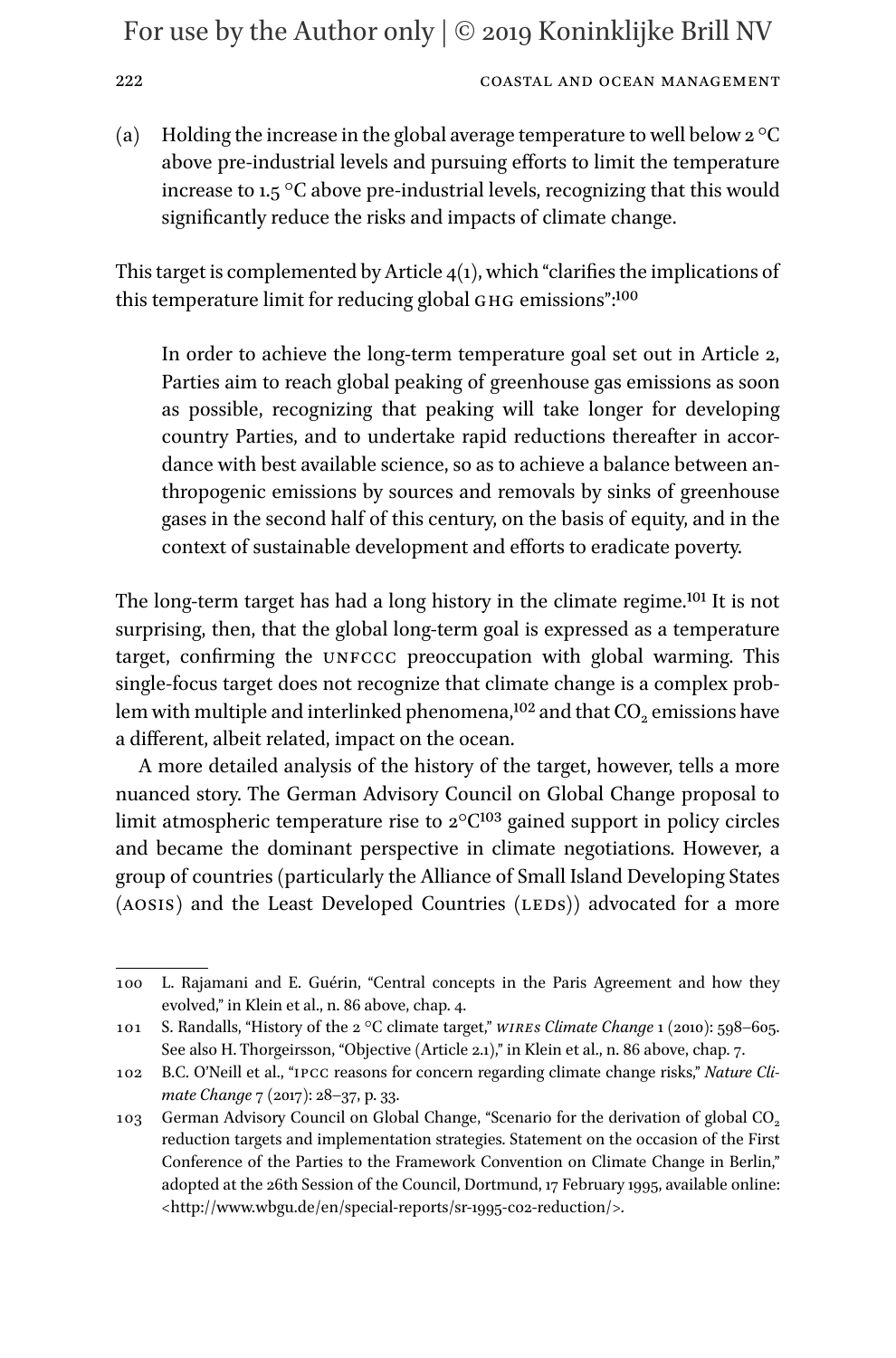ambitious target: long-term stabilization of atmospheric ghg concentrations at well below 350 ppm  $CO_2$ -equivalent levels; and limit global temperature increase to 1.5°C[.104](#page-22-0) The call for a more ambitious temperature target was based mostly on projected sea level rise associated with the 2°C target. Nevertheless, the effects of increased emissions on OA, among other impacts, were also part of the reasoning behind a more ambitious target.[105](#page-22-1)

While parties endorsed the 2°C target in the 2009 Copenhagen Accord and the 2010 Cancun Agreements,[106](#page-22-2) both documents further called for an assessment of its implementation that includes consideration of strengthening the long-term goal, including in relation to temperature rises of  $1.5^{\circ}$ C.<sup>[107](#page-22-3)</sup> More specifically, the Cancun Agreements commissioned an Expert Panel to undertake a review to assess the adequacy of this target[.108](#page-22-4) The review mandated by the CoP was undertaken through the structured expert dialogue  $(sED)$ between 2013 and 2015. The SED report, together with the IPCC Fifth Assessment Report,[109](#page-22-5) was of key relevance for the drafting of Article 2 of the Paris Agreement.

The sED report concluded that an atmospheric temperature increase of  $2^{\circ}C$ should be viewed as a defense line rather than a guardrail, a finding that led to the current wording of the long-term goal as limiting atmospheric warming to "well below"  $2^{\circ}$ C. The report also concluded, albeit with some caveats,<sup>110</sup> that "limiting global warming to below 1.5°C would come with several advantages in terms of coming closer to a safer "guardrail." It would avoid or reduce risks, for example, to food production or unique and threatened systems such

<span id="page-22-0"></span><sup>104</sup> See, e.g., Alliance of Small Island States (aosis), "Declaration on Climate Change 2009," available online: <[https://sustainabledevelopment.un.org/content/documents/1566AOSI](https://sustainabledevelopment.un.org/content/documents/1566AOSISSummitDeclarationSept21FINAL.pdf) [SSummitDeclarationSept21FINAL.pdf>](https://sustainabledevelopment.un.org/content/documents/1566AOSISSummitDeclarationSept21FINAL.pdf).

<span id="page-22-1"></span><sup>105</sup> Id., preamble, para. 3.

<span id="page-22-2"></span><sup>106</sup> unfccc, "Copenhagen Accord, Decision 2/CP.15," UN Doc. fccc/CP/2009/11/Add.1 (30 March 2010), para. 2; Cancun Agreements, n. 65 above.

<span id="page-22-3"></span><sup>107</sup> Copenhagen Accord, n. 106 above, para. 12; Cancun Agreements, id., para. 4.

<span id="page-22-4"></span><sup>108</sup> Cancun Agreements, id., para. 139.

<span id="page-22-5"></span><sup>109</sup> See ipcc, *Climate Change 2014: Synthesis Report*. *Contribution of Working Groups i, ii and iii to the Fifth Assessment Report of the Intergovernmental Panel on Climate Change* [Core Writing Team, R.K. Pachauri and L.A. Meyer (eds.)] (Geneva, Switzerland: ipcc, 2014) and n. 62 above.

<span id="page-22-6"></span><sup>110</sup> The Report notes explicitly that the science on the  $1.5^{\circ}$ C warming limit is less robust and that considerations on strengthening the long-term global goal to  $1.5^{\circ}$ C may have to continue on the basis of new scientific findings. See Subsidiary Body for Scientific and Technological Advice (SBSTA) and Subsidiary Body for Implementation (SBI), "Report on the structured expert dialogue on the 2013–2015 review, Note by the co-facilitators of the structured expert dialogue," UN Doc.  $FCC/SB/2015/1NF.1$  (4 May 2015), p. 33, Message 10 [SED Report].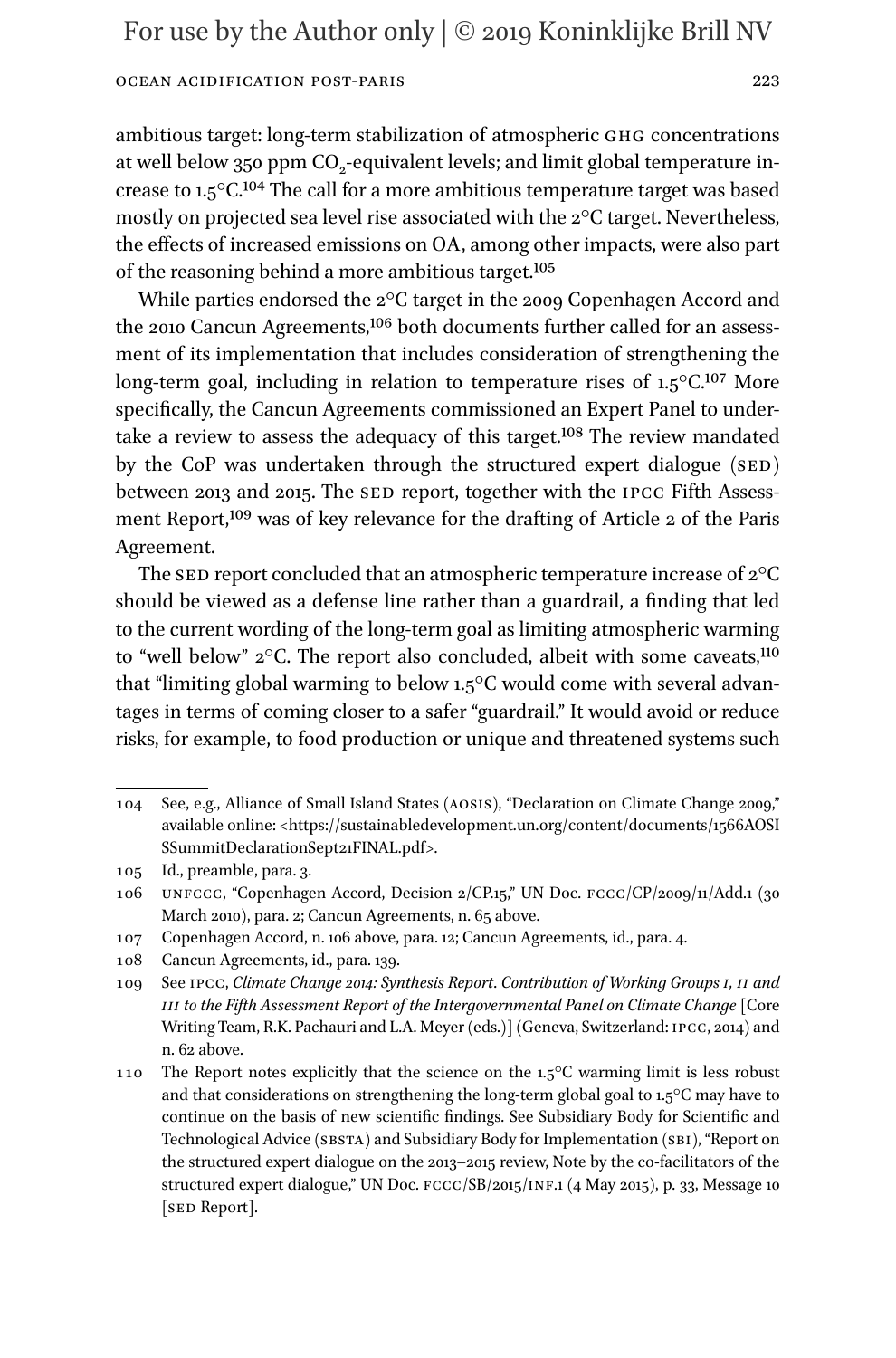### 224 COASTAL AND OCEAN MANAGEMENT

as coral reefs or many parts of the cryosphere, including the risk of sea level rise."[111](#page-23-0)

Importantly for the purposes of this article, the structured expert dialogue considered OA extensively during its four meetings. Two key considerations were extensively discussed during the review process and reflected in the report. First, the review considered the differential impacts of OA in a world with a  $1.5^{\circ}$ C and  $2^{\circ}$ C temperature rise. It concluded that, at a temperature rise of 1.5°C, OA impacts would remain at moderate levels compared to high to very high risk for a world with a 2°C temperature rise. Thus, OA was one of the considerations that led to the SED to conclude that a temperature increase of 2°C should be viewed as a defense line.

Secondly, the SED discussed the limitations of working only with a temperature limit. Experts presenting during the process indicated that "a temperatureonly limit will not capture all changes in the climate system that follow from ghgs emissions and may thus lead to other changes being overlooked. This is because large-scale climate system responses, including those related to ocean acidification and sea level rise may be affected by more than temperature, or show delayed responses to temperature."[112](#page-23-1) One expert explicitly pointed to the SED that OA should be considered in a separate manner.<sup>113</sup> The final Review Report concluded that

[a] long-term goal defined by a temperature limit serves its purpose well. … Adding *other limits* to the long-term global goal, such as sea level rise or ocean acidification, *only reinforces the basic finding* emerging from the analysis of the temperature limit, namely *that we need to take urgent and strong action to reduce ghg emissions*. However, the limitations of working only with a temperature limit could be taken into account, for example, by aiming to limit global warming to *below 2 °C*[.114](#page-23-3)

These findings are relevant for three main reasons. First, although the global long-term goal is stated as a limit to global warming, it was drafted taking into consideration, at least partially, the impacts of OA. Thus, despite the lack of explicit recognition in the Paris Agreement, it indirectly addresses OA.

Second, it opens the door for OA to have a more formal and significant role in interpreting the ambiguities and flexibility inherent in the Paris targets in

<span id="page-23-0"></span><sup>111</sup> Id.

<span id="page-23-1"></span><sup>112</sup> Id., p. 8.

<span id="page-23-2"></span><sup>113</sup> Id., p. 161.

<span id="page-23-3"></span><sup>114</sup> Id., p. 8, Message 1 (emphasis in the original).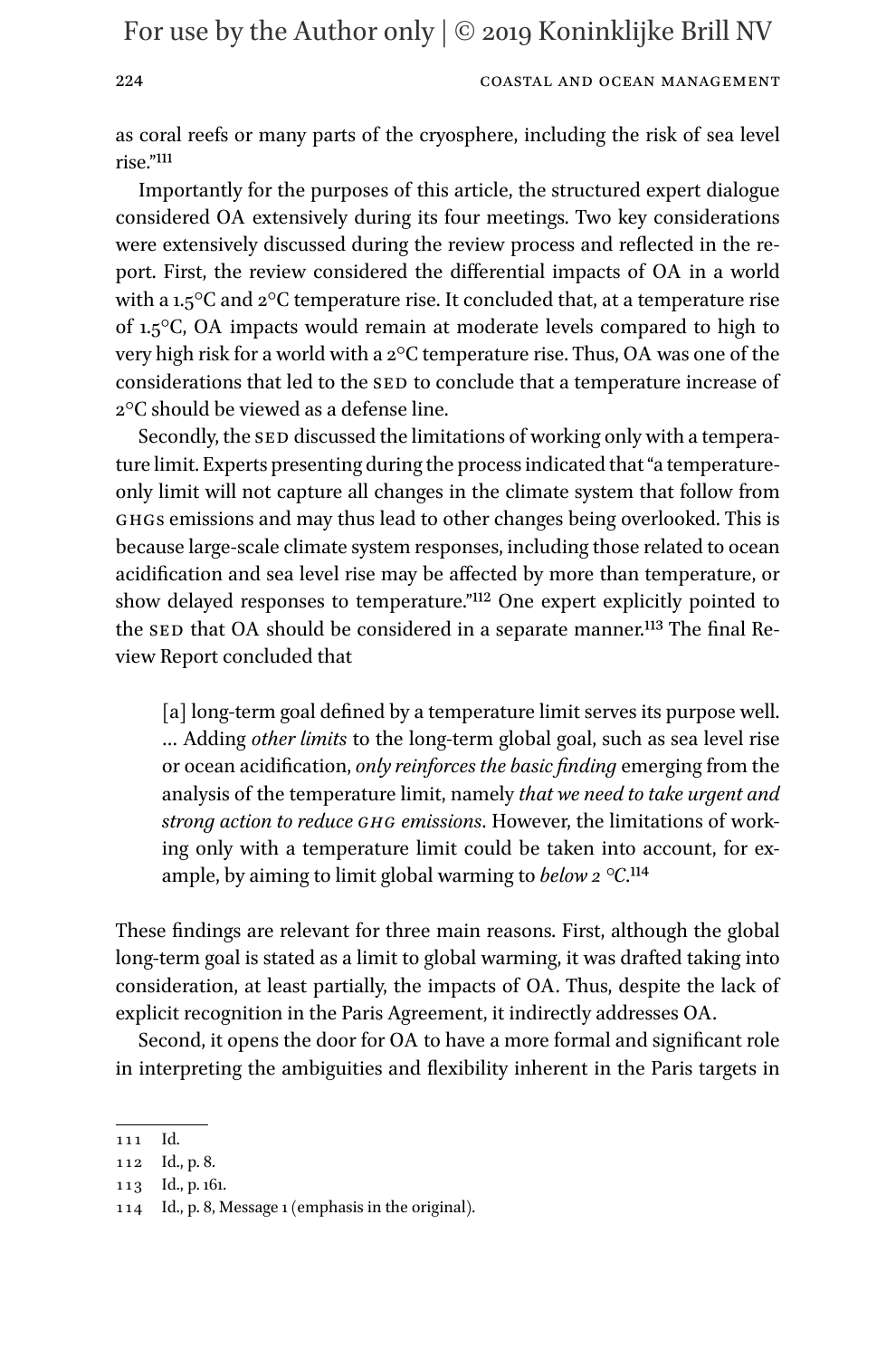Articles 2 and 4. Those targets include open-ended expressions like holding the increase in the global average temperature to "well below" 2°C, "pursuing efforts" to limit the temperature increase to 1.5°C, reaching global peaking of ghg emissions "as soon as possible," and achieving a balance between anthropogenic emissions by sources and removals by sinks of ghgs in the "second half of this century." Knowledge of OA and its impacts on ocean ecosystems integrity could, and should, be considered in the interpretation of the Paris target through the systematic review mechanism embedded in the Paris Agreement.[115](#page-24-0)

Lastly, the desirability of selecting a specific OA target (and maybe other targets) in the future along with atmospheric temperature has been installed in the debates and processes of the climate regime, as shown by some recent developments. The scientific community, for example, is working on a set of climate vital signs or indicators (including OA), which would provide information on the state of the planet as well as inform climate action, including NDCs, adaptation, and loss and damage planning.<sup>116</sup> These efforts have been welcomed by the CoP[.117](#page-24-2) In the context of the "reasons for concern" framework adopted by the ipcc for its assessment since 2003, the ipcc Fifth Assessment Report included complementary climate change metrics to global mean temperature change. These complementary climate change metrics include the risk for marine species impacted by OA (alone or acting together with ocean warming).<sup>[118](#page-24-3)</sup>

<span id="page-24-0"></span><sup>115</sup> Paris Agreement, n. 1 above, art. 14; see "Paris Mechanisms of Increased Ambition" below.

<span id="page-24-1"></span><sup>116</sup> See Global Climate Observing System, *The Global Observing System for Climate* (World Meteorological Organization, 2016). The gcos notes at p. 28 that "[w]hile surface temperature is the indicator fundamental to the aim of the Paris Agreement, it has proved problematic when used alone for communicating the impacts and evolution of climate change and does not cover the range of impacts of concern." See also UNFCCC, "Summary report on the ninth meeting of the research dialogue, Bonn, Germany, 10 May 2017. Note by the Chair of the SBSTA," available online: <[https://unfccc.int/topics/science/work](https://unfccc.int/topics/science/workstreams/research/research-dialogue)[streams/research/research-dialogue>](https://unfccc.int/topics/science/workstreams/research/research-dialogue); World Meteorological Organization (wmo), *wmo Statement on the State of the Global Climate in 2017* (wmo, 2018).

<span id="page-24-2"></span><sup>117</sup> UNFCCC, "Implementation of the global observing system for climate, Decision 19/CP.22," UN Doc. fccc/CP/2016/10/Add.2 (31 January 2017).

<span id="page-24-3"></span><sup>118</sup> *Climate Change 2014: Synthesis Report*, n. 109 above, p. 66 and Fig. 2.5(b). The burning ember diagrams in Figure 2.5 use rate of warming, OA and sea level rise as complementary metrics of climate-related hazards. A recent study reviews the conceptual basis of the "reasons for concern" framework and the risk judgements made in the ipcc report, including these complementary metrics (O'Neill et al., n. 102 above). It should be noted that OA is also a factor considered in the assessment of the five primary reasons for concern, and in particular in assessing the impacts of OA on unique and threatened systems, i.e., coral reefs (ipcc, *Climate Change 2014: Synthesis Report*, id., pp. 70–73).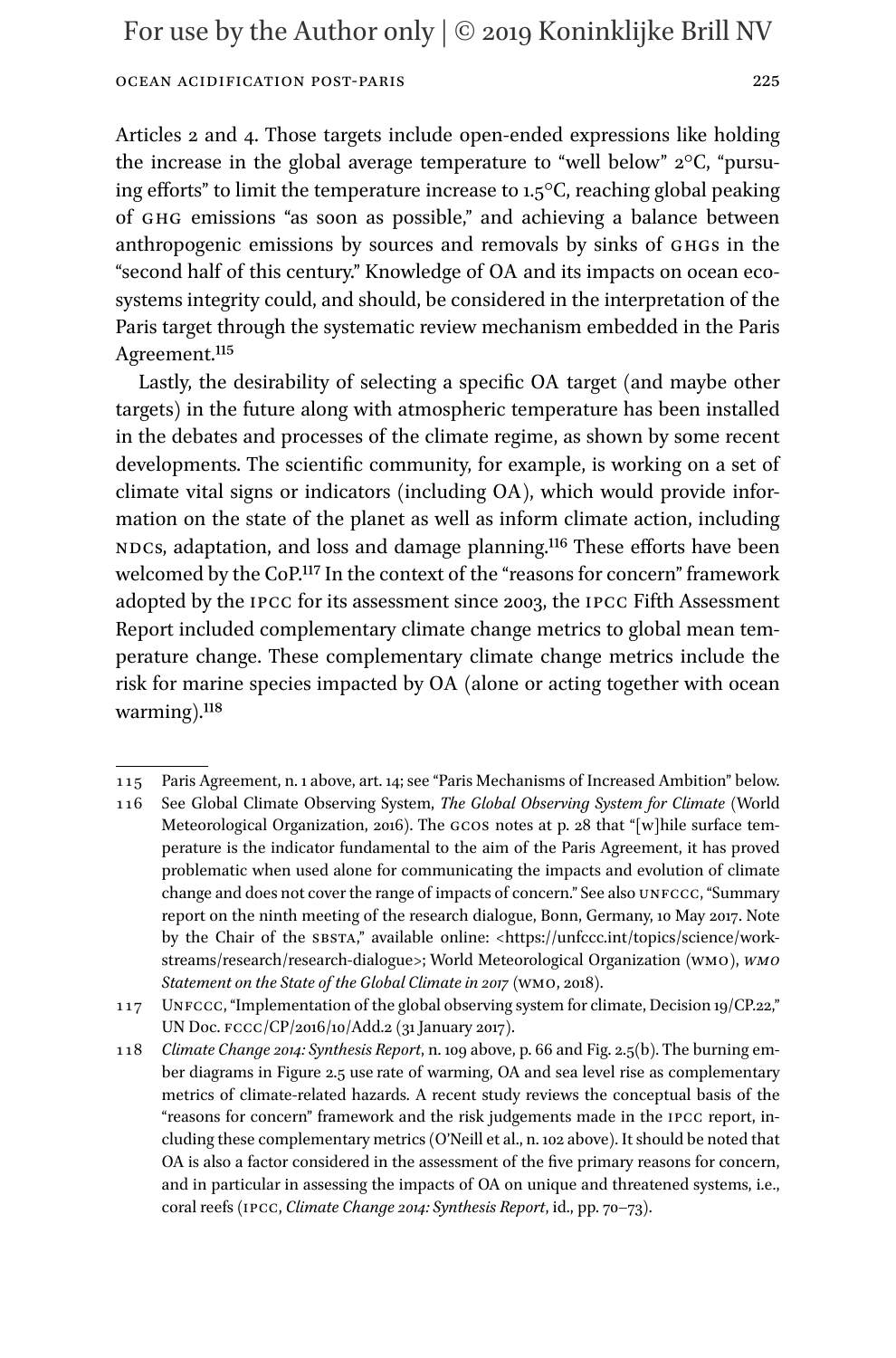#### 226 COASTAL AND OCEAN MANAGEMENT

### *Paris Mechanisms of Increased Ambition*

A promising avenue for effectively integrating OA under the climate regime is the "ratchet mechanism" or mechanism of increased ambition embedded in the Paris Agreement. Indeed, the Agreement's implementation relies on self-imposed contributions to the long-term goal (the NDCs); a progression and increased ambition clause; and an iterative review process – the global stocktake – that allows parties to assess the collective progress towards achieving the purpose of the Agreement and its long-term goal in a comprehensive and facilitative manner, considering mitigation, adaptation, and means of implementation and support[.119](#page-25-0) This iterative process for implementation and assessment of the Paris Agreement, together with the "flexibility" inherent in the Paris target, offers a procedural opportunity for a formal and substantive consideration of OA and the latest scientific findings on its impacts to marine biodiversity and socioeconomic systems.

Prior to the first NDC cycle, two initiatives under the UNFCCC have the potential to support the integration of OA within the climate regime. They are the Talanoa Dialogue and the Ocean Pathway.

The decision adopted by the 2015 UNFCCC CoP in Paris called for the convening of a facilitative dialogue in 2018 to take stock of the collective efforts of the parties in relation to progress towards the long-term goal referred to in Article 4.1 of the Paris Agreement and to inform the preparation of the NDCs. This facilitative dialogue, also known as Talanoa Dialogue,[120](#page-25-1) addresses three general topics: Where are we? Where do we want to go? And how do we get there? The Dialogue will be informed by the ipcc special report on global warming of 1.5°C, as well as analytical and policy inputs from parties, stakeholders, and expert institutions.

The Ocean Pathway, in turn, seeks to encourage inclusion of ocean matters in the work of the UNFCCC. In particular, the Ocean Pathway strategy consid-ers the inclusion of ocean matters in NDCs as a priority area for action.<sup>[121](#page-25-2)</sup>

### *Paris Agreement, Adaptation, and OA*

While early efforts of the climate regime negotiation were focused on mitigation, it soon became clear that a crucial part of the international response to

<span id="page-25-0"></span><sup>119</sup> Paris Agreement, n. 1 above, art. 14. "The first global stocktake shall be undertaken in 2023 and every 5 years thereafter. The outcome of each global stocktake shall inform Parties in updating and enhancing their NDCs to support the long-term goal."

<span id="page-25-1"></span><sup>120</sup> unfccc, "Fiji momentum for implementation, Decision 1/CP.23" and "Talanoa Dialogue, Annex II," UN Doc. FCCC/CP/2017/11/Add.1 (8 February 2018). The dialogue was renamed the Talanoa dialogue to reflect that it will be conducted in the spirit of the Pacific tradition of Talanoa.

<span id="page-25-2"></span><sup>121</sup> See n. 96 above and accompanying text.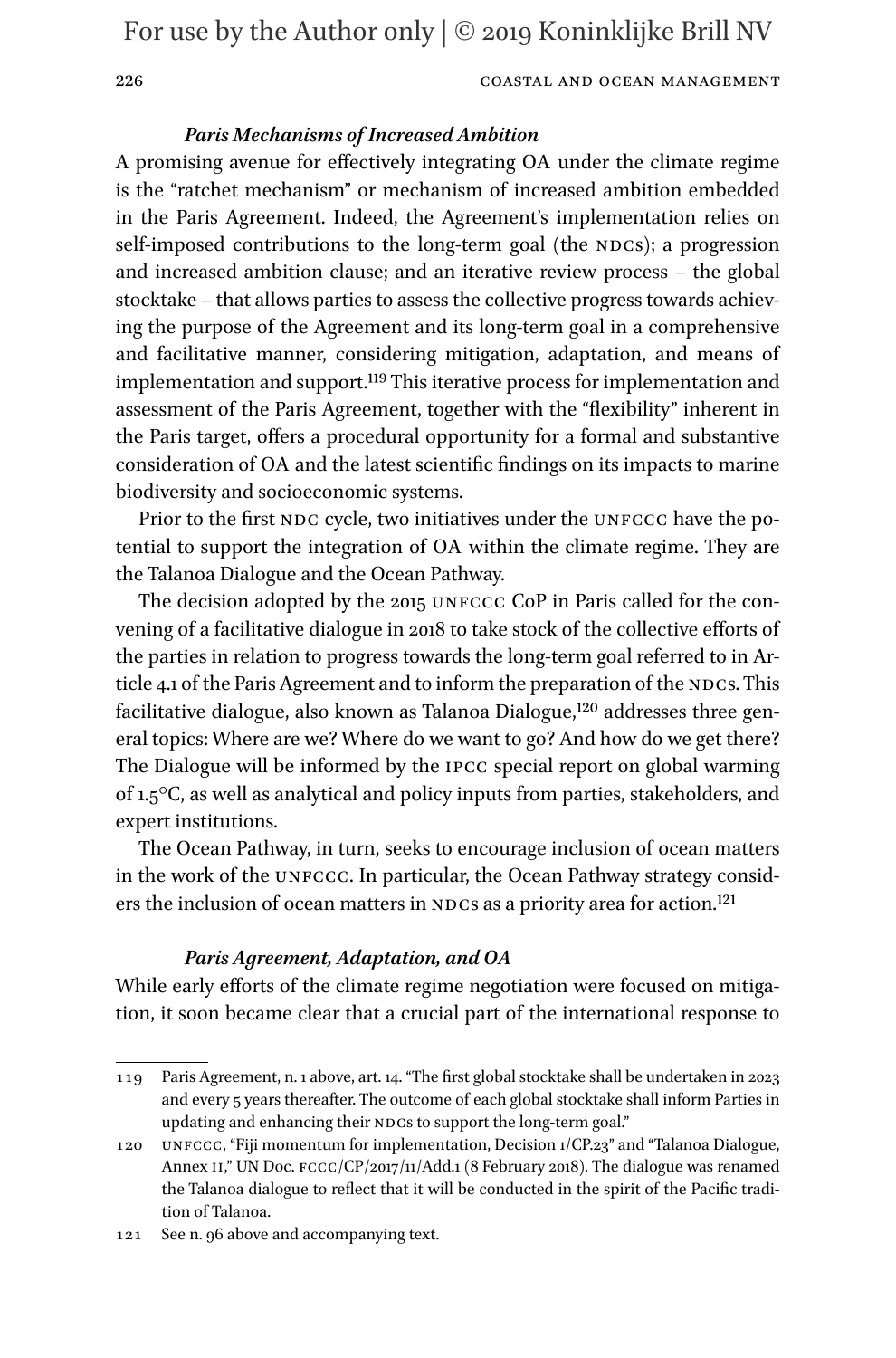climate change is adaptation to the impacts that cannot be averted.[122](#page-26-0) The parties to the UNFCCC developed and expanded the limited provisions on adaptation included in the Convention through work programs, constituted bodies, and special funds[.123](#page-26-1) The Paris Agreement strengthens these developments in several ways, and in so doing also strengthens the potential for the climate regime to address OA adaptation.

The Agreement articulated, for the first time, a vision and long-term goal for adaptation.<sup>[124](#page-26-2)</sup> Article  $2(1)(b)$  of the Agreement calls to strengthen the global response to the threat of climate change by increasing the ability to adapt to the adverse impacts of climate change and foster climate resilience. Article 7, in turn, establishes the global goal on adaptation and explicitly links it to the mitigation goal. The global goal on adaptation is to enhance adaptive capacity; strengthen resilience and reduce vulnerability to climate change, with a view to contributing to sustainable development; and ensure an adequate adaptation response in the context of the temperature goal referred to in Article 2. These objectives, together with the reference to ocean ecosystems integrity in the preamble of the Agreement, reaffirm the need for the global community to strengthen oceans resilience[,125](#page-26-3) as well as the resilience of socioeconomic systems dependent on marine resources.

The Agreement also considers a mechanism to ensure the achievement of the long-term goal on adaptation. It calls for parties to engage in adaptation planning processes and implementation of actions, including, *inter alia*, for building resilience of socioeconomic and ecological systems[.126](#page-26-4) Parties are also required to submit and periodically update adaptation communications, which may include adaptation priorities, implementation and support needs, and adaptation plans and actions[.127](#page-26-5) Adaptation communications shall

<span id="page-26-0"></span><sup>122</sup> See J. Depledge, "Foundations for the Paris Agreement: The legal and policy framework of the United Nations Climate Change Regime," in Klein et al., n. 86 above, chap 2.A, and in particular Figure 2.1, p. 38 and Table 2.1, pp. 39–42.

<span id="page-26-1"></span><sup>123</sup> For example, "Adaptation Fund, Decision 7/CP.7," UN Doc. fccc/CP/2001/13/Add.1 (21 January 2002); "Bali Action Plan, Decision 1/CP.13," UN Doc. FCCC.CP/2007/6/Add.1 (14 March 2008); "Cancun Adaptation Framework, Decision 1/CP.16," UN Doc. fccc/CP/2010/7/ Add.1 (15 March 2011), paras. 11–35.

<span id="page-26-2"></span><sup>124</sup> I. Suárez Pérez and A. Churie Kallhauge, "Adaptation (Article 7)," in Klein et al., n. 86 above, chap. 12, p. 203.

<span id="page-26-3"></span><sup>125</sup> Resilience is defined by the ipcc as including the capacity of environmental systems, such as oceans, to cope with a hazardous event, trend, or disturbance, responding or reorganizing in ways that maintain their essential function, identity, and structure (ipcc, "Annex ii: Glossary," K.J. Mach, S. Planton and C. von Stechow eds., in *Climate Change 2014: Synthesis Report*, n. 118 above, pp. 117–130).

<span id="page-26-4"></span><sup>126</sup> Paris Agreement, n. 1 above, art.  $7(9)$ , in particular ss.  $7(9)(e)$ .

<span id="page-26-5"></span><sup>127</sup> Id., art. 7(10) and (11).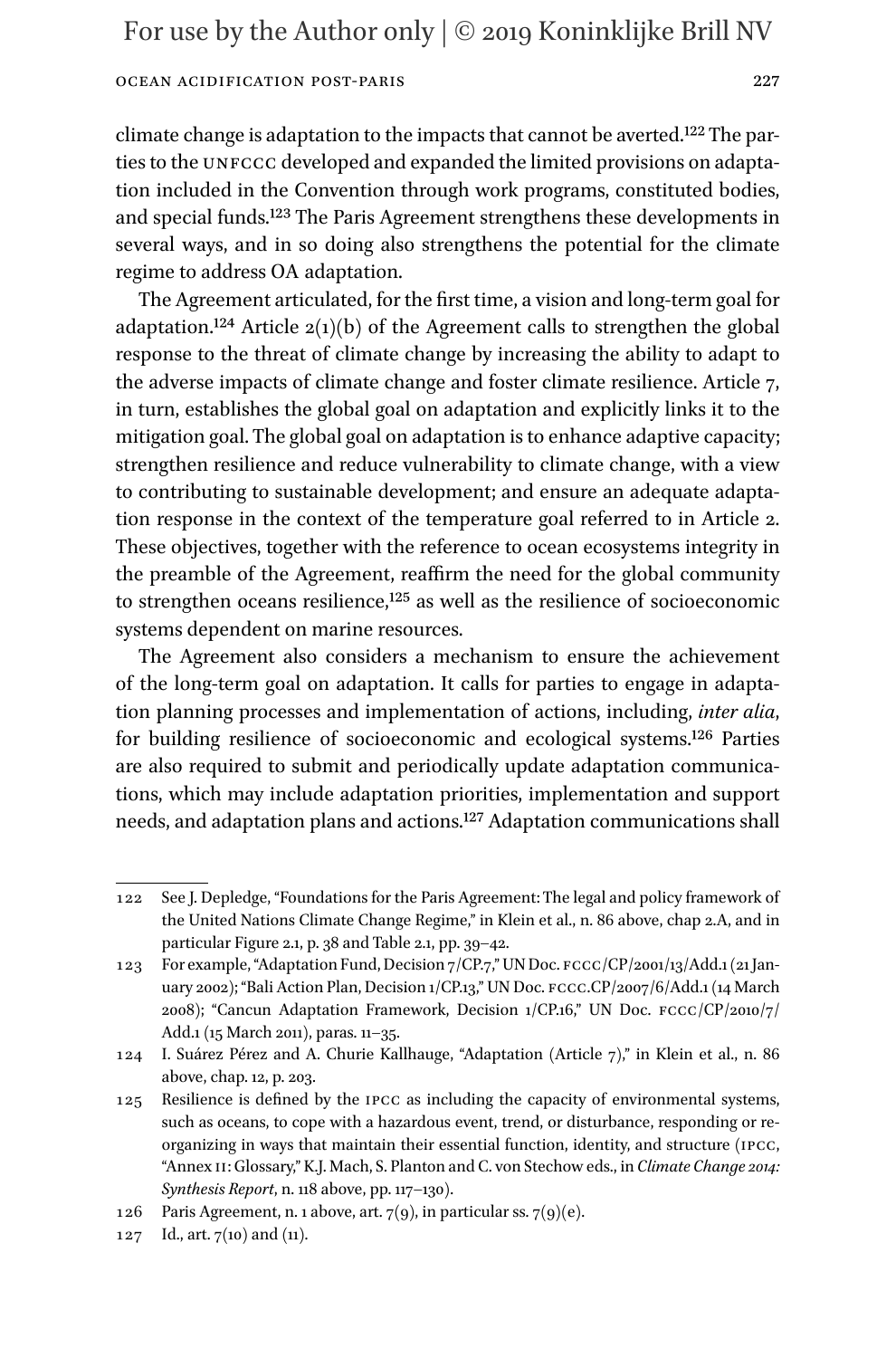228 COASTAL AND OCEAN MANAGEMENT

be recorded in a public registry;<sup>128</sup> they are also subject to the transparency framework established in Article 13 of the Agreement and a periodic review under the global stocktake.[129](#page-27-1)

### *Paris Agreement, Loss and Damage, and OA*

In more recent years, attention has turned to the more controversial<sup>130</sup> topic of loss and damage, i.e., those impacts from climate-related stressors that cannot be avoided through mitigation and adaptation efforts, especially for countries particularly vulnerable to climate change impacts. Loss and damage has been a formal topic of the climate regime since 2007 and has been included in its institutional structure through the Warsaw International Mechanism (wim) for Loss and Damage and its Executive Committee[.131](#page-27-3) It is in the context of loss and damage from slow onset events that the CoP acknowledged OA as an impact of climate change.

The Paris Agreement builds on these developments and strengthens them, particularly by addressing loss and damage in a stand-alone provision separate from adaptation. Article 8 recognizes the importance of averting, minimizing, and addressing loss and damage associated with the adverse effects of climate change, including extreme weather events and slow onset events, and the role of sustainable development in reducing the risk of loss and damage. It calls for parties to enhance understanding, action, and support with respect to loss and damage associated with the adverse effects of climate change. It also provides a non-exhaustive list of potential areas for cooperation and facilitation in this respect (including specific references to slow onset events, non-economic losses, and resilience of communities, livelihoods, and ecosystems). It further recognizes the Warsaw International Mechanism, including the possibility for the CoP to enhance and strengthen it in the future.

<span id="page-27-0"></span><sup>128</sup> Id., art. 7(12).

<span id="page-27-1"></span><sup>129</sup> Id., art. 7(14). The global stocktake has the mandate to address adaptation, including recognizing the adaptation efforts of developing country parties; enhancing the implementation of adaptation action; reviewing the adequacy and effectiveness of adaptation and support provided for adaptation; and reviewing the overall progress made in achieving the global goal on adaptation.

<span id="page-27-2"></span><sup>130</sup> The concept has created deep divisions, in particular in relation to the topic of liability and compensation. See Decision 1/cp.21, n. 85 above, para. 52 p. 8; L. Siegele, "Loss and Damage (Article 8)," in Klein et al., n. 86 above, chap. 13.

<span id="page-27-3"></span><sup>131</sup> The wim is tasked with enhancing knowledge and understanding of comprehensive risk management approaches to address loss and damage associated with the adverse effects of climate change, including slow onset impacts; strengthening dialogue, coordination, coherence and synergies among relevant stakeholders; and enhancing action and support, including finance, technology, and capacity-building.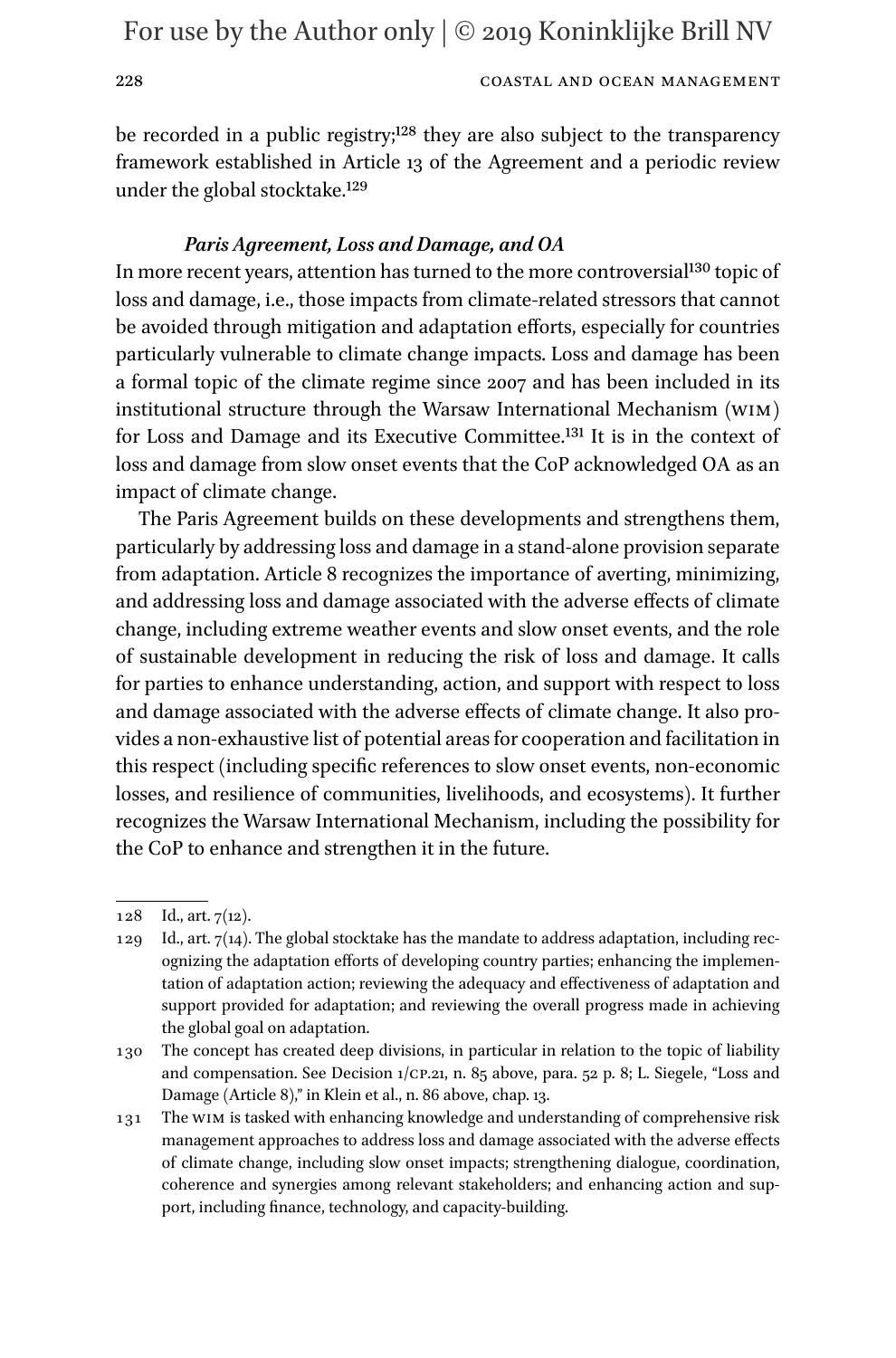### Ocean Acidification Post-Paris 229

### **Paris Agreement and OA: the Challenges**

The previous section highlighted positive features of the Paris Agreement in relation to OA: the recognition of the ocean-climate interphase in the preamble of the Agreement; the consideration of OA in the preparatory work that led to the drafting of the Paris target; the iterative and adaptive process for the Agreement's implementation; and the strengthened provisions on adaptation and loss and damage. The question remains, however, whether these developments can be considered an adequate and sufficient international response to the main global driver of anthropogenic OA. Indeed, the Paris Agreement fails to formally and explicitly integrate OA in its regulatory scope. Rather, OA remains in the margins of the climate regime. While the long-term goal of the Paris Agreement can be congruent to what is needed to address OA mitigation and adaptation, this does not guarantee that subsequent implementing decisions are consistent as well. Two key areas where those shortcomings may play out are addressed below: the OA mitigations efforts under the Paris Agreement target and the visibility of OA in the preparatory work for the implementation of the Agreement.

### *OA Mitigation under the Paris Target*

The temperature-based, long-term target could lead to mitigation efforts that are not sufficient or are even prejudicial to mitigating OA. A first aspect that highlights this limitation is the scope of the Agreement, which addresses GHGs as a basket. There is no legal obligation for the parties to the Agreement to reduce CO<sub>2</sub> emissions as a priority GHG. While this approach is consistent with the objective of limiting global warming, it is not consistent with mitigation efforts that focus on OA. (It should be noted, however, that long-term global mean surface warming is mainly driven by  $CO<sub>2</sub>$  rather than short-lived radiative forces,<sup>132</sup> and a priority to reduce  $\mathrm{CO}_2$  is therefore implicit in the long-term target.)

Another limitation that stands out from the SED Review is the lack of precautionary concern regarding the potential impacts of OA. Indeed, the ipcc Fifth Assessment Report considers that OA poses substantial risk to marine ecosystems, especially polar ecosystems and coral reefs, in medium to high emission scenarios,<sup>133</sup> while the risk remains moderate in low emission scenarios.<sup>134</sup> The

<span id="page-28-0"></span><sup>132</sup> *Climate Change 2014: Synthesis Report*, n. 118 above, pp. 8, 84.

<span id="page-28-1"></span><sup>133</sup> Field et al., n. 109 above, p. 17. Medium and high-emission scenarios include the scenarios in Representative Concentration Pathways ( $RCP$ ) 4.5 (550–650 μatm);  $RCP$  6.0 (651–870 μatm), and RCP 8.5 (851–1370 μatm, falling within the 1371–2900 μatm category by 2150).

<span id="page-28-2"></span><sup>134</sup> Id., p. 17.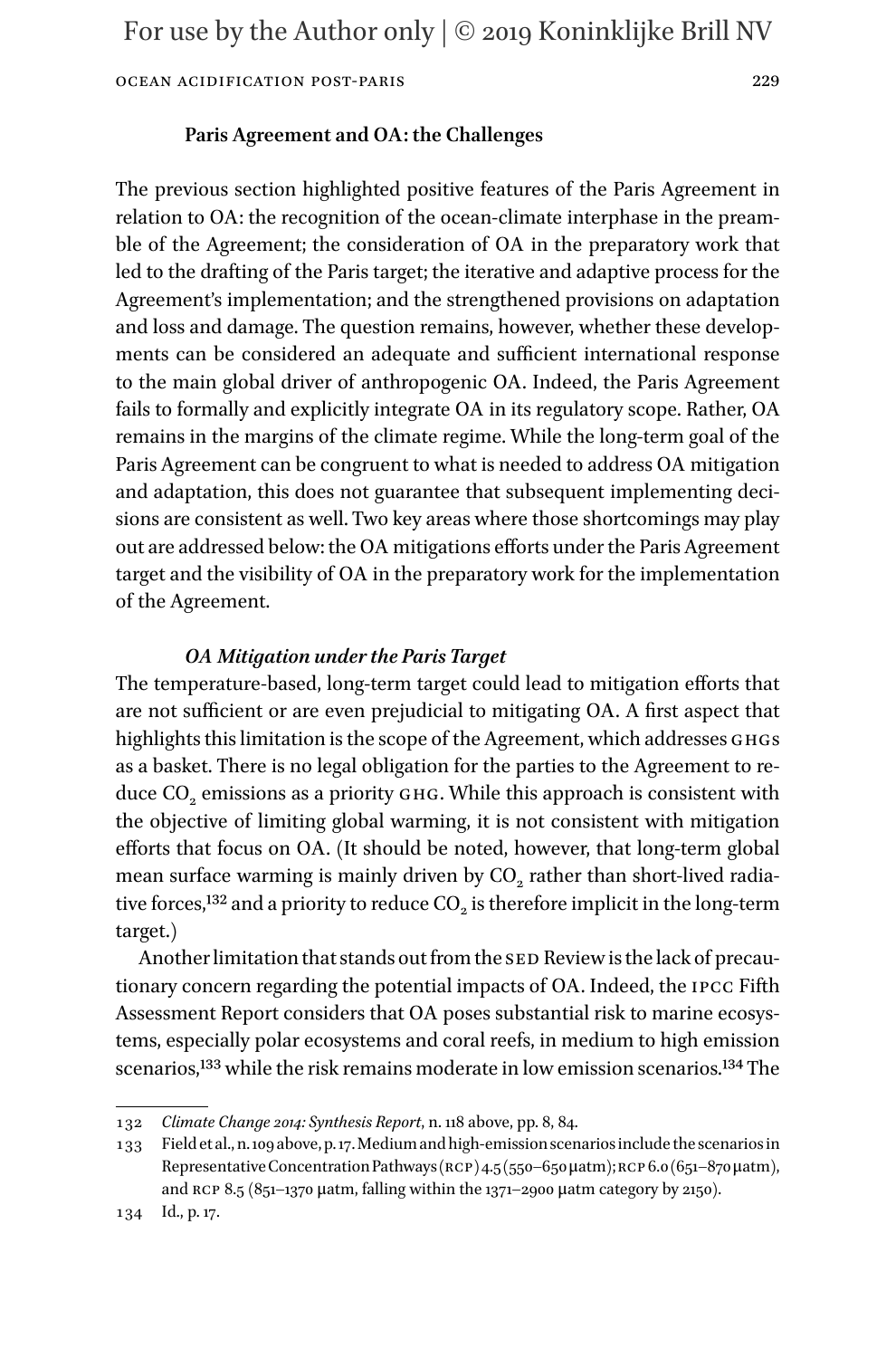### 230 COASTAL AND OCEAN MANAGEMENT

Report adds, however, that OA acts together with other global and local changes, which can lead to interactive, complex, and amplified impacts for species and ecosystems[.135](#page-29-0) Thus, considering OA together with ocean warming, risks to the marine ecosystems are already high in the stringent mitigation scenarios considered consistent with the Paris Agreement (Representative Concentration Pathway (RCP)  $2.6$ ).<sup>136</sup>

A recent study updating the information contained in the Ipcc Assessment, in turn, concludes that the risks of harmful ecosystem effects of OA are considered moderate around CO<sub>2</sub> levels of 380 ppm.<sup>137</sup> This threshold was set based on observed declines of calcification of foraminifera and pteropods, attributed to anthropogenic OA, and the negative impacts on pteropods and oyster cultures along the west coast of North America, attributed to upwelling of acidified water combined with anthropogenic acidification.[138](#page-29-3) Under OA only (i.e., warming excluded), the transition to high risk is assessed to occur at a  $CO<sub>2</sub>$  level of about 500 ppm, beyond which studies reflect onset of significantly negative effects and high risk in 20–50 percent of calcifying taxa (corals, echinoderms, and molluscs). Risks are judged to be very high with limited capability to adapt beyond about 700 ppm, based on a rising percentage of the calcifying taxa being negatively affected. However, the study also concludes that the combined pressures of ocean warming extremes and acidification leads to a shift in sensitivity thresholds to lower CO<sub>2</sub> concentrations.

Other policy-relevant publications also cast doubt about the adequacy of the Paris target to prevent serious impacts of OA. Some of the early studies have suggested OA-targets that are aligned with pathways of emissions consistent with the Paris target. For example, one of the earliest policy recommendations calls for limiting cumulative future anthropogenic emissions of  $CO<sub>2</sub>$  to considerably less than 900 GtC by 2100.[139](#page-29-4) Studies have called for limiting the average drop of pH near surface waters to 0.2 units relative to pre-industrial levels[,140](#page-29-5) a level that would be achieved if the atmospheric concentration of  $CO<sub>2</sub>$  is limited to 450 ppm by 2100.<sup>[141](#page-29-6)</sup> Other studies, however, have called for

<span id="page-29-0"></span><sup>135</sup> Id. See also M. Steinacher, F. Joos and T.F. Stocker, "Allowable carbon emissions lowered by multiple climate targets," *Nature* 499 (2013): 197–201.

<span id="page-29-1"></span><sup>136</sup> *Climate Change 2014: Synthesis Report*, n. 118 above, p. 66 and Fig. 2.5(b).

<span id="page-29-2"></span><sup>137</sup> O'Neill et al., n. 102 above.

<span id="page-29-3"></span><sup>138</sup> Id., pp. 33–34.

<span id="page-29-4"></span><sup>139</sup> The Royal Society, n. 11 above.

<span id="page-29-5"></span><sup>140</sup> Schubert et al., n. 45 above.

<span id="page-29-6"></span><sup>141</sup> Id.; M. Gehlen et al., "Projected pH reductions by 2100 might put deep North Atlantic biodiversity at risk," *Biogeosciences* 11 (2014): 6955–6967; Steinacher et al., n. 28 above; O. Hoegh-Guldberg et al., "Coral reefs under rapid climate change and ocean acidification,"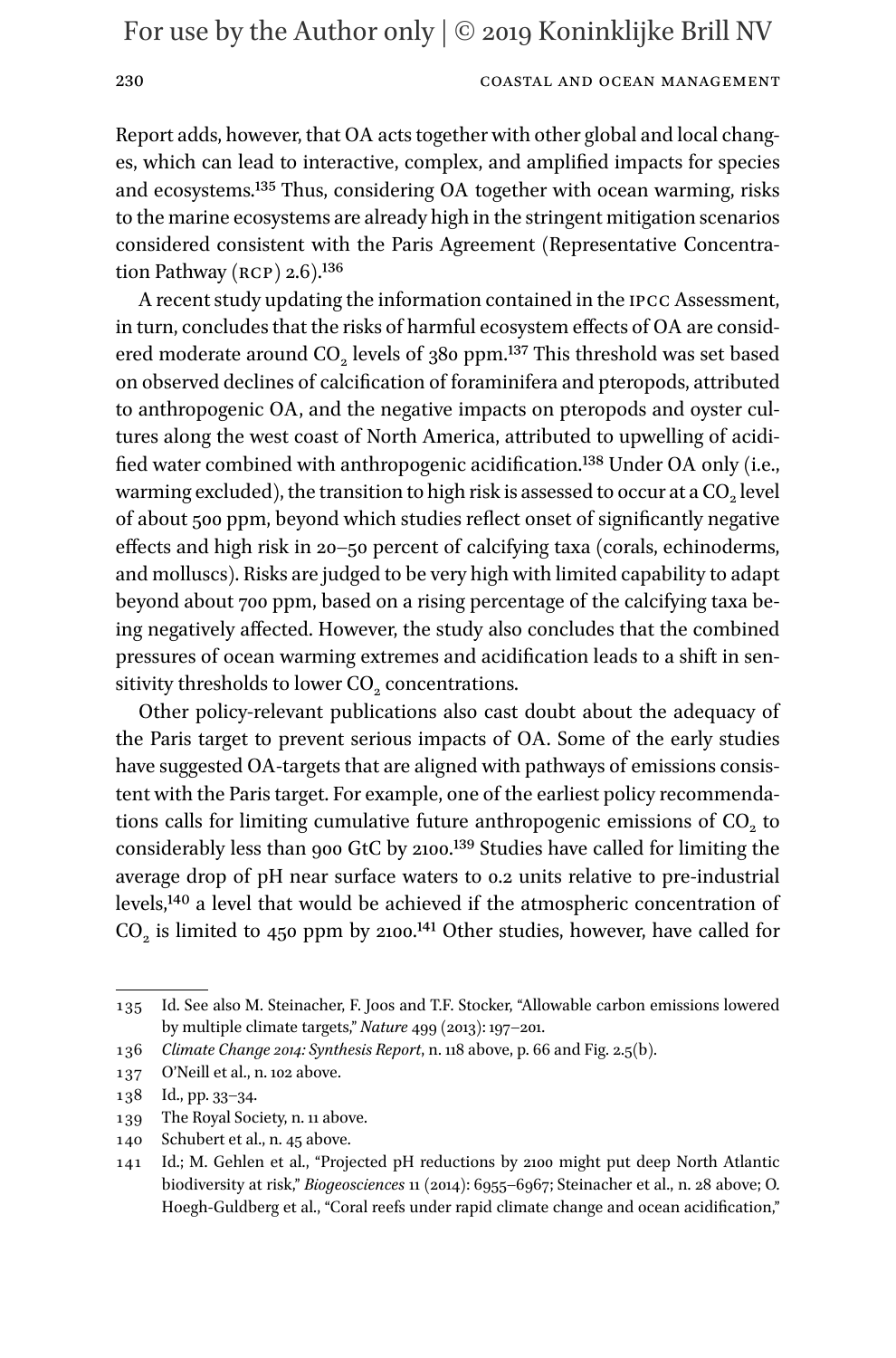stabilization of average concentration of CO<sub>2</sub> in the atmosphere to 350 ppm, a concentration level that has already been significantly exceeded[.142](#page-30-0)

An additional aspect of concern is the uncertainties in the climate sensitivity and in the remaining  $CO<sub>2</sub>$  budget consistent with the Paris target. This results from different methodologies and assumptions, including estimated present warming, projected non- $CO<sub>2</sub>$  emissions, and the precise definitions of the Paris target[.143](#page-30-1) Several very different remaining "carbon budgets" have been presented by the scientific community,<sup>144</sup> including recent studies that have significantly increased the carbon budget estimated by the ipcc in its last assessment report[.145](#page-30-3) While an increased carbon budget would be welcome news for global warming policy, it would have a significant negative impact on oceans' biogeochemistry[.146](#page-30-4)

Lack of precaution is shown also from the early efforts to achieve the Paris target as reflected in the first NDCs pledges submitted by parties. Recent studies assess that full implementation of unconditional NDCs to 2030, assuming comparable action afterwards and until the end of the century, is consistent

*Science* 318, no. 5857 (2007): 1737–1742; J.-P. Gattuso et al., "Contrasting futures for ocean and society from different anthropogenic CO<sub>2</sub> emissions scenarios," *Science* 349, no. 6243  $(2015)$ : DOI: 10.1126/science.aac4722. Based on the scientific information considered by the last ipcc Assessment Report, a concentration pathway consistent with the Agreement's target (RCP 2.6) projects a change in global-mean surface ocean pH in the range of 0.06 to 0.07 (15% to 17% increase in acidity) between 1986–2005 and 2081–2100 (and thus in addition to the 30% increase in acidity experienced since pre-industrial times) (ipcc, "Summary for Policymakers," in *Climate Change 2014: Synthesis Report*, n. 118 above, p. 12).

<span id="page-30-0"></span><sup>142</sup> J.E.N. Veron et al., "The coral reef crisis: The critical importance of <350 ppm CO<sub>2</sub>," *Marine Pollution Bulletin* 58 (2009): 1428-1436. Atmospheric CO<sub>2</sub> levels measured at Mauna Loa Observatory, Hawaii, have permanently exceeded 400 ppm since 2016. In 2018, measurement exceeded 410 ppm, nasa, "Carbon Dioxide," Global Climate Change, available online: <[https://climate.nasa.gov/vital-signs/carbon-dioxide/>](https://climate.nasa.gov/vital-signs/carbon-dioxide/); B. Kahn, "We Just Breached the 410 Parts Per Million Threshold," Climate Central (20 April 2017), available online: <[http://www.climatecentral.org/news/we-just-breached-the-410-parts-per-million](http://www.climatecentral.org/news/we-just-breached-the-410-parts-per-million-threshold-21372)[threshold-21372>](http://www.climatecentral.org/news/we-just-breached-the-410-parts-per-million-threshold-21372)).

<span id="page-30-1"></span><sup>143</sup> G.P. Peters, "Beyond carbon budgets," *Nature Geoscience* 11 (2018): 378–383.

<span id="page-30-2"></span><sup>144</sup> J. Rogelj et al., "Differences between carbon budget estimates unravelled," *Nature Climate Change* 6 (2016): 245–252; Peters, id.

<span id="page-30-3"></span><sup>145</sup> R.J. Millar et al., "Emission budgets and pathways consistent with limiting warming to 1.5 °C," *Nature Geoscience* 10 (2017): 741–748, doi: 10.1038/NGEO3031.

<span id="page-30-4"></span><sup>146</sup> In a recent study addressing the importance of understanding the direct biological and chemical effects of CO<sub>2</sub> at different global warming levels, Betts and McNeall conclude that the "range of possible strengths of the direct effects of  $CO<sub>2</sub>$  on ocean acidification, photosynthesis, and plant water-use efficiency at 2°C (and also 1.5°C) could therefore extend substantially higher or slightly lower than is accounted for in studies that use the CMIP5 multimodel ensemble" (R.A. Betts and D. McNeall, "How much CO<sub>2</sub> at 1.5 °C and 2 °C?," *Nature Climate Change* 8 (2018): 546–548, p. 547).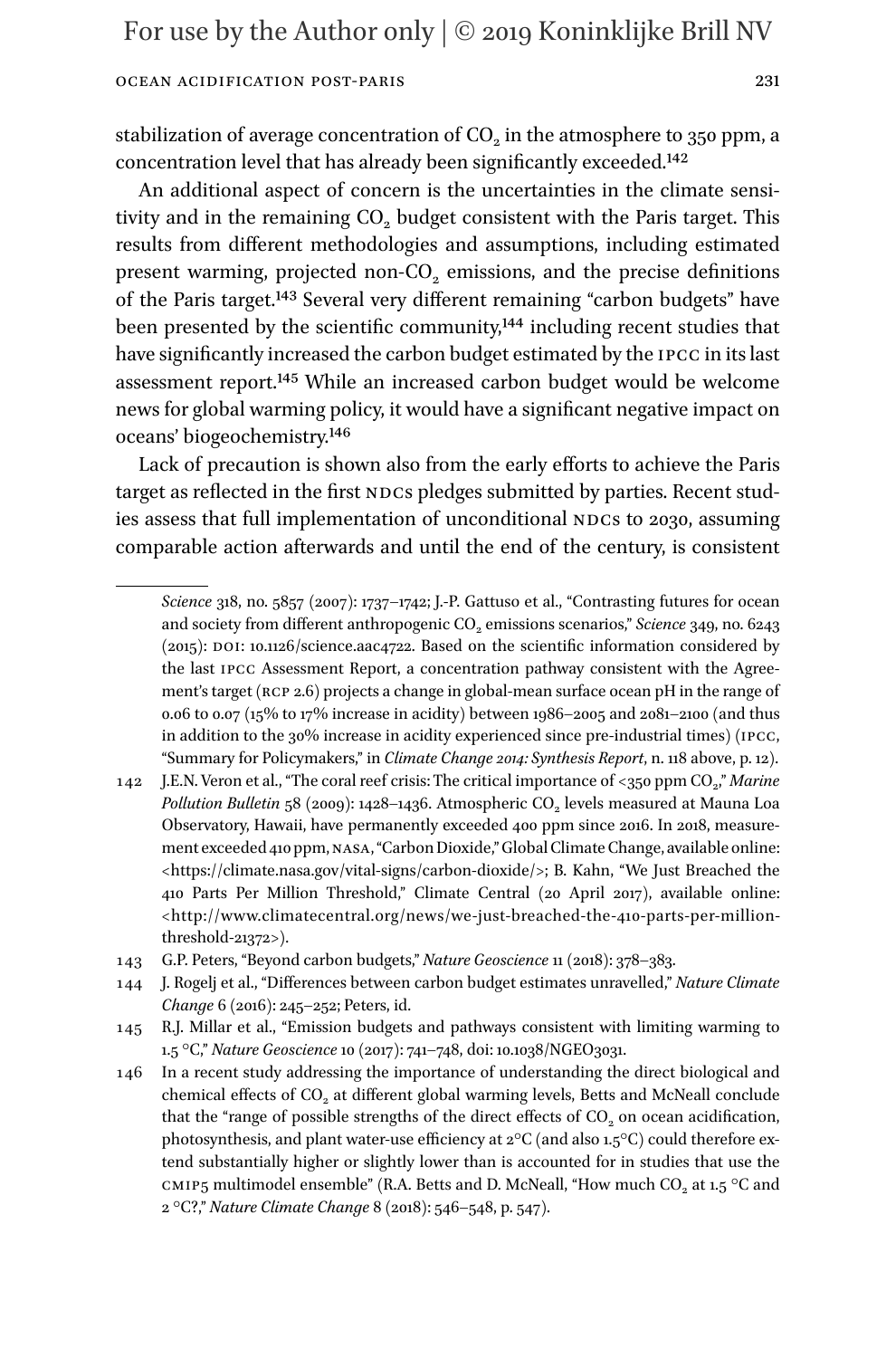### 232 COASTAL AND OCEAN MANAGEMENT

with a global average temperature increase of about 3.2°C relative to pre-industrial levels with greater than 66 percent probability by 2100.<sup>147</sup> Addition-ally, current policies are not on track to fulfill the national pledges.<sup>[148](#page-31-1)</sup> Lacking an immediate and unprecedented effort to increase the level of ambition, the mechanism of the Paris Agreement will fall far short of avoiding dangerous impacts to the climate system, including both warming and OA.

Although the ipcc indicated that global warming is independent of specific emission pathways,<sup>149</sup> delays in implementing ambitious mitigation efforts may result in more direct consequences for OA. Studies show that the impacts on ocean biogeochemistry (and other impacts of climate change) are dependent on the emission pathway.<sup>150</sup> Thus, peaking GHG emissions as soon as possible and achieving a balance between anthropogenic emissions by sources and removals by sinks, as required by Article 4 of the Agreement, is crucial for mitigating the impacts of OA.

Further concerns relating to OA are raised by the increasing emphasis on "wise overshoot" strategies to achieve the Paris targets.<sup>151</sup> As it seems increasingly unlikely that 1.5°C or 2°C warming can be completely avoided, scientists and policy-makers have relied on "overshoot" scenarios, i.e., scenarios where the ghg emission budget and global temperature exceed the long-term goal for a certain period but are later stabilized with the deployment of negative emission technologies. Negative emission technologies intentionally remove

<span id="page-31-0"></span><sup>147</sup> M. den Elzen, N. Höhne and K. Jian (leading authors), "The emissions gaps and its implications," in *Emissions Gap Report: A unep Synthesis Report* (Nairobi: unep, 2017), chap. 3. The analysis is consistent with the assessment of the Climate Action Tracker, available online: <<https://climateactiontracker.org/>>. Note, however, the uncertainties regarding climate sensitivity described above.

<span id="page-31-1"></span><sup>148</sup> See online: [<https://climateactiontracker.org/>](https://climateactiontracker.org/).

<span id="page-31-2"></span><sup>149</sup> ipcc, "Summary for Policymakers," in *Climate Change 2014: Synthesis Report*, n. 118 above, p. 8.

<span id="page-31-3"></span><sup>150</sup> K. Zickfeld, V.K. Arora and N.P. Gillet, "Is the climate response to CO<sub>2</sub> emissions path dependent?," *Geophysical Research Letters* 39 (2012): [<https://doi.org/10.1029/2011GL050205](https://doi.org/10.1029/2011GL050205)>; P.L. Pfister and T.F. Stocker, "Earth system commitments due to delayed mitigation," *Environmental Research Letters* 11 (2016): doi:10.1088/1748-9326/11/1/014010. Emission path dependency has also been observed in studies addressing other impacts of climate change, and in particular thermosteric sea level rise (Zickfeld et al., id; N. Bouttes, J.M. Gregory and J.A. Lowe, "The reversibility of sea level rise," *Journal of Climate* 26 (2013): 2502–2513).

<span id="page-31-4"></span><sup>151</sup> J.C. Minx et al., "Negative emissions Part 1: Research landscape and synthesis," *Environmental Research Letters* 13, no. 6 (2018): 063001, p. 21; T. Gasser et al., "Negative emissions physically needed to keep global warming below 2 °C," *Nature Communications* 6 (2015): 7958.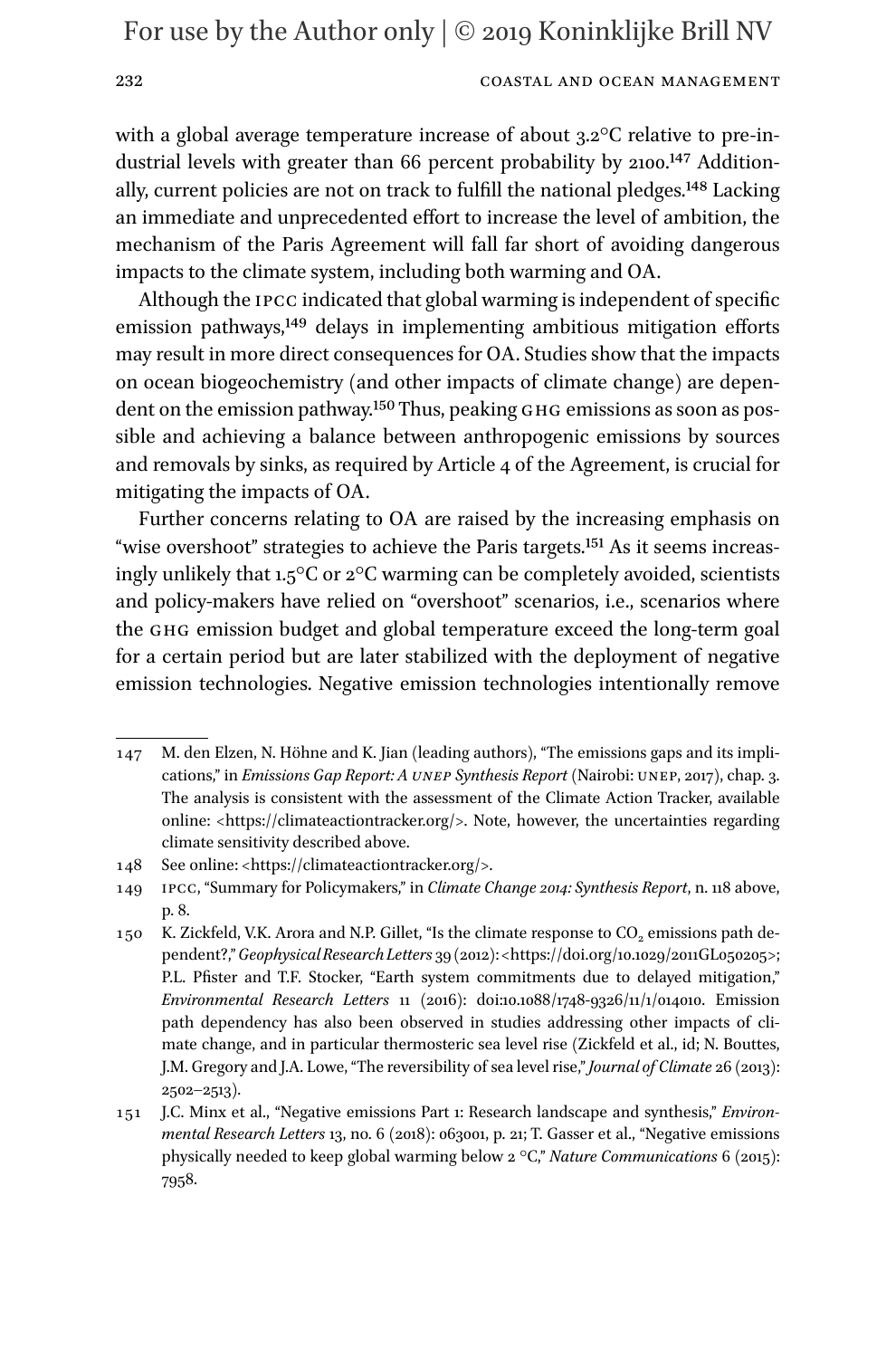### Ocean Acidification Post-Paris 233

CO<sub>2</sub> from the atmosphere.<sup>152</sup> Oceans, however, have different time responses to emissions. This means that an overshoot strategy will affect the ocean's biogeochemistry, particularly in the deep ocean, for significantly longer periods of time[.153](#page-32-1) Such a strategy would commit to a higher level of OA associated with the original increased  $CO<sub>2</sub>$  emissions, but with acidity not reverting after deploying negative emission technologies in a time scale relevant for society.

An overshoot strategy that relies on negative emission technologies to ultimately achieve temperature targets has an additional problem for OA: the potential impacts of the negative emission technologies themselves. That concern extends more generally to geoengineering, i.e., the deliberate large-scale manipulation of the planetary environment to counteract anthropogenic climate change.[154](#page-32-2) While geoengineering is controversial on moral, social, and economic grounds[,155](#page-32-3) it has received increased attention in recent years in light of the patently insufficient emissions reductions by States[.156](#page-32-4)

Climate geoengineering technologies are usually divided in two categories: solar radiation management approaches and carbon dioxide removal approaches.[157](#page-32-5) Solar radiation management approaches focus on reducing the amount of solar radiation absorbed by the earth, through options like sulphur aerosol injection, marine cloud brightening, or space-based systems.[158](#page-32-6) Studies

<span id="page-32-0"></span><sup>152</sup> Note that there are different interpretations on which technologies can be considered NETS. Some authors include only technologies that remove  $CO<sub>2</sub>$  after they have been released to the atmosphere (Minx et al., id., p. 4), while other authors include in this category technologies that capture CO<sub>2</sub> immediately at the site of production (Gasser et al., id., p. 2).

<span id="page-32-1"></span><sup>153</sup> S. Mathesius et al., "Long-term response of oceans to CO<sub>2</sub> removal from the atmosphere," *Nature Climate Change* 15 (2015): 1107–1114.

<span id="page-32-2"></span><sup>154</sup> The Royal Society, *Geoengineering the Climate: Science, Governance and Uncertainty* (London: The Royal Society, 2009), available online: [<https://royalsociety.org/topics-policy/](https://royalsociety.org/topics-policy/publications/2009/geoengineering-climate/) [publications/2009/geoengineering-climate/>](https://royalsociety.org/topics-policy/publications/2009/geoengineering-climate/).

<span id="page-32-3"></span><sup>155</sup> Id.; W.C.G. Burns, "The Paris Agreement and Climate Geoengineering Governance: The Need for a Human Rights-based Component," cigi Papers no. 111 (October 2016); Minx et al., n. 151 above.

<span id="page-32-4"></span><sup>156</sup> Burns, id.; Minx et al., id.

<span id="page-32-5"></span><sup>157</sup> Burns, id. But some authors criticize subsuming two very different technology clusters under one heading (see Minx et al., id., p. 5). For an extensive analysis of geoengineering technologies, see the upcoming Report by the gesamp Working Group on Marine Geoengineering including Ocean Fertilization (imo, "Progress made by the gesamp Working Group on Marine Geoengineering, Note by the Secretariat," IMO Doc. LC40/5, 3 August 2018).

<span id="page-32-6"></span><sup>158</sup> Burns, id.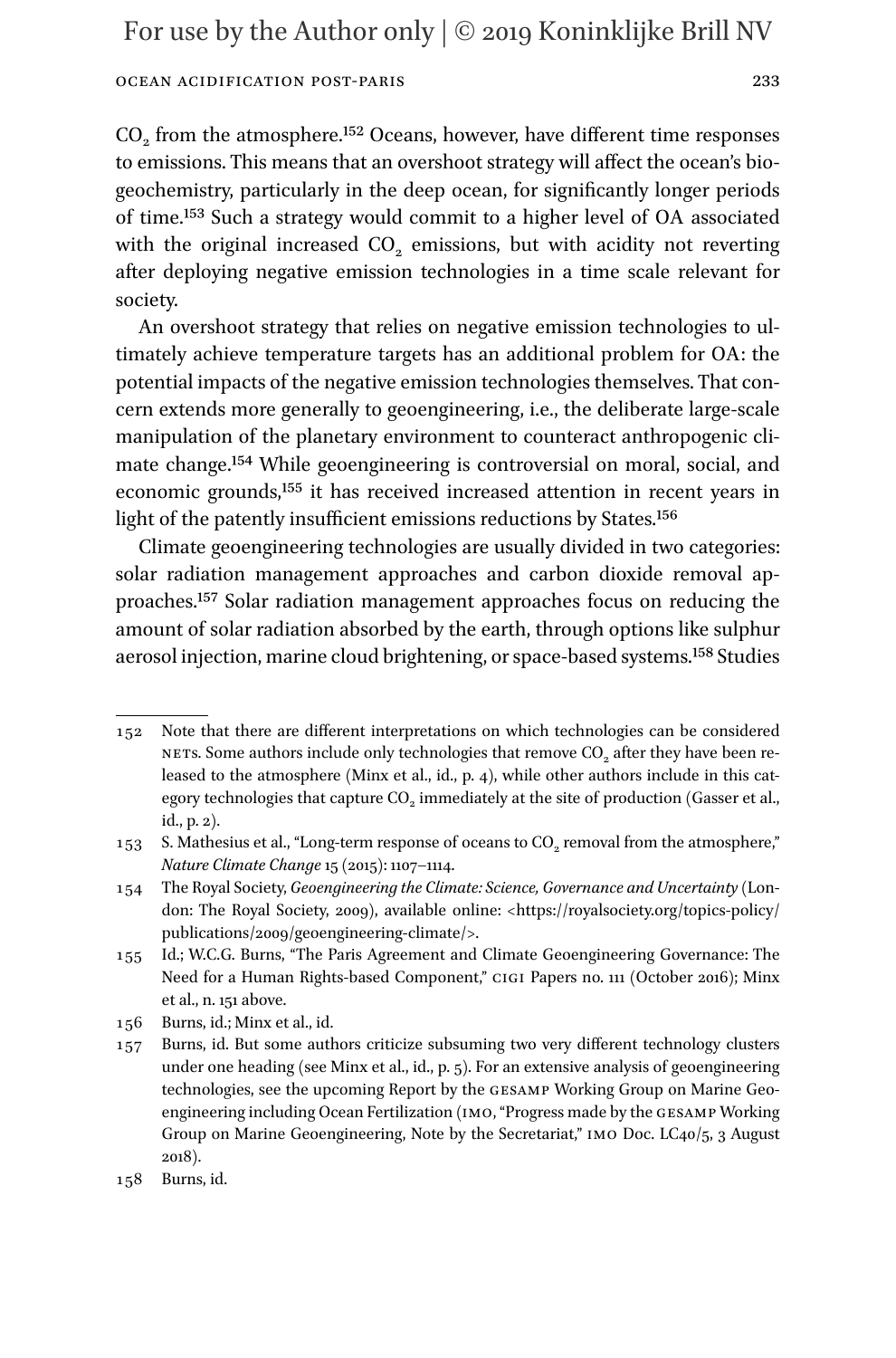#### 234 COASTAL AND OCEAN MANAGEMENT

consider that these technologies could begin to return temperatures to preindustrial levels within a few years of deployment and restore temperatures to those levels by the end of the century.<sup>[159](#page-33-0)</sup> Solar radiation management, however, does not address the root cause of global warming  $(CO<sub>2</sub>$  concentrations in the atmosphere) and thus leaves OA unabated. In addition, actual or even potential reliance on srm could provide disincentives for immediate and substantive mitigation efforts, potentially aggravating OA.

Approaches to carbon dioxide removal from the atmosphere include technologies such as ocean fertilization, bioenergy with carbon capture and storage, or direct air capture, and their impact on ocean biogeochemistry varies. The incorporation of nutrients to the marine environment to stimulate phytoplankton production and enhance carbon dioxide uptake (iron fertilization) can substantially increase OA[160](#page-33-1) and has thus been restricted under the 1996 Protocol to the London Convention 1972.<sup>161</sup> That is also the case of carbon capture and storage in the ocean column[.162](#page-33-3) While carbon capture and storage in the ocean seabed does not exacerbate OA, the risks of leakage represent a threat that needs to be considered. Sectoral and geographic fragmentation of governance arrangements with competence to address geoengineering projects present further challenges to an explicit consideration of their OA implications,[163](#page-33-4) in particular in the context of a legal framework that calls for action based on warming alone.

Further information to assess the adequacy of the Paris target to address OA and its impacts on marine ecosystems may be provided by the upcoming IPCC's special report on the impacts of global warming of  $1.5^{\circ}$ C above preindustrial levels and related GHGs emission pathways, scheduled to be released in the fall of 2018, and the ipcc special report on the ocean and cryosphere in a changing climate, scheduled to be released in the summer of 2019[.164](#page-33-5) It remains to be seen, however, how the outcomes of these reports will influence parties' individual and collective climate action.

<span id="page-33-0"></span><sup>159</sup> Id., p. 6.

<span id="page-33-1"></span><sup>160</sup> Id., p. 15.

<span id="page-33-2"></span><sup>161</sup> 36 *International Legal Materials* 1 (1997) (entered into force 24 March 2006, as amended in 2013); Resolution LC/LP.1 (2008) on the Regulation of Ocean Fertilization adopted by the Thirteenth Meeting of the Contracting Parties to the London Convention and the Third Meeting of the Contracting Parties to the London Protocol, available online: [<http://](http://www.imo.org/en/OurWork/Environment/LCLP/Pages/default.aspx) [www.imo.org/en/OurWork/Environment/LCLP/Pages/default.aspx](http://www.imo.org/en/OurWork/Environment/LCLP/Pages/default.aspx)>.

<span id="page-33-3"></span><sup>162</sup> 1996 Protocol to the London Convention, id.

<span id="page-33-4"></span><sup>163</sup> G. Wilson, "Murky waters: Ambiguous international law for ocean fertilization and other geoengineering," *Texas International Law Journal* 49 (2014): 507–558.

<span id="page-33-5"></span><sup>164</sup> See online: [<http://www.ipcc.ch](http://www.ipcc.ch)>.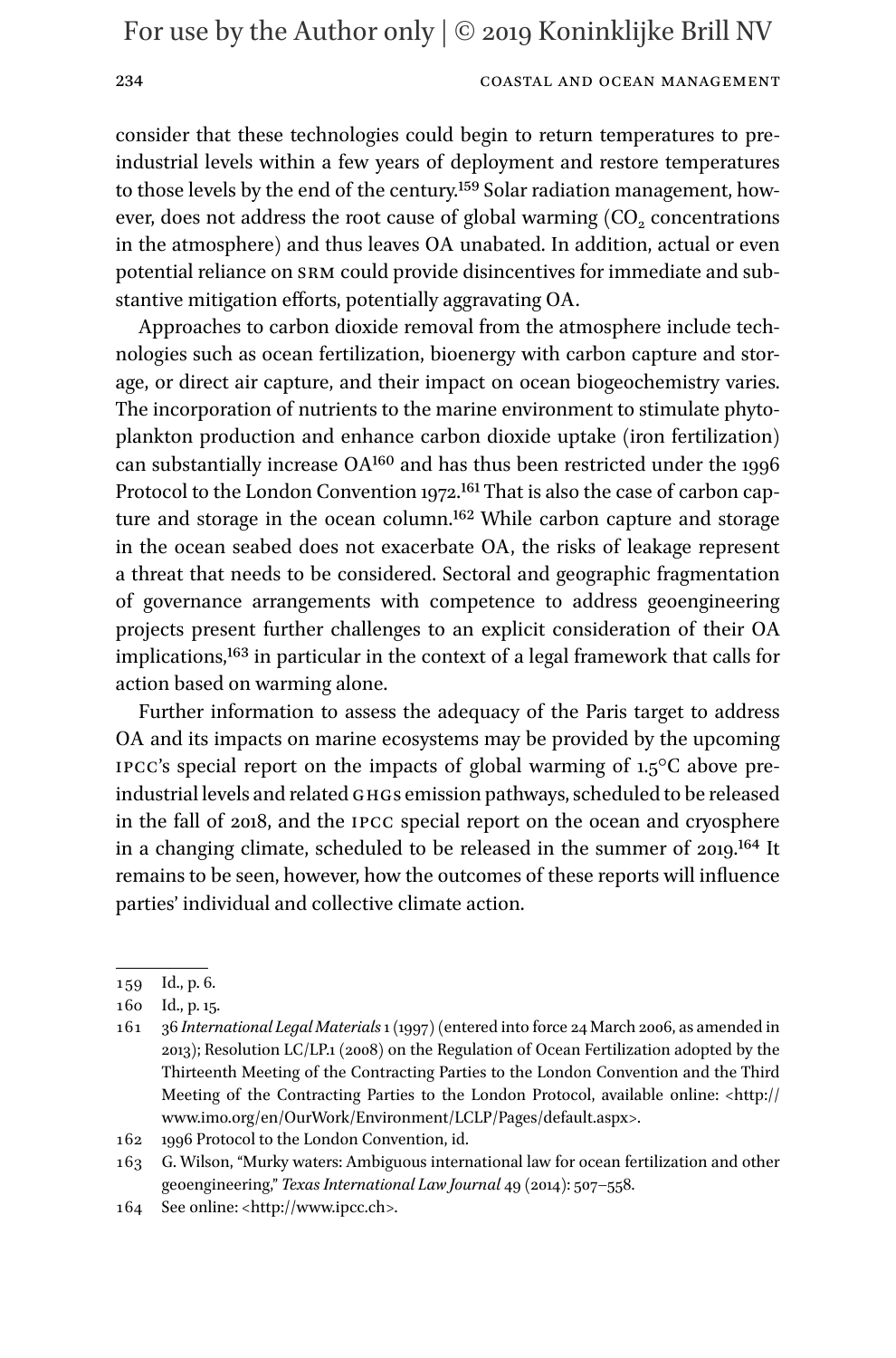# *OA in the Preparatory Work for the Implementation of Paris Agreement*

The limited and indirect references to OA in the climate regime have perpetuated the marginal attention to mitigation of, and adaptation to, OA under the preparatory work for the implementation of the Paris Agreement. For example, there has been no consideration of OA, or oceans more generally, in the work of the Ad-hoc Working Group on the Paris Agreement, tasked to develop further guidance on features of NDCs and the modalities of, and sources of inputs to, the global stocktake[.165](#page-34-0) Similarly, there have been only a few submissions to the Talanoa Dialogue that have addressed the links between emissions in the atmosphere and OA.[166](#page-34-1)

Individually, parties to the Agreement have also failed to raise the profile of OA. While international initiatives have strongly advocated for inclusion of oceans in NDCs and the global stocktake,<sup>[167](#page-34-2)</sup> OA is rarely considered in the preparation of the mitigation commitments. From the 148 NDCs submitted by September, 2018, representing 176 parties,  $168$  only 15 mention OA.<sup>[169](#page-34-4)</sup> This is a meek number, even compared to the subset of NDCs that refer to marine issues. Only one NDC addresses OA with more emphasis than a general reference. Nauru's national commitment stresses the urgent need for an assessment of impacts and risks at different levels of  $CO<sub>2</sub>$  concentration and warming, especially the

<span id="page-34-0"></span><sup>165</sup> Decision 1/CP.21, n. 85 above, paras. 7, 8, 26, 100, and 102. The Ad-Hoc Working Group has dealt with the CoP request during the five parts of its first session between 2016 and 2018, and aims at submitting the finalized guidance to CoP 24, acting as the first meeting of the parties to the Paris Agreement, in December 2018.

<span id="page-34-1"></span><sup>166</sup> unfccc, "Overview of Inputs to the Talanoa Dialogue" (23 April 2018), para. 44, available online: [<https://unfccc.int/inputs-to-the-talanoa-dialogue-where-do-we-want-to](https://unfccc.int/inputs-to-the-talanoa-dialogue-where-do-we-want-to-go%23eq-1)[go#eq-1](https://unfccc.int/inputs-to-the-talanoa-dialogue-where-do-we-want-to-go%23eq-1)>. See also unfccc, "Inputs to the Talanoa Dialogue: Where Are We?," available online: [<https://unfccc.int/inputs-to-the-talanoa-dialogue-where-are-we#eq-3>](https://unfccc.int/inputs-to-the-talanoa-dialogue-where-are-we%23eq-3). Some of the submissions that address the risks of OA in more detail include the submissions by the Climate Institute, the International Coastal and Ocean Organization, the World Meteorological Organization, and the Global Coral Reef Alliance (but in the latter case to point out that OA is not an existential threat to corals and that the focus on OA is misguided).

<span id="page-34-2"></span><sup>167</sup> See, e.g., "Because the Ocean: Towards Ocean related NDCs. Key messages from the Because the Ocean workshop held during UNFCCC COP23, 5 November 2017," available online: [<http://www.vardagroup.org/wp-content/uploads/2017/11/BtO\\_Work-](http://www.vardagroup.org/wp-content/uploads/2017/11/BtO_Workshop_COP23_Report_final.pdf)shop COP23 Report final.pdf>; Ocean Pathway, available online: [<https://cop23.com.](https://cop23.com.fj/the-ocean-pathway/) [fj/the-ocean-pathway/](https://cop23.com.fj/the-ocean-pathway/)>.

<span id="page-34-3"></span><sup>168</sup> See UNFCCC, "NDC Registry (interim)," online: [<http://www4.unfccc.int/ndcregistry/](http://www4.unfccc.int/ndcregistry/Pages/All.aspx) [Pages/All.aspx>](http://www4.unfccc.int/ndcregistry/Pages/All.aspx). The parties include the European Union and its 28 Member States, who jointly submitted one NDC.

<span id="page-34-4"></span><sup>169</sup> See also N.D. Gallo, D.G. Victor and L.A. Levin, "Ocean commitments under the Paris Agreement," *Nature Climate Change* 7 (2017): 833–838, with results consistent to those presented here.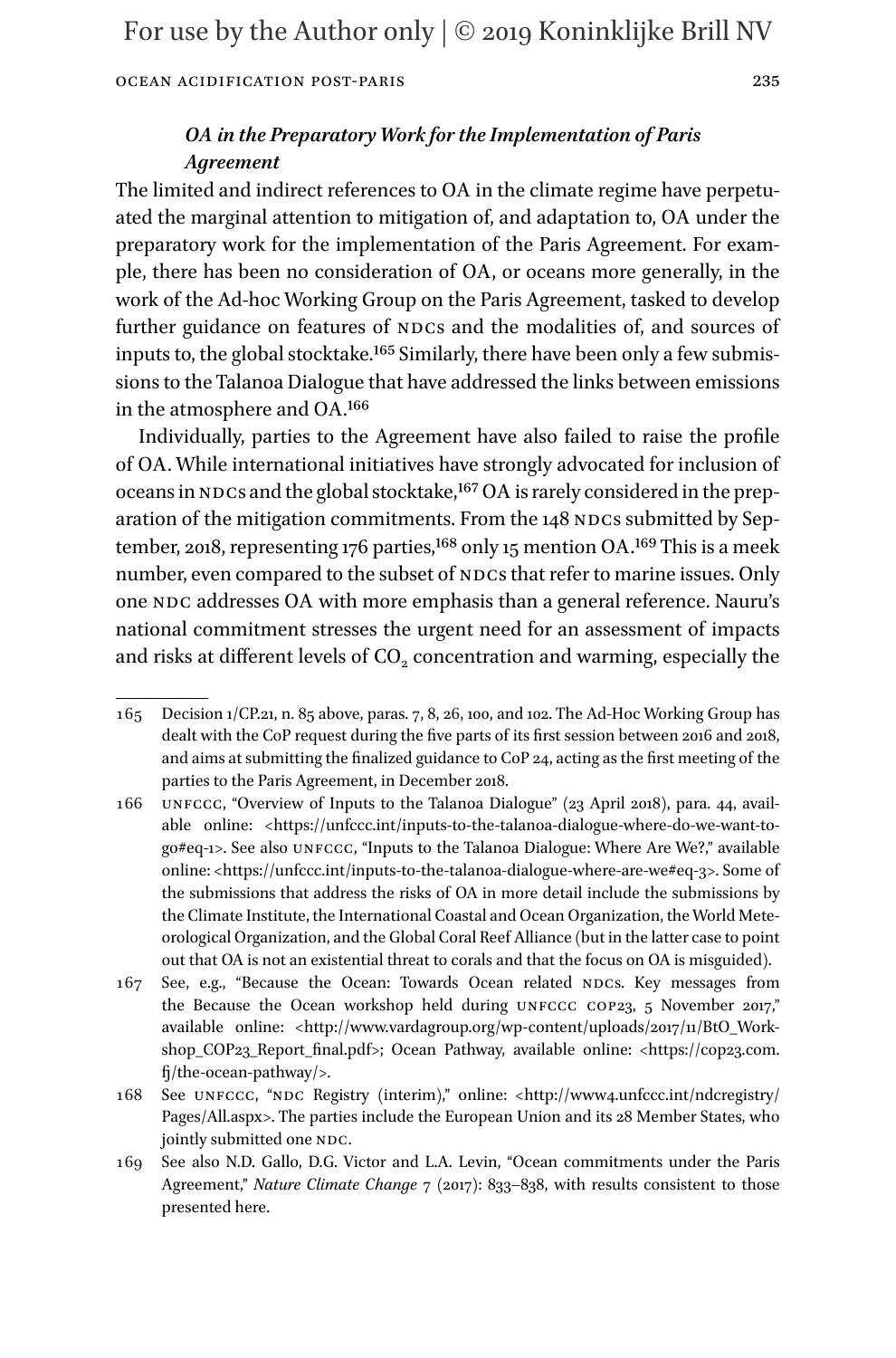### 236 COASTAL AND OCEAN MANAGEMENT

risks of OA, global and regional sea level rise, and irreversible changes in the physical, ecological, and human systems.<sup>[170](#page-35-0)</sup> Only one NDC makes a distinct emission reduction commitment for  $CO<sub>2</sub>$ <sup>171</sup> while a few others include  $CO<sub>2</sub>$  as the only gas covered in their commitments.

In relation to adaptation, the climate regime has not substantively addressed OA either, despite specific mandates to focus on adaptation of ecosystems, including marine and coastal ecosystems.<sup>172</sup> None of the NDCs include OA specific adaptation actions (although several included blue carbon or restoration of coastal mangroves as an adaptation action with mitigation co-benefit). Only a few parties have included references to OA in other submissions on adaptation (National Adaptation Plans,<sup>173</sup> National Adaptation Programmes of Actions,<sup>174</sup> or as part of national communications<sup>175</sup>). Relevant adaptation actions for OA in the adaptation submission include, for example, the generation of knowledge through monitoring and research,<sup>176</sup> macro-zoning of environmental carbon sequestration and carbon-sink coastal ecosystems[,177](#page-35-7) the assessment of species relevant for fisheries and aquaculture under different climatic conditions,<sup>[178](#page-35-8)</sup> or the exploration of new species for aquaculture.<sup>[179](#page-35-9)</sup>

<span id="page-35-0"></span><sup>170</sup> See Republic of Nauru, "Intended Nationally Determined Contribution (indc) Under the United Nations Convention on Climate Change" (submitted 7 April 2016), available online: [<http://www4.unfccc.int/ndcregistry/Pages/All.aspx](http://www4.unfccc.int/ndcregistry/Pages/All.aspx)>.

<span id="page-35-1"></span><sup>171</sup> See Oriental Republic of Uruguay, "First Nationally Determined Contribution to the Paris Agreement, approved by Executive Order number 310 in November 3rd of 2017, in the framework of the Paris Agreement ratified by the Oriental Republic of Uruguay on October 19<sup>th</sup>, 2016" (unofficial translation), available online: <[http://www4.unfccc.int/ndcreg](http://www4.unfccc.int/ndcregistry/Pages/All.aspx)[istry/Pages/All.aspx>](http://www4.unfccc.int/ndcregistry/Pages/All.aspx).

<span id="page-35-2"></span><sup>172</sup> unfcc, "Nairobi work programme on impacts, vulnerability and adaptation to climate change, Decision 17/CP.19," UN Doc. fccc/CP/2013/10/Add.2/Rev.1 (25 September 2014); Decision 1/CP.16, n. 65 above.

<span id="page-35-3"></span><sup>173</sup> See unfccc, "National Adaptation Plans," available online: <[https://unfccc.int/topics/](https://unfccc.int/topics/adaptation-and-resilience/workstreams/national-adaptation-plans) [adaptation-and-resilience/workstreams/national-adaptation-plans>](https://unfccc.int/topics/adaptation-and-resilience/workstreams/national-adaptation-plans).

<span id="page-35-4"></span><sup>174</sup> See unfccc, "Submitted napas," available online: <[https://unfccc.int/topics/resilience/](https://unfccc.int/topics/resilience/workstreams/national-adaptation-programmes-of-action/napas-received) [workstreams/national-adaptation-programmes-of-action/napas-received](https://unfccc.int/topics/resilience/workstreams/national-adaptation-programmes-of-action/napas-received)>.

<span id="page-35-5"></span><sup>175</sup> See unfccc, "Reporting and Review under the Convention," available online: [<https://](https://unfccc.int/process%23:0c4d2d14-7742-48fd-982e-d52b41b85bb0:f666393f-34f5-45d6-a44e-8d03be236927) [unfccc.int/process#:0c4d2d14-7742-48fd-982e-d52b41b85bb0:f666393f-34f5-45d6-a44e-](https://unfccc.int/process%23:0c4d2d14-7742-48fd-982e-d52b41b85bb0:f666393f-34f5-45d6-a44e-8d03be236927)[8d03be236927>](https://unfccc.int/process%23:0c4d2d14-7742-48fd-982e-d52b41b85bb0:f666393f-34f5-45d6-a44e-8d03be236927).

<span id="page-35-6"></span><sup>176</sup> Government of Brazil, "National Adaptation Plan to Climate Change, General Strategy, Volume i" (10 May 2016), available online: [<http://www4.unfccc.int/nap/News/pages/na](http://www4.unfccc.int/nap/News/pages/national_adaptation_plans.aspx)[tional\\_adaptation\\_plans.aspx](http://www4.unfccc.int/nap/News/pages/national_adaptation_plans.aspx)>.

<span id="page-35-7"></span><sup>177</sup> Id.

<span id="page-35-8"></span><sup>178</sup> Gobierno de Chile, Plan de Adaptación al Cambio Climático para Pesca y Acuicultura (Ministerio de Economía, Fomento y Turismo, Subsecretaria de Pesca, y Ministerio del Medio Ambiente, Santiago, 2015).

<span id="page-35-9"></span><sup>179</sup> Id.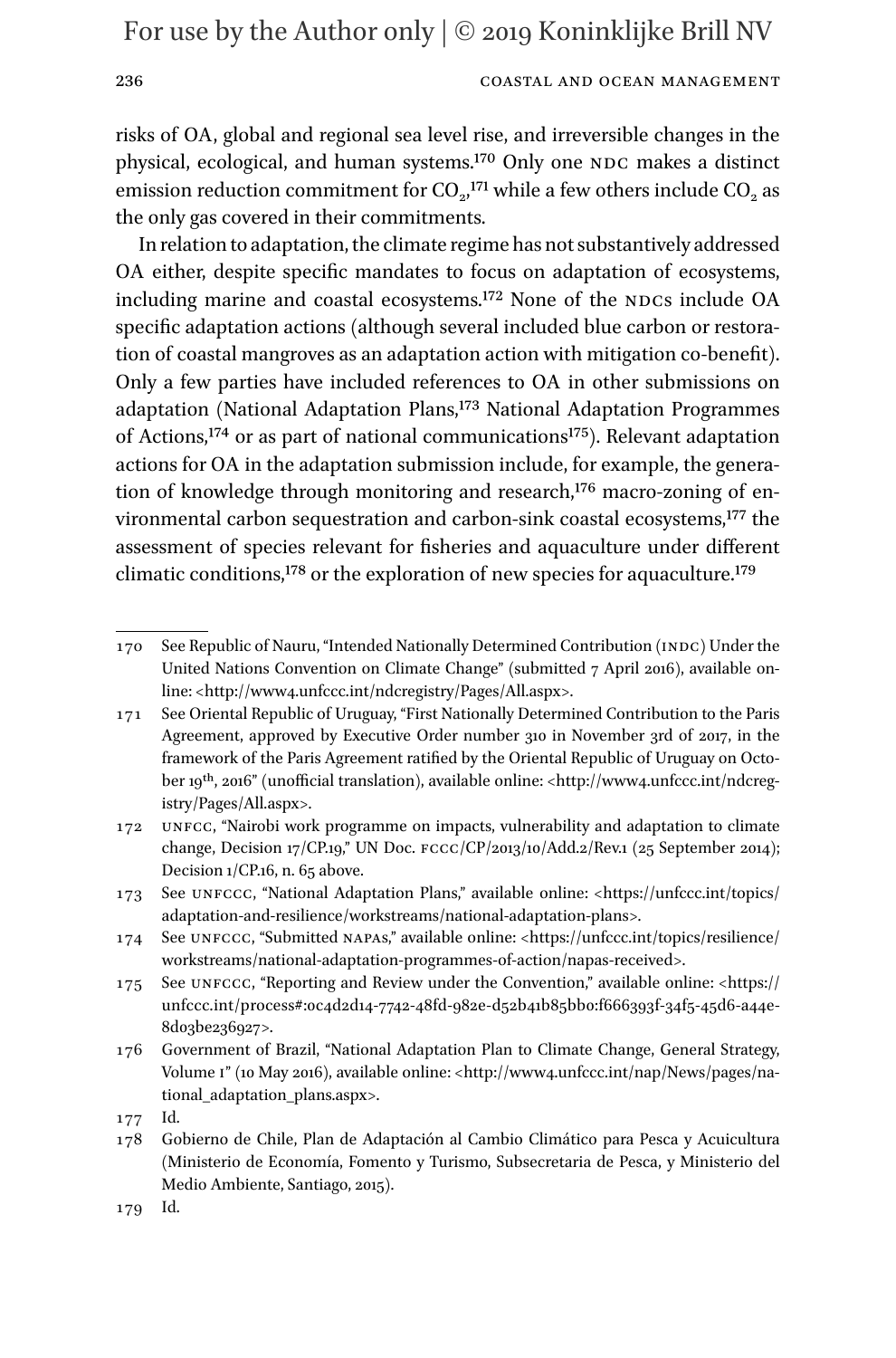### Ocean Acidification Post-Paris 237

The lack of specific adaptation actions to OA may be explained by a combination of factors. They include the generally limited recognition of OA in the climate regime and the uncertainty regarding OA impacts on species, communities, and ecosystems. Furthermore, there is generally limited adaptation potential to OA. The academic literature has suggested a range of innovative yet untested methods to address OA (among other stressors). These include protective culturing, selective breeding, or genetic engineering; chemical or geochemical modification of seawater; or artificially increasing the "storage life" of marine organic matter, therefore reducing its degradation and subsequent release of  $CO<sub>2</sub>$ <sup>180</sup>

Adaptation actions that strengthen the resilience of oceans are also relevant for OA, as increased resilience and reduction of other anthropogenic stressors increases the prospects for ecosystems to withstand acidified conditions[.181](#page-36-1) Proposals such as establishing mobile marine protected areas or reducing fishing pressure are viewed as beneficial to alleviating the impacts of OA.[182](#page-36-2)

Particularly important is the work of the Warsaw International Mechanism on slow onset events, considering the explicit reference to OA. Slow onset events have been a focus of the Warsaw International Mechanism in the initial two-year working program  $(2015-2016)^{183}$  $(2015-2016)^{183}$  $(2015-2016)^{183}$  and the current five-year rolling workplan,[184](#page-36-4) and the Executive Committee has formed an expert group on the topic.

Activities undertaken under the work program on slow onset events include, for example, the development of an online database containing relevant information on over 160 organizations working on the topic,<sup>[185](#page-36-5)</sup> as well as an

- <span id="page-36-0"></span>180 G.H. Rau, E.L. McLeod and O. Hoegh-Guldberg, "The need for new ocean conservation strategies in a high-carbon dioxide world," *Nature Climate Change* 2 (2012): 720–724. See also unfccc, "Slow-onset events," Technical paper, UN Doc. fccc/TP/2012/7 (26 November 2012), available online: [<https://unfccc.int/sites/default/files/resource/docs/2012/](https://unfccc.int/sites/default/files/resource/docs/2012/tp/07.pdf) [tp/07.pdf>](https://unfccc.int/sites/default/files/resource/docs/2012/tp/07.pdf).
- <span id="page-36-1"></span>181 Rau et al., n. 180 above, p. 1.
- <span id="page-36-2"></span>182 "Slow-onset events," n. 180 above, p. 19.
- <span id="page-36-3"></span>183 unfccc, "Report of the Executive Committee of the Warsaw International Mechanism for Loss and Damage associated with Climate Change Impacts," UN Doc.  $\text{Fccc/SB}/\text{2014}/\text{4}$ (24 October 2014), Annex ii.
- <span id="page-36-4"></span>184 unfccc, "Report of the Executive Committee of the Warsaw International Mechanism for Loss and Damage associated with Climate Change Impacts," UN Doc. fccc/SB/2017/1/ Add.1 (2 November 2017), Annex.
- <span id="page-36-5"></span>185 unfccc, "Report of the Executive Committee of the Warsaw International Mechanism for Loss and Damage associated with Climate Change Impacts," UN Doc. fccc/SB/2016/3 (14 October 2016), p. 5. Thirty-six organizations in the database report work on OA. Database available online: <<http://www4.unfccc.int/sites/NWP/Pages/soesearch.aspx>>.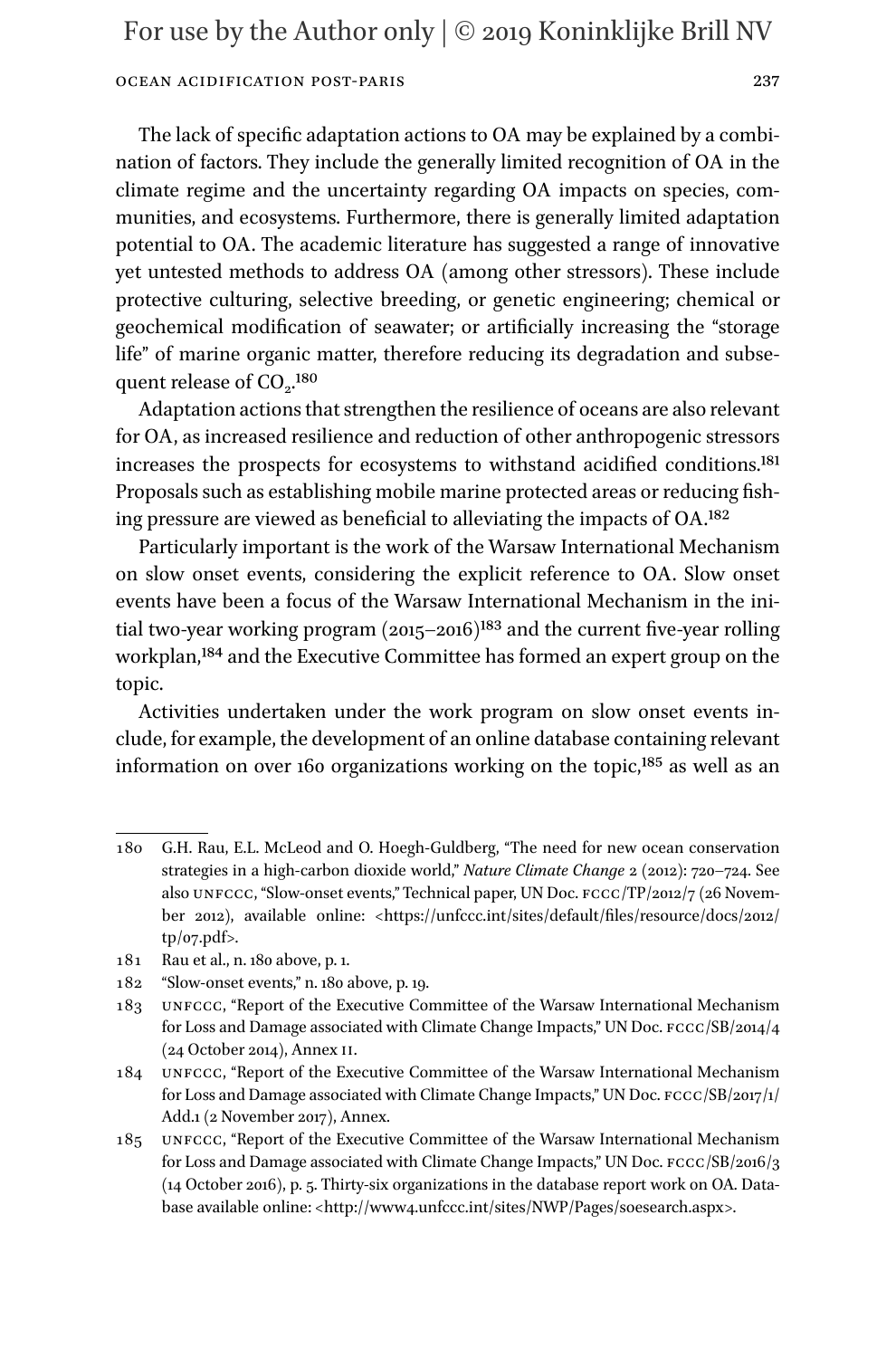### 238 COASTAL AND OCEAN MANAGEMENT

assessment of the scope of their work[.186](#page-37-0) This assessment concluded that, in many geographic regions, OA is one of the areas where the least effort has been devoted. Furthermore, the efforts have focused on enhancing knowledge and understanding and on strengthening dialogue, coordination, and coherence. Efforts addressing action and support (including investment and implementation and support) are minimal, even in those regions where OA has received relatively more attention. In some regions, efforts focusing on action and support are absent altogether.

The work on approaches to address loss and damage associated with slow onset events is still in early stages[.187](#page-37-1) The Warsaw International Mechanism has recognized the need to think of innovative financial instruments and ways for collaboration and partnership to enhance action and support in this area.[188](#page-37-2) With OA being singled out as one of the most difficult slow onset events to address,[189](#page-37-3) this work is a promising and much needed avenue to further understanding of OA with a focus on its consequences for ecological and socioeconomic systems. It remains to be seen whether it would provide concrete guidance and support for the adoption of adaptive measures for marine species or ecosystems impacted by OA.

### **Other International Responses**

While getting a grip on international OA responses outside the climate change regime is difficult due to the fragmented array of OA-related conferences,<sup>[190](#page-37-4)</sup>

<span id="page-37-0"></span><sup>186</sup> unfccc, "The scope of work undertaken on slow onset events (soes) as reported by partners in the soes database" (February 2018), available online: [<https://unfccc.int/sites/de](https://unfccc.int/sites/default/files/resource/activity_b_soe_assesment_feb_2018.pdf)fault/files/resource/activity b\_soe\_assesment\_feb\_2018.pdf>.

<span id="page-37-1"></span><sup>187</sup> unfccc, "Report on the Evaluation of Proposals for Hosting the Climate Technology Centre," UN Doc. fccc/SBI/2012/INF.14 (23 April 2012), para. 63, p. 23.

<span id="page-37-2"></span><sup>188</sup> Executive Committee of the Warsaw International Mechanism for Loss & Damage, "Breaking new ground: Risk financing for slow onset events," Side Event Summary Note (November 2017); A. Durand et al., "Financing options for loss and damage: A review and roadmap," Discussion Paper 21/2016 (Bonn: Deutsches Institute für Entwicklung/German Development Institute, 2016).

<span id="page-37-3"></span><sup>189</sup> unfccc, "Slow onset events," n. 180 above, p. 16.

<span id="page-37-4"></span><sup>190</sup> For example, in June 2017, the UN Conference to Support the Implementation of Sustainable Development Goal 14 was convened, which in its outcome document, "Our ocean, our future: Call for action," emphasized the need for effective adaption and mitigation measures to support resilience to ocean and coastal acidification. See Unga, "Our Ocean, Our Future: Call for Action," UN Doc. A/res/71/312 (14 July 2017), Annex.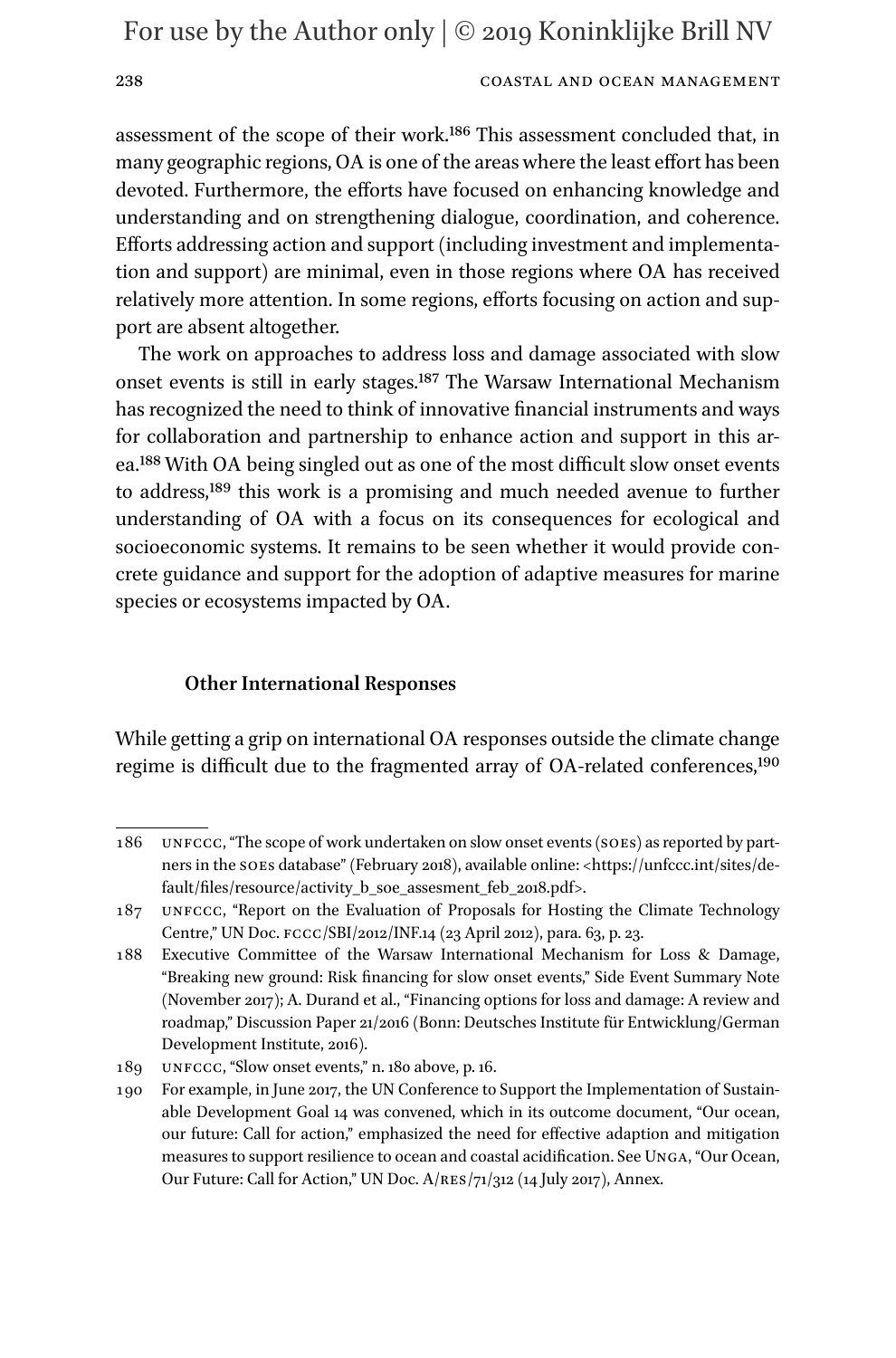networks,[191](#page-38-0) partnerships[,192](#page-38-1) and coordination mechanisms[,193](#page-38-2) three main response avenues stand out. They include UN General Assembly resolutions and processes; consideration of climate change and OA under multilateral environmental agreements (MEAs); and efforts towards limiting  $CO<sub>2</sub>$  emissions from ships and aircraft through the International Maritime Organization (imo) and the International Civil Aviation Organization (icao), respectively. A review of regional responses to ocean acidity and climate change, for example, through regional fisheries management organizations (RFMOs)<sup>194</sup> and regional sea program[s195](#page-38-4) is beyond the scope of this article.

# *UN General Assembly Resolutions and Processes*

The UN General Assembly annual resolutions on oceans and the law of the sea and on sustainable fisheries continue to recognize OA as a major concern. For example, the oceans and law of the sea resolution, adopted on 5 December 2017, refers to OA as one of the greatest environmental concerns of our

<span id="page-38-0"></span><sup>191</sup> For example, the Global Ocean Acidification Observing Network (goa-ON) encourages the sharing of OA scientific observations around the globe and includes regional hubs for Latin America, North America, Africa, and the Western Pacific. For details, see J.A. Newton et al., *Global Ocean Acidification Observing Network: Requirements and Governance Plan,* 2nd ed. (2015), available online: [<http://www.goa.on.org/docs/GOA-ON\\_plan\\_print.](http://www.goa.on.org/docs/GOA-ON_plan_print.pdf) [pdf>](http://www.goa.on.org/docs/GOA-ON_plan_print.pdf). The International Alliance to Combat Ocean Acidification (OA Alliance) is an international network of governments and organizations devoted to encouraging actions to reduce the causes of OA. See OA Alliance, "About Us," available online: <[https://www.](https://www.oaalliance.org/about/) [oaalliance.org/about/>](https://www.oaalliance.org/about/).

<span id="page-38-1"></span><sup>192</sup> For example, under the Global Programme of Action for the Protection of the Marine Environment from Land-based Activities (gpa), multi-stakeholder partnerships have been formed to address nutrient management and wastewater treatment, both important to reducing ocean acidity. For a critique of the gpa and its role in addressing OA, see Fennel and VanderZwaag, n. 13 above, p. 353.

<span id="page-38-2"></span><sup>193</sup> For example, the Ocean Acidification International Coordination Centre (OA-icc), established in 2012 and operating under the auspices of the International Atomic Energy Agency, aims to promote OA science, capacity-building, and communication. See OAicc, "About the project," available online: <[http://www.iaea.org/ocean-acidification/](http://www.iaea.org/ocean-acidification/page.php?page=2178) [page.php?page=2178](http://www.iaea.org/ocean-acidification/page.php?page=2178)>.

<span id="page-38-3"></span><sup>194</sup> For a recent review of rfmo capabilities to address climate change, see B. Pentz et al.,  $Can$  regional fisheries management organizations ( $RFMOS$ ) manage resources effectively during climate change?," *Marine Policy* 92 (2018): 13–20.

<span id="page-38-4"></span><sup>195</sup> UN Environment Regional Seas Programme, coordinating 18 regional seas conventions and action plans, has designated increasing resilience to climate change as one of its strategic directions but without a specific reference to OA. See UN Environment, "Regional Seas Strategic Directions (2017–2020)," Regional Seas Reports and Studies No. 201  $(2016).$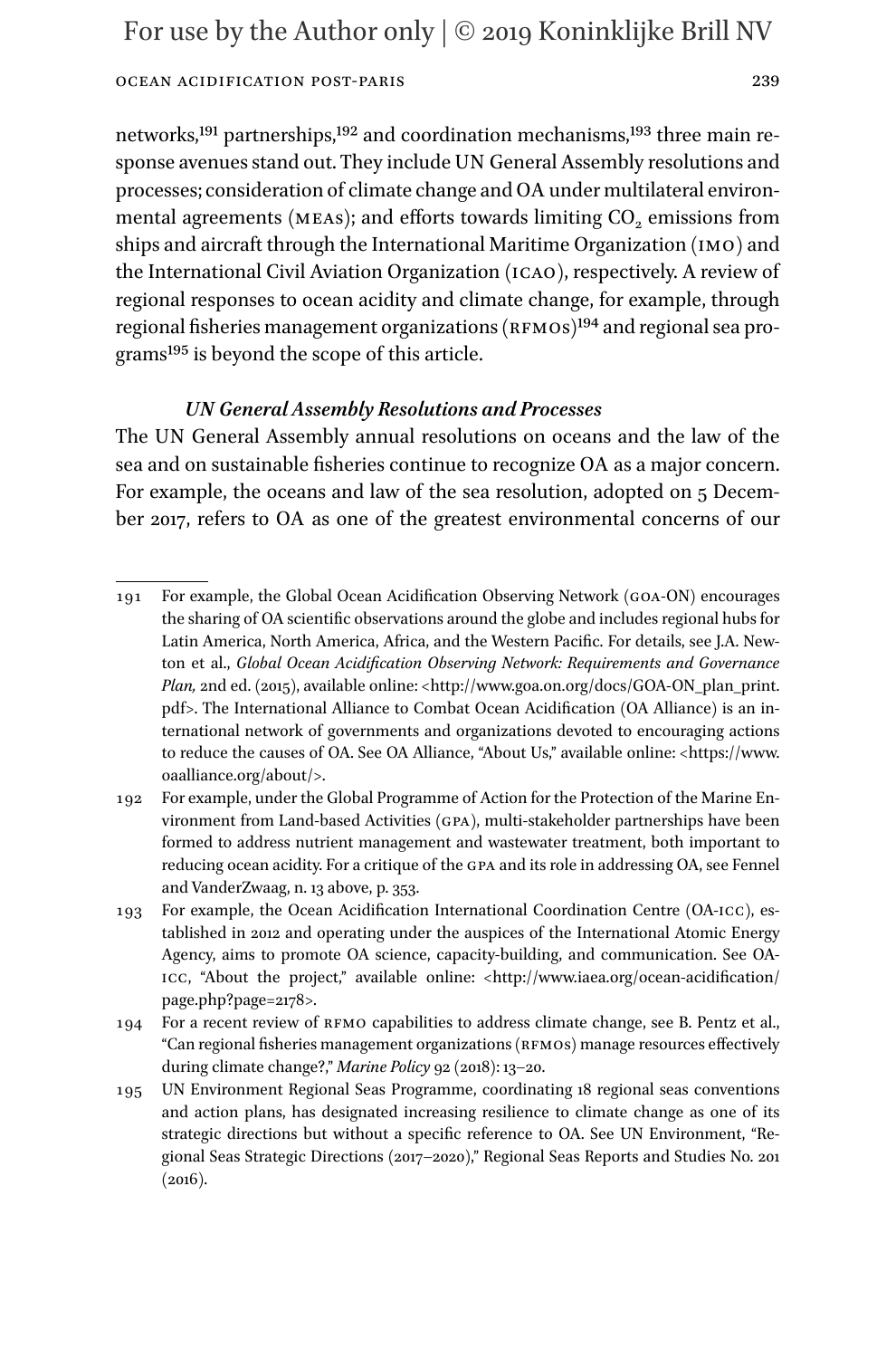### 240 COASTAL AND OCEAN MANAGEMENT

time,<sup>196</sup> urges States to make significant efforts to tackle the causes of ocean acidification,[197](#page-39-1) and calls on States and other competent international organizations and relevant institutions to urgently pursue further research on OA and to increase national, regional, and global efforts to address levels of ocean acidity and the negative impact of such acidity on vulnerable marine ecosystems, particularly coral reefs.<sup>198</sup> The sustainable fisheries resolution of December 2017 urges States, either directly or through subregional, regional, or global organizations or arrangements, to intensify efforts to assess and address the impacts of global climate change and OA on the sustainability of fish stocks and habitats that support them.[199](#page-39-3) The resolution also calls upon States, individually or through regional fisheries management organizations or arrangements to take into account the potential impacts of climate change and OA in managing deep-sea fisheries and protecting vulnerable marine ecosystems[.200](#page-39-4)

Various UN processes have also placed OA on the radar screen. The UN Open-ended Informal Consultative Process on Oceans and the Law of the Sea extensively addressed OA during the 2017 meeting, which focused on the effects of climate change on oceans[.201](#page-39-5) The resumed Review Conference of the UN Fish Stock Agreement, held in 2016, also highlighted the threat of OA to the health and resilience of the ocean. It further called upon States, individually or collectively through regional fisheries management organizations or arrangements, to strengthen efforts to study and address environmental factors affecting marine ecosystems, including adverse impacts of OA, and, where possible, to consider such impacts in establishing conservation and manage-ment measures for straddling fish stocks and highly migratory fish stocks.<sup>[202](#page-39-6)</sup>

<span id="page-39-0"></span><sup>196</sup> Together with marine debris, climate change, and loss of biodiversity. United Nations General Assembly (unga), "Oceans and the law of the sea," UN Doc. A/RES/72/73 (4 January 2018), para. 188.

<span id="page-39-1"></span><sup>197</sup> Id., para. 194.

<span id="page-39-2"></span><sup>198</sup> Id., para. 190.

<span id="page-39-3"></span><sup>199</sup> unga, "Sustainable fisheries," UN Doc. A/res/72/72 (19 January 2018), adopted on 5 December 2017, para. 10.

<span id="page-39-4"></span><sup>200</sup> Id., para. 189.

<span id="page-39-5"></span><sup>201</sup> unga, "Report on the work of the United Nations Open-ended Informal Consultative Process on Oceans and the Law of the Sea at its eighteenth meeting," UN Doc. A/72/95 (16 June 2017).

<span id="page-39-6"></span><sup>202</sup> unga, "Report of the resumed Review Conference on the Agreement for the Implementation of the Provisions of the United Nations Convention on the Law of the Sea of 10 December 1982 relating to the Conservation and Management of Straddling Fish Stocks and Highly Migratory Fish Stocks," UN Doc. A/Conf.210/2016/5 (1 August 2016), para. 40, Annex preamble para. 8, Annex Section A paras. 4 and 14.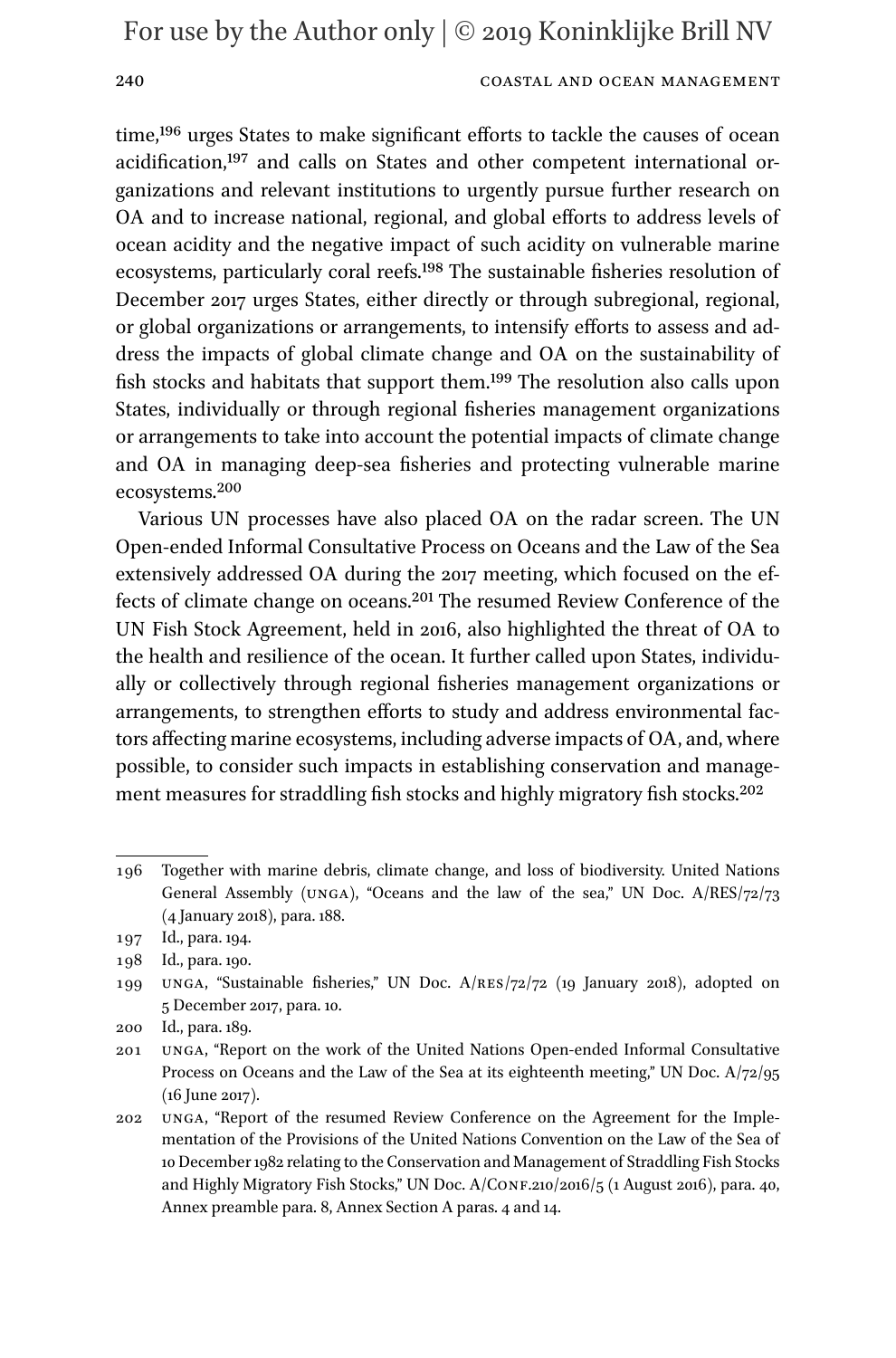The Sustainable Development Goals (SDGs) and Targets under the UN 2030 Agenda for Sustainable Development<sup>203</sup> includes a specific target on OA under sp<sub>G</sub> 14 on conservation and sustainable use of the oceans, seas, and marine resources for sustainable development. Target 14.3 calls for minimizing and addressing the impacts of ocean acidification, including through enhanced scientific cooperation at all levels.

### *Multilateral Environmental Agreements* Convention on Biological Diversity

Beyond the specific Aichi Biodiversity Target relating to OA, adopted in 2010 by Convention on Biological Diversity  $(cBD)^{204}$  parties, calling for the minimization of multiple human pressures on coral reefs and other vulnerable ecosystems impacted by climate change or ocean acidification, $205$  the CBD has addressed climate change and OA through further decisions and reports. Through Decision  $XIII/n$ , adopted at the thirteenth meeting of CBD parties in December 2016, a voluntary workplan was embraced to address biodiversity in cold-water areas where habitats such as corals and sponge fields may be especially vulnerable to OA. The workplan calls for various actions, including strengthening management of the multiple stressors on cold-water biodiversity, particularly fisheries, land-based and seabed pollution, hydrocarbon extraction, seabed mining and undersea cables;<sup>206</sup> increasing spatial coverage and management effectiveness of marine protected areas and other area-based conservation measures in cold-water areas;<sup>207</sup> and improving the understanding of how climate change, OA, and other human-induced stressors all impact the health and long-term viability of cold-water organisms and habitats.<sup>[208](#page-40-5)</sup>

Through Decision  $x111/28$ , also adopted in 2016, CBD parties agreed to a set of indicators for assessing progress in meeting the Aichi Biodiversity Targets. A specific indicator was included for assessing progress in minimizing OA pressures on coral reefs, namely, the average marine acidity (pH) measured at an agreed suite of representative sampling stations.[209](#page-40-6)

<span id="page-40-0"></span><sup>203</sup> unga, "Transforming our world: the 2030 Agenda for Sustainable Development," UN Doc. A/res/70/1 (21 October 2015), adopted on 25 September 2015.

<span id="page-40-1"></span><sup>204</sup> Convention on Biological Diversity, 5 June 1992, 1760 *United Nations Treaty Series* 79.

<span id="page-40-2"></span><sup>205</sup> cbd, Decision x/2 (2010), "Strategic Plan for Biodiversity 2001–2020," Annex, Target 10.

<span id="page-40-3"></span><sup>206</sup> cbd, Decision xiii/11 (2016), "Voluntary Specific Workplan on Biodiversity in Cold-Water Areas Within the Jurisdictional Scope of the Convention," Annex II, para. 5.2.

<span id="page-40-4"></span><sup>207</sup> Id., Annex ii, para. 5.3.

<span id="page-40-5"></span><sup>208</sup> Id., Annex ii, para. 5.4.

<span id="page-40-6"></span><sup>209</sup> CBD, Decision XIII/28 (2016), "Indicators for the Strategic Plan for Biodiversity 2011–2020 and the Aichi Biodiversity Targets," Annex.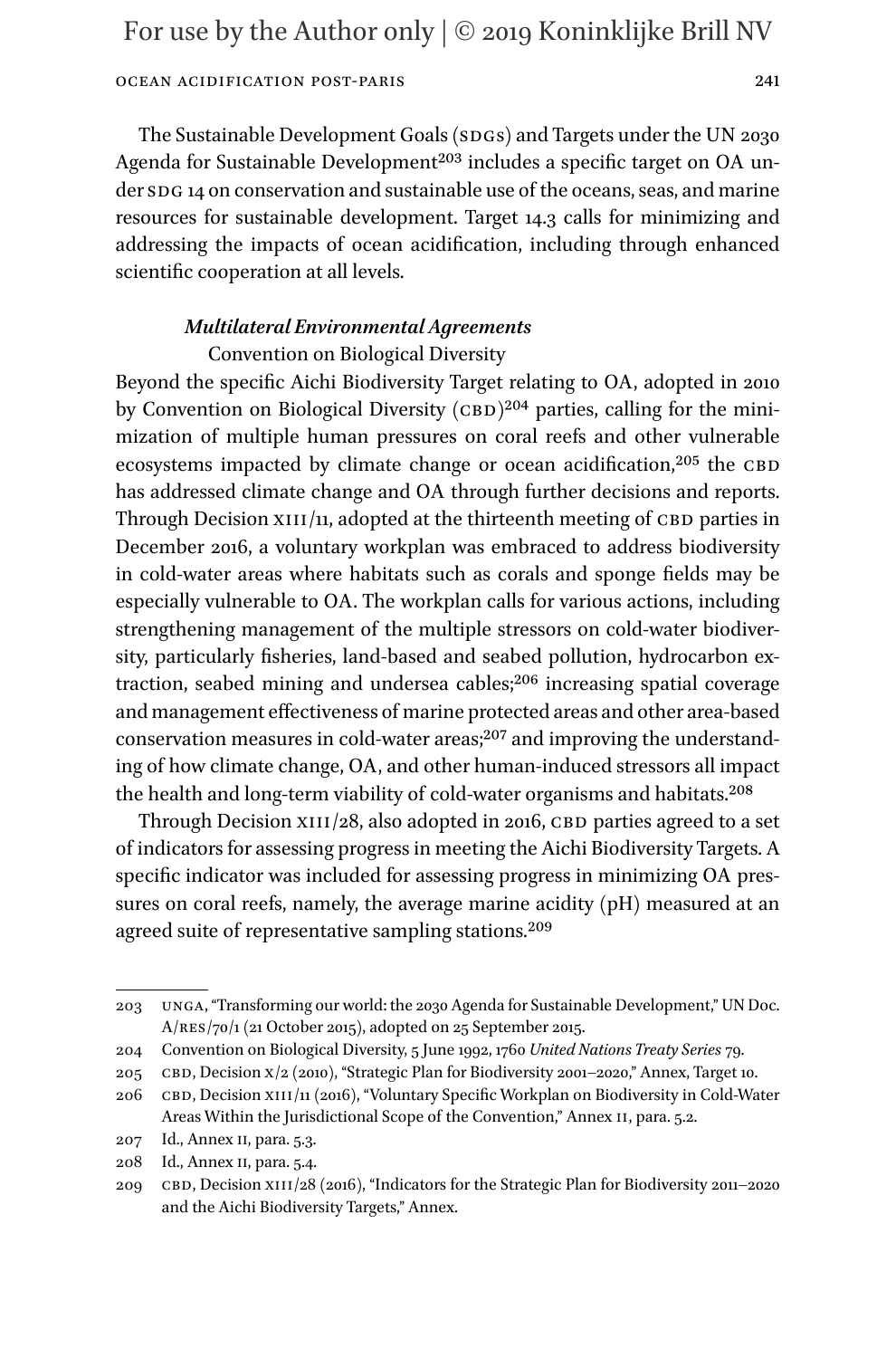### 242 COASTAL AND OCEAN MANAGEMENT

A 2016 CBD decision on biodiversity and climate change welcomed the conclusion of the Paris Agreement and its articles related to biodiversity.[210](#page-41-0) The decision encourages parties and other governments to fully take into account the importance of ensuring the integrity of all ecosystems, including oceans, when developing their NDC.<sup>[211](#page-41-1)</sup>

In 2016, a decision was also adopted on climate-related geoengineering[.212](#page-41-2) The decision reaffirms the need for following a precautionary approach to geoengineering activities<sup>213</sup> and emphasizes that climate change should be primarily addressed by reducing anthropogenic emissions by sources and by increasing removals by sinks of GHGs under the UNFCCC.<sup>[214](#page-41-4)</sup>

Various reports relevant to climate change and OA have also been issued post-Paris under CBD auspices. In April, 2016, the Executive Secretary prepared an information document on biodiversity and acidification in coldwater areas.[215](#page-41-5) The document highlights the many concerns surrounding OA in cold-water areas, including a projection that aragonite saturation will become much shallower by 2100, leaving about 70 percent of cold-water coral reefs in under-saturated seawater,<sup>216</sup> and a conclusion that pteropods (planktonic sea snails) are at particular risk from OA.[217](#page-41-7) The document emphasizes the need for future research on OA to include a look at other stressors, such as temperature and deoxygenation, as will occur under field conditions.<sup>218</sup>

Three key CBD technical reports have also been published. Those reports cover a synthesis of case studies on national experiences with ecosystembased approaches to climate change adaptation;<sup>219</sup> a review of knowledge and recommendations to support ecosystem-based mitigation actions, such as restoring and protecting seagrass beds, salt marshes and mangroves;<sup>[220](#page-41-10)</sup>

<span id="page-41-0"></span><sup>210</sup> CBD, Decision XIII/4 (2016), "Biodiversity and Climate Change," para. 1.

<span id="page-41-1"></span><sup>211</sup> Id., para. 2.

<span id="page-41-2"></span><sup>212</sup> CBD, Decision XIII/14 (2016), Climate-related geoengineering.

<span id="page-41-3"></span><sup>213</sup> Id., para. 2.

<span id="page-41-4"></span><sup>214</sup> Id., para. 3.

<span id="page-41-5"></span><sup>215</sup> unep, "Background Document on Biodiversity and Acidification in Cold-Water-Areas,"  $UNEP/CBD/SBSTTA/20/INF/25$  (8 April 2016).

<span id="page-41-6"></span><sup>216</sup> Id., p. 5.

<span id="page-41-7"></span><sup>217</sup> Id., p. 6.

<span id="page-41-8"></span><sup>218</sup> Id., p. 7.

<span id="page-41-9"></span><sup>219</sup> V. Lo, "Synthesis report on experiences with ecosystem-based approaches to climate change adaptation and disaster risk reduction," Technical Series No. 85 (Montreal: Secretariat of the Convention on Biological Diversity, 2016).

<span id="page-41-10"></span><sup>220</sup> C. Epple et al., "Managing ecosystems in the context of climate change mitigation: A review of current knowledge and recommendations to support ecosystem-based mitigation actions that look beyond terrestrial forests," Technical Series No. 86 (Montreal: Secretariat of the Convention on Biological Diversity, 2016).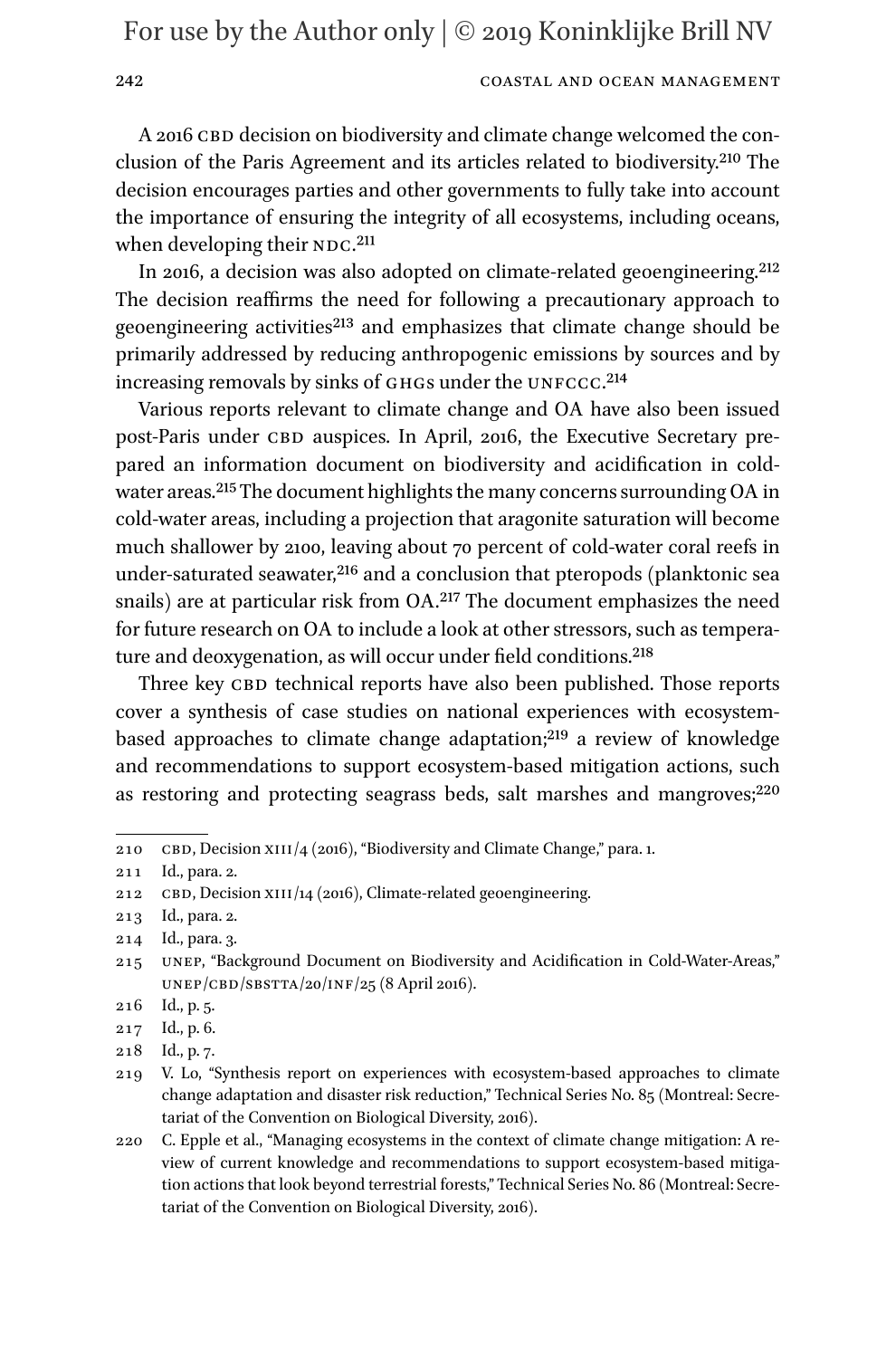and an update on climate engineering options and the limited regulatory framework.[221](#page-42-0)

### Other meas

Three other meas have given some attention to climate change but without a specific OA focus: the Convention on Migratory Species of Wild Animals, the Convention on the Protection of the World Cultural and Natural Heritage, and the Convention on Wetlands of International Importance (Ramsar Convention).

Under the Convention on Migratory Species of Wild Animals  $(CMS)^{222}$ parties have continued to give limited attention to climate change.<sup>223</sup> A CMS resolution on climate change and migratory species was adopted in October 2017[.224](#page-42-3) The resolution encourages parties to apply strategic environmental assessment and environmental impact assessment processes when developing and implementing relevant climate change mitigation and adaptation actions and to take into account the needs of cms-listed species.[225](#page-42-4) The resolution reaffirms a cms Programme of Work on Climate Change and Migratory Species which proposes various actions, including the expansion of existing protected area networks to increase the resilience of vulnerable populations to extreme stochastic events, and the undertaking of vulnerability assessments of Appendices I & II listed species.<sup>226</sup> The CMS Strategic Plan for Migratory Species 2015–2023 calls for reducing the multiple human pressures on migratory species and their habitats which may include pressures relating to climate change, renewable energy developments, power lines, bycatch, underwater noise, ship strikes, pollution, invasive species, illegal and unsuitable take, and marine debris[.227](#page-42-6)

<span id="page-42-0"></span><sup>221</sup> P. Williamson and R. Bodle, "Update on Climate Geoengineering in Relation to the Convention on Biological Diversity: Potential Impacts and Regulatory Frameworks," Technical Series No. 84 (Montreal: Secretariat of the Convention on Biological Diversity, 2016).

<span id="page-42-1"></span><sup>222</sup> Convention on Migratory Species of Wild Animals, 23 June 1979, 1651 *United Nations Treaty Series* 333.

<span id="page-42-2"></span><sup>223</sup> For a previous review of the limited attention, see A. Trouwborst, "Transboundary wildlife conservation in a changing climate: Adaptation of the Bonn Convention on Migratory Species and its daughter instruments to climate change," *Diversity* 4 (2012): 258–300.

<span id="page-42-3"></span><sup>224</sup> UN Environment, "Climate Change and Migratory Species," adopted by the Conference of the Parties at its 12th meeting in Manila, UN Doc. unep/cms/Resolution 12.21.

<span id="page-42-4"></span><sup>225</sup> Id., para. 3.

<span id="page-42-5"></span><sup>226</sup> Id., Annex.

<span id="page-42-6"></span><sup>227</sup> UN Environment, " Strategic Plan for Migratory Species 2015–2013," adopted by the Conference of the Parties at its 11th meeting in Quito,  $4\n-9$  November 2014, UN Doc. UNEP/CMS/ Resolution 11.2.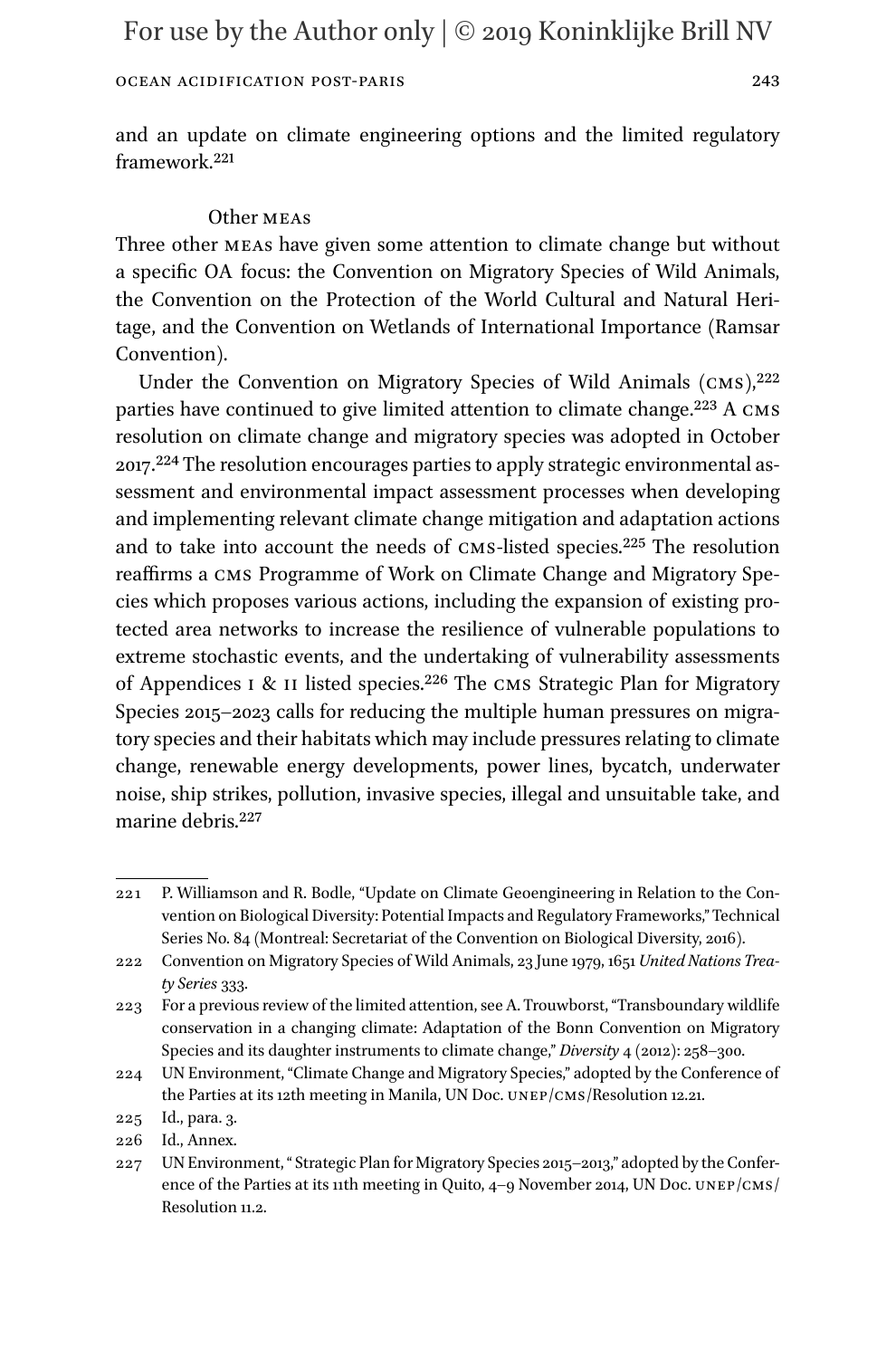### 244 COASTAL AND OCEAN MANAGEMENT

Under the Convention on the Protection of the World Cultural and Natural Heritage,<sup>228</sup> various developments relating to climate change have emerged post-Paris. In a 2016 decision, the World Heritage Committee (whc) requested State parties, the World Heritage Centre, and the Advisory Bodies to work with the ipcc with the objective of including a specific chapter on natural and cultural world heritage in future ipcc assessments.[229](#page-43-1) A 2017 decision expressed utmost concern regarding the serious impacts of coral bleaching effects on World Heritage properties in 2016–2017 and reiterated the importance of State parties to undertake the most ambitious implementation of the Paris Agreement.[230](#page-43-2) The decision also called on all State parties to take all efforts to build resilience of World Heritage properties to climate change, including by reducing to the greatest extent possible all other pressures and threats and by developing and implementing climate adaptation strategies for properties at risk of climate change impacts.[231](#page-43-3) A 2016 paper, "The Future of the World Heritage Convention for Marine Conservation: Celebrating 10 Years of the World Heritage Marine Programme,"[232](#page-43-4) includes a part on climate change which highlights how the 49 marine sites on the World Heritage list could provide reference points for understanding ocean changes.[233](#page-43-5) The publication notes the need for more sites to adopt climate change adaptation plans and gives examples of how some sites are moving towards becoming carbon free in relation to tourism activities.[234](#page-43-6)

The United Nations Educational, Scientific and Cultural Organization (unesco), under which the World Heritage Convention operates, has also made key moves relating to climate change. The 39<sup>th</sup> session of UNESCO's General Conference, in 2017, adopted a Declaration of Ethical Principles in relation

<span id="page-43-0"></span><sup>228</sup> Convention on the Protection of the World Cultural and Natural Heritage, 16 November 1972, 1037 *United Nations Treaty Series* 151.

<span id="page-43-1"></span><sup>229</sup> unesco, World Heritage Committee, "Decision 40 com 7: State of Conservation of World Heritage Properties," 40th session of the Committee (Istanbul/UNESCO, 2016).

<span id="page-43-2"></span><sup>230</sup> unesco, World Heritage Committee, "Decision 41 com 7: State of Conservation of the Properties Inscribed on the World Heritage List," 41st session of the Committee (Krakow, 2017), paras. 10 and 22.

<span id="page-43-3"></span><sup>231</sup> Id., para. 24.

<span id="page-43-4"></span><sup>232</sup> R. Casier and F. Douvere, eds., "The Future of the World Heritage Convention for Marine Conservation: Celebrating 10 Years of the World Heritage Marine Programme," World Heritage Papers No. 45 (Paris: UNESCO, 2016).

<span id="page-43-5"></span><sup>233</sup> M. Visbeck, P. Marshall and F. Douvere, "Marine World Heritage and Climate Change: Challenges and Opportunities," in id., pp. 23–34.

<span id="page-43-6"></span><sup>234</sup> Id., p. 31.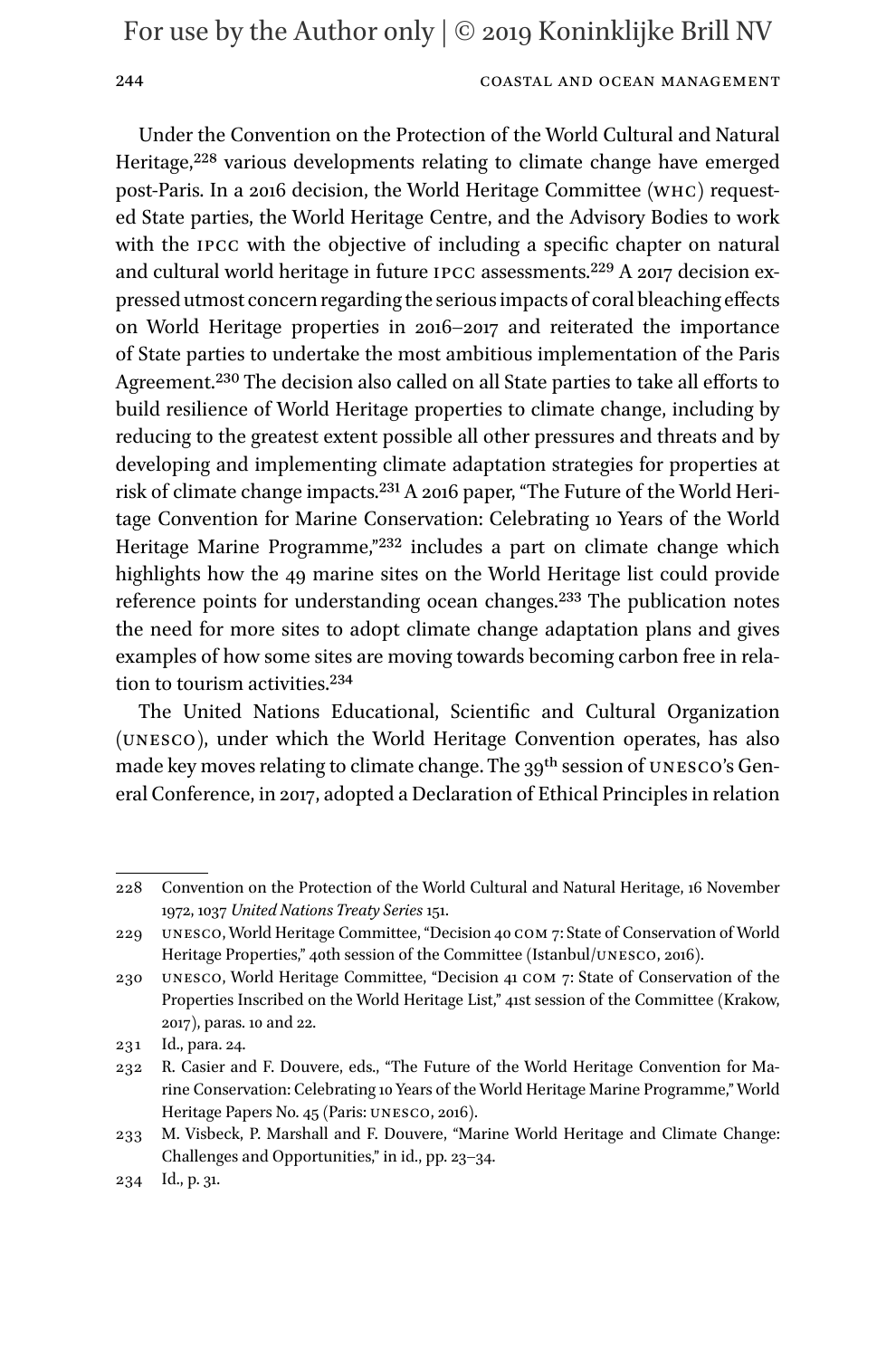to Climate Chang[e235](#page-44-0) and endorsed an updated unesco Strategy for Action on Climate Change 2018–2021.[236](#page-44-1)

Pursuant to the Convention on Wetlands of International Importance (Ramsar Convention),[237](#page-44-2) parties have previously emphasized the important roles of wetlands in climate change mitigation and adaptation,<sup>[238](#page-44-3)</sup> and more recently, in 2017, the Secretary General of the Convention made a statement to unfccc CoP 23 reminding the international community of how the Ramsar Convention can significantly contribute to achieving the Paris Agreement ambitions[.239](#page-44-4) The statement emphasized the role of wetlands as being the planet's most effective carbon sinks and highlighted the need for countries to include the potential of wetlands to mitigate or adapt to climate change in NDCs and in national implementation strategies.

### *imo and icao Efforts*

Trying to reduce CO<sub>2</sub> emissions from ships might be described as a "work in progress" within the imo. At the 70th session of the imo's Marine Environment Protection Committee (mepc) in 2016, a roadmap for developing a comprehensive IMO reduction strategy for GHG emissions was agreed to which suggested the adoption of an initial ghg strategy at mepc 72 (April 2018) and a revised strategy at mepc 80 (Spring 2023).[240](#page-44-5) At mepc's 72nd session in April 2018, an initial imo Strategy on Reduction of ghg Emissions from Ships was adopted after considerable debates and compromise[.241](#page-44-6) The Strategy sets an ambition to peak GHG emissions from international shipping as soon as possible and to reduce the total annual GHG emissions by at least 50 percent by 2050 compared to 2008 while pursuing efforts towards phasing them out[.242](#page-44-7)

<span id="page-44-0"></span><sup>235</sup> UNESCO, Records of the General Conference, 39th Session, Paris, 30 October-14 November 2017, Vol. 1 Resolutions, Annex iii.

<span id="page-44-1"></span><sup>236</sup> Id., section iv, para. 15, p. 29.

<span id="page-44-2"></span><sup>237</sup> Convention on Wetlands of International Importance, 2 February 1971, 996 *United Nations Treaty Series* 245.

<span id="page-44-3"></span><sup>238</sup> Ramsar Resolution X. 24, Climate change and wetlands (2008).

<span id="page-44-4"></span><sup>239</sup> Secretary General Martha Rojas Urrego, igo Statement to unfccc CoP 23 on behalf of the Ramsar Convention on Wetlands, "Wetlands crucial in addressing climate change," 15 November 2017, available online: <<http://www.ramsar.org>>.

<span id="page-44-5"></span><sup>240</sup> International Maritime Organization (imo), "Report of the Marine Environment Protection Committee on Its Seventieth Session," imo Doc. mepc 70/18 (11 November 2016), Annex 11.

<span id="page-44-6"></span><sup>241</sup> imo, "Report of the Marine Environment Protection Committee on Its Seventy-Second Session," Imo Doc. mepc 72/17/Add.1 (28 June 2018), Annex 11.

<span id="page-44-7"></span><sup>242</sup> Id., para. 3.1.3.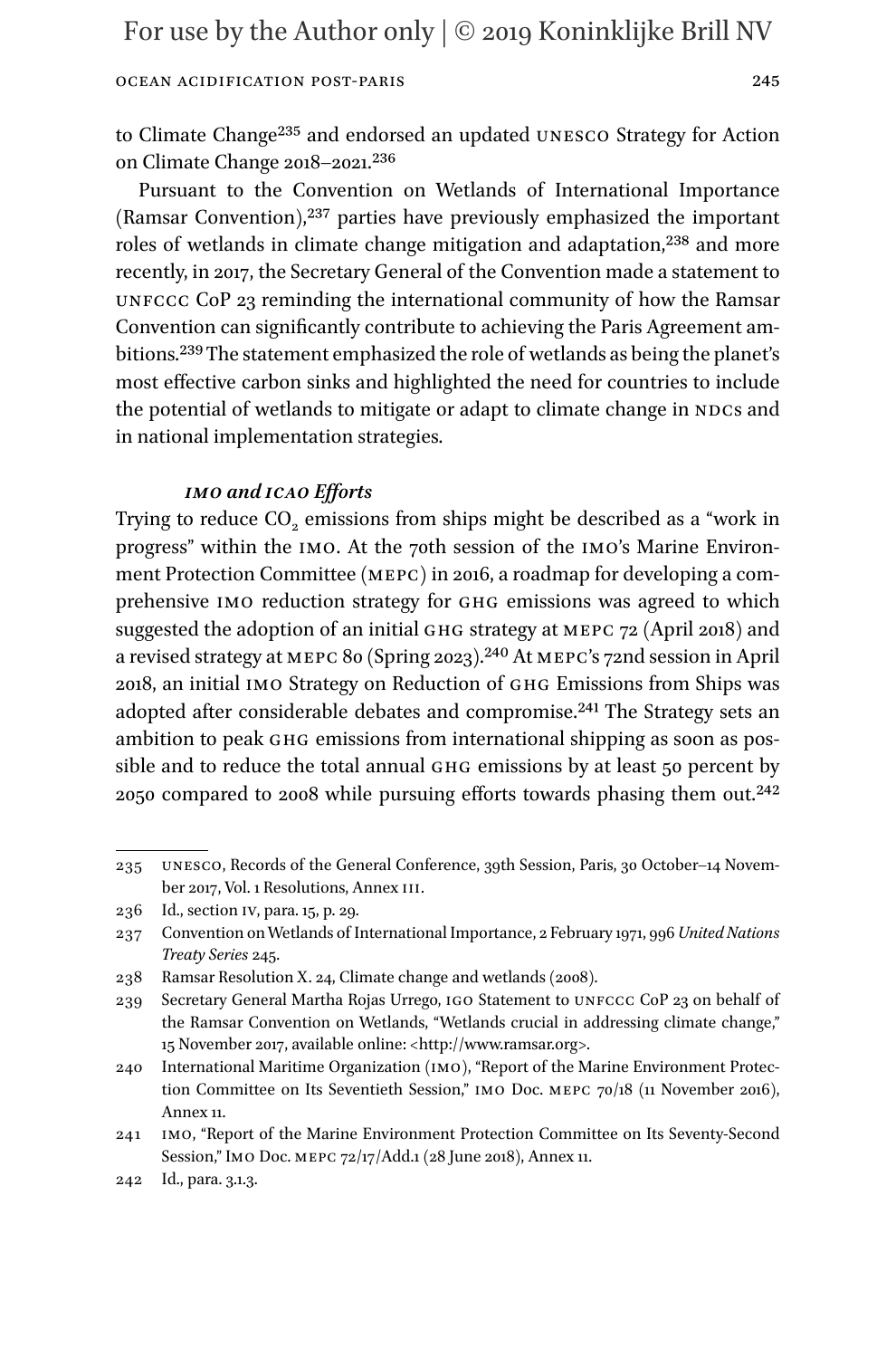### 246 COASTAL AND OCEAN MANAGEMENT

The Strategy lists possible additional short-, mid-, and long-term measures for further discussion and assessment<sup>243</sup> and confirms the aim of adopting a revised strategy in spring, 2023.<sup>244</sup>

In 2016, the icao Assembly adopted two resolutions aimed at limiting the impact of aviation ghg emissions on the global climate. A resolution on aviation and climate change recognized the need to develop a long-term global aspirational goal for international aviation in light of the 2°C and 1.5°C temperature goals of the Paris Agreement[.245](#page-45-2) The resolution went on to resolve that States and relevant organizations will work through the icao to achieve a global annual average fuel efficiency improvement of 2 percent until 2020 and an aspirational global fuel efficiency improvement rate of 2 percent per annum from 2021 to 2050[.246](#page-45-3) A collective medium-term aspirational goal was also expressed – of keeping the global net carbon emissions for international aviation from 2020 at the same level.<sup>[247](#page-45-4)</sup> ICOA's Council was requested to continue to explore the feasibility of a long-term aspirational goal for international aviation and to undertake supportive detailed studies with a progress report to be presented at the 40<sup>th</sup> session of the ICAO Assembly in 2019.<sup>248</sup>

Through a second 2016 resolution, icao adopted a Carbon Offsetting and Reduction Scheme for International Aviation (corsia).[249](#page-45-6) A phased approach to CORSIA implementation is set out with a voluntary pilot phase  $(2021-2023)$ , a voluntary first phase (2024–2026), and a mandatory second phase (2027– 2035) applying to States having a stipulated share of international aviation activities but excepting least developed countries, small island developing States, and landlocked developing countries. In June 2018, the icao Council formally incorporated the corsia standards into the Convention on International Civil Aviation.[250](#page-45-7)

248 Id., para. 9.

<span id="page-45-0"></span><sup>243</sup> Id., para. 4.

<span id="page-45-1"></span><sup>244</sup> Id., para. 7.1.

<span id="page-45-2"></span><sup>245</sup> International Civil Aviation Organization (icao), "Resolution A.39-2: Consolidated statement of continuing icao policies and practices related to environmental protection – Climate change," adopted by the 39th Assembly, 27 September–6 October 2016, preamble.

<span id="page-45-3"></span><sup>246</sup> Id., para. 4.

<span id="page-45-5"></span><span id="page-45-4"></span><sup>247</sup> Id., para. 6.

<span id="page-45-6"></span><sup>249</sup> icao, "Resolution A.39-3: Consolidated statement of continuing icao policies and practices related to environmental protection – Global Market-based Measure (mbm) scheme," adopted by the 39th Assembly, 27 September–6 October 2016, para. 5.

<span id="page-45-7"></span><sup>250</sup> See icao, "icao Council reaches landmark decision on aviation emissions offsetting," 27 June 2018, available online: [<https://www.icao.int/Newsroom/Pages/ICAO\\_Council\\_](https://www.icao.int/Newsroom/Pages/ICAO_Council_reaches_landmark_decision_on_aviation_emissions_offsetting.aspx) [reaches\\_landmark\\_decision\\_on\\_aviation\\_emissions\\_offsetting.aspx>](https://www.icao.int/Newsroom/Pages/ICAO_Council_reaches_landmark_decision_on_aviation_emissions_offsetting.aspx).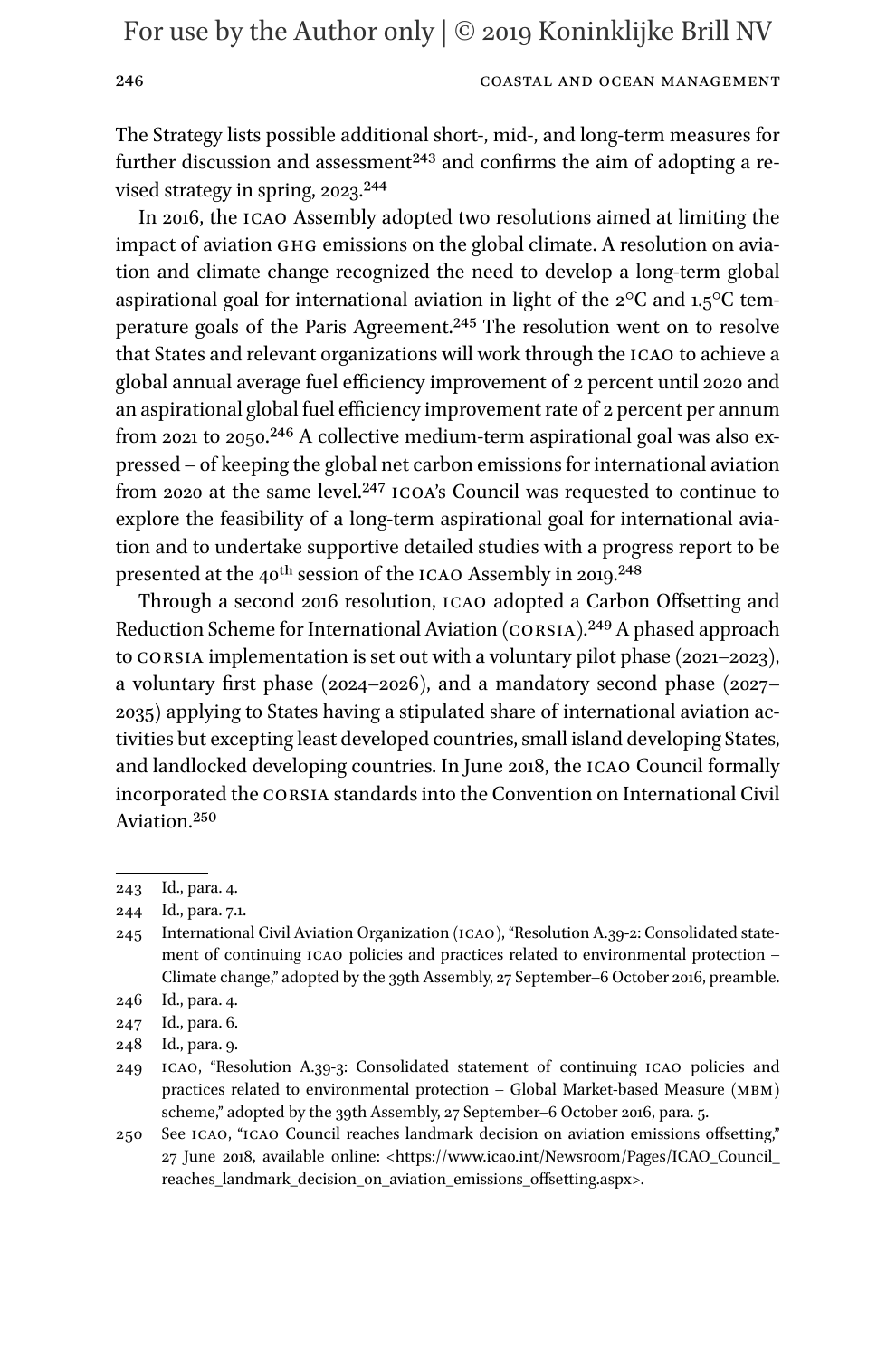### **Conclusion**

Two phrases capture the trends in law and policy responses to ocean acidity post-Paris. First is "high on discretion but low in precaution." The Paris Agreement's mitigation commitments stand out as very discretionary. Each party has discretion to establish its nationally determined contribution towards mitigation with successive NDCs expected to be more progressive and ambitious. Developed country parties should continue taking the lead by undertaking economy-wide absolute emission reduction targets. All parties are encouraged to formulate and communicate long-term low-ghg emission development strategies. Parties aim to reach a global peaking of GHG emissions as soon as possible and to achieve a balance between anthropogenic emissions and removals by sinks in the second half of this century.

The Paris Agreement fails to explicitly embrace the precautionary principle. The rather weak version of precaution adopted under the UNFCCC remains in the background,[251](#page-46-0) whereby parties are encouraged to take precautionary measures to mitigate adverse effects of climate change with measures to be cost-effective so as to ensure global benefits at the lowest possible cost[.252](#page-46-1)

A second gauging phrase is "high attention to climate change but low profile for ocean acidity." OA has not received substantial attention in implementation efforts under the Paris Agreement. Only a general OA target is established under the UN Sustainable Development Goals. OA has received almost no attention under meas, with the exception of the Convention on Biological Diversity.

Whether law and policy responses will be adequate to counter the projected impacts of OA remains to be seen. NDCs pledged to date do not promise a bright future, with countries not on track to even meet the 2°C Paris target. Reports on climate change implications of the 1.5°C target and on oceans and the cryosphere that have yet to be published might push countries to increase their levels of ambition. The extent to which human rights concerns, acknowledged in the preamble of the Paris Agreement, might influence climate change mitigation and adaptation commitments has yet to be determined.[253](#page-46-2)

<span id="page-46-0"></span><sup>251</sup> D. VanderZwaag, "The precautionary principle and marine environmental protection: Slippery shores, rough seas, and rising normative tides," *Ocean Development & International Law* 33 (2002): 165–188.

<span id="page-46-1"></span><sup>252</sup> UNFCCC, n. 16 above, art.  $3(3)$ .

<span id="page-46-2"></span><sup>253</sup> See United Nations Human Right Council, "Report of the Special Rapporteur on the issue of human right obligations relating to the enjoyment of a safe, clean, healthy and sustainable environment. Note by the Secretariat," UN Doc.  $A/HRC/31/52$  (1 February 2016),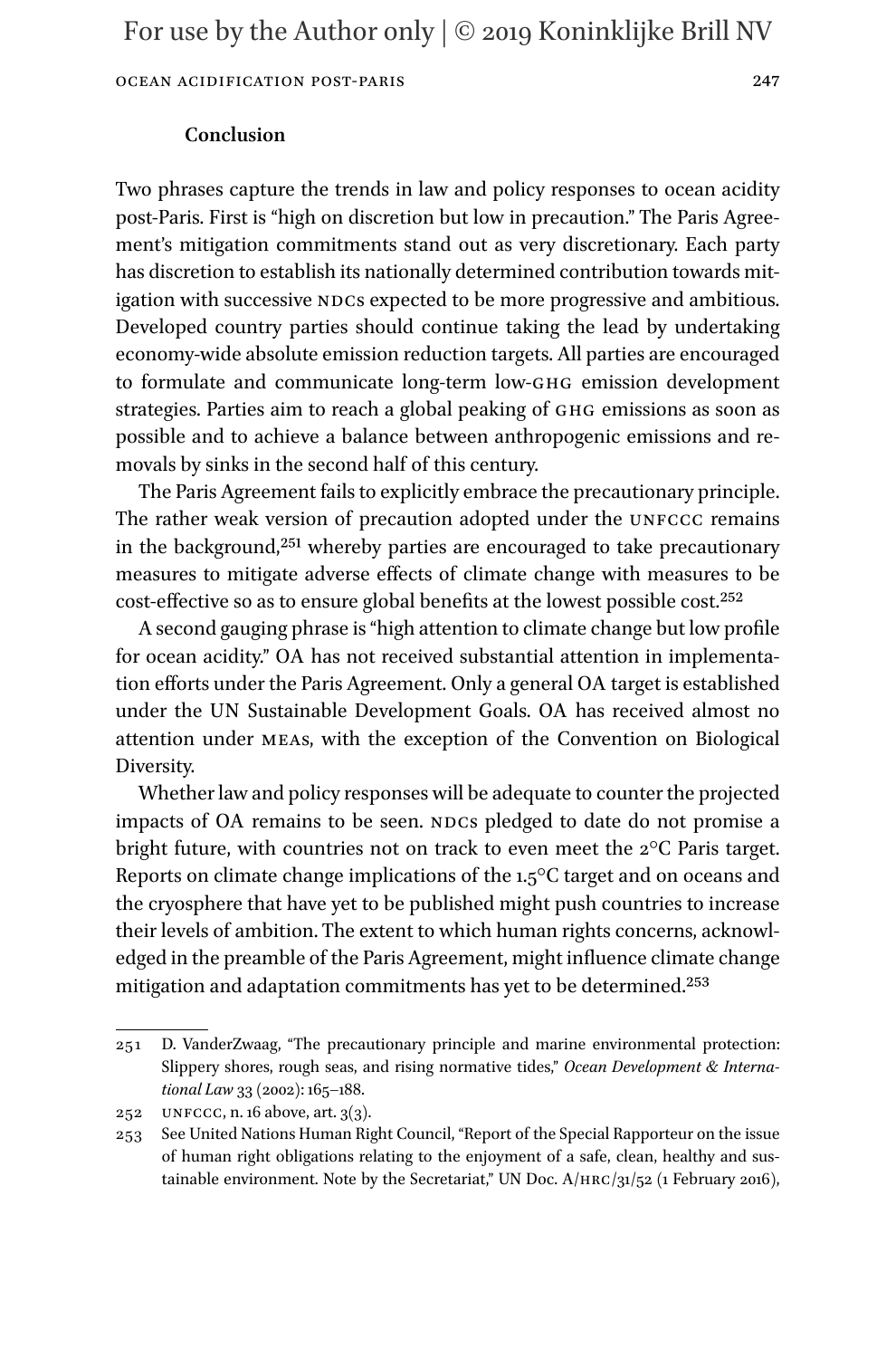### 248 COASTAL AND OCEAN MANAGEMENT

Two future directions seem quite clear. In light of treaty fatigue and the tremendous political energies needed to conclude the Paris Agreement, the international community will not consider negotiation of a specific agreement to address OA, as suggested by some authors. The UNFCCC and Paris Agreement will continue to be the main avenues for addressing climate change and OA. A systematic and direct consideration of OA in mitigation and adaptation efforts, as well as loss and damage, is therefore necessary. The preambular text of the Paris Agreement and recent developments outlined in this article have opened a policy window to that end.

The explicit integration of OA within the climate regime could be achieved in a number of ways. A political declaration by the CoP could be adopted that recognizes the impacts of anthropogenic emission of  $CO<sub>2</sub>$  in the biogeochemistry of the oceans as a distinct matter that falls within the objective of the Convention under its Article 2. Oceans could be institutionalized within the climate regime, for example through the adoption of a specific work program for oceans.[254](#page-47-0) Strengthening the linkages between oceans and climate can also be achieved through coordination mechanisms, such as UN Oceans, an interagency mechanism that seeks to enhance the coordination, coherence, and effectiveness of competent organizations of the United Nations system and the International Seabed Authority.[255](#page-47-1) States can also raise the profile of OA in the climate regime by directly addressing OA and its impacts in their mitigation and adaptation plans and commitments, as reflected in NDCs and adaptation and national communications.

Other windows to further address OA also loom on the horizon. A clearer target for curbing ocean acidity might be set under the Convention on Biological Diversity as parties negotiate new targets beyond the 2020 Aichi Biodiversity Targets. A future agreement on the conservation and sustainable use of marine biodiversity in areas beyond national jurisdiction, presently under negotiation[,256](#page-47-2) might set a framework for establishing marine protected areas

available online: [<https://www.ohchr.org/en/issues/environment/srenvironment/pages/](https://www.ohchr.org/en/issues/environment/srenvironment/pages/annualreports.aspx) [annualreports.aspx](https://www.ohchr.org/en/issues/environment/srenvironment/pages/annualreports.aspx)>; S. Duyck, "The Paris climate agreement and the protection of human rights in a changing climate," *Yearbook of International Environmental Law* 26, no. 1  $(2015): 3-45.$ 

<span id="page-47-0"></span><sup>254</sup> As suggested in the Ocean Pathway, available online: <[https://cop23.com.fj/the-ocean](https://cop23.com.fj/the-ocean-pathway/)[pathway/>](https://cop23.com.fj/the-ocean-pathway/).

<span id="page-47-1"></span><sup>255</sup> See online: [<http://www.unoceans.org/>](http://www.unoceans.org/).

<span id="page-47-2"></span><sup>256</sup> unga, "Resolution 69/292 on the Development of an international legally binding instrument under the United Nations Convention on the Law of the Sea on the conservation